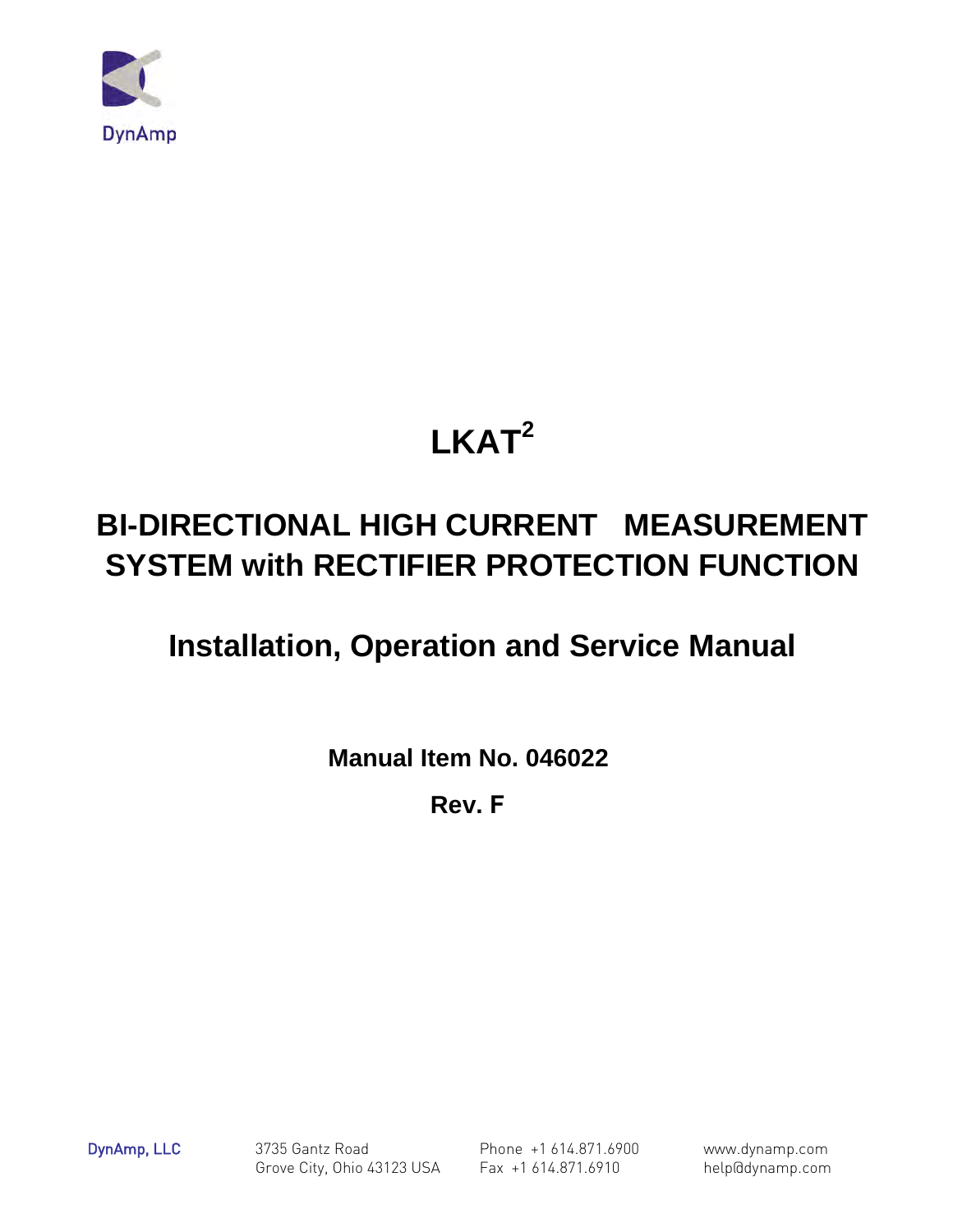**This Page is Intentionally Blank**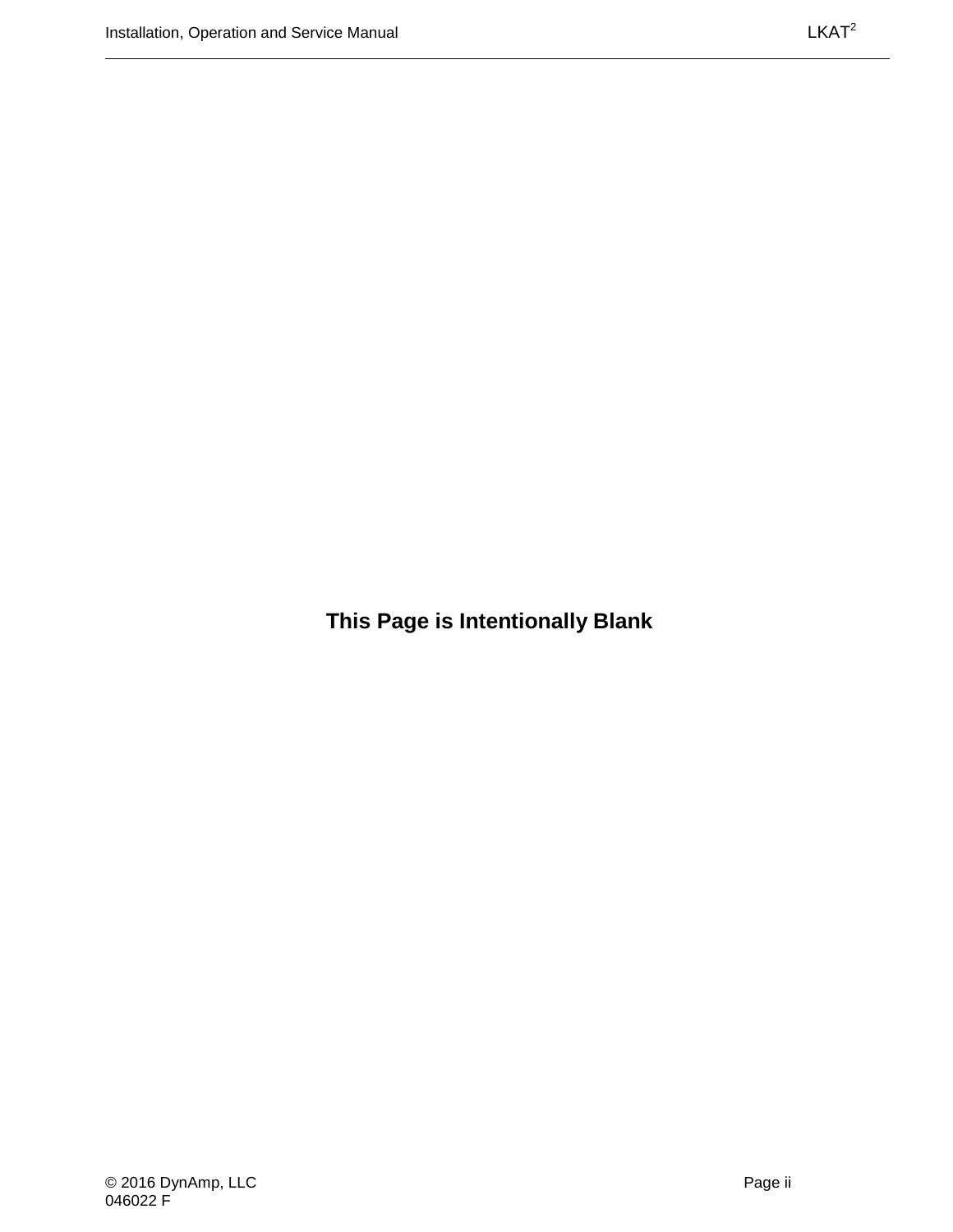## **DynAmp, LLC WARRANTY**

Items and components manufactured by Seller for permanent installation are warranted to be free from defects in material and workmanship for a period of two (2) years from the date of shipment.

Items and components manufactured by Seller for portable and temporary use in more than one location are warranted to be free from defects in material and workmanship for a period of eighteen (18) months from the date of shipment.

Items and components not manufactured and resold by Seller are warranted by their manufacturer.

Warranty repair shall be, at DynAmp's option, in the form of repair or replacement of the defective items or components. Concerning warranty repairs, DynAmp, LLC will be responsible for DynAmp provided time, material and transportation costs (shipping or travel). Actual method of warranty repair / correction will be determined by DynAmp, LLC at DynAmp's sole option. Such warranty repair shall constitute a fulfillment of all DynAmp, LLC liabilities in respect to said items and components. In no event shall DynAmp, LLC be liable for consequential damages.

Information in this document is subject to change without notice.

© 2013, 2014, 2016 DynAmp, LLC. All rights reserved.

Reproduction in any manner whatsoever for purposes other than installation, operation, or service by the purchaser or end user without the written permission of DynAmp, LLC is strictly forbidden.

This manual is part of the complete set of product documentation that includes installation, operation, and service instructions, drawings and test results. Users should evaluate the information in the context of the complete set of product documentation and their particular applications. DynAmp, LLC assumes no liability for any incidental, indirect, or consequential damages arising from the use of this documentation.

While all information presented is believed to be reliable and in accordance with accepted engineering practices, DynAmp,LLC makes no warranties as to the completeness of the information.

All trademarks used in association with LKAT $2$  are trademarks of DynAmp, LLC.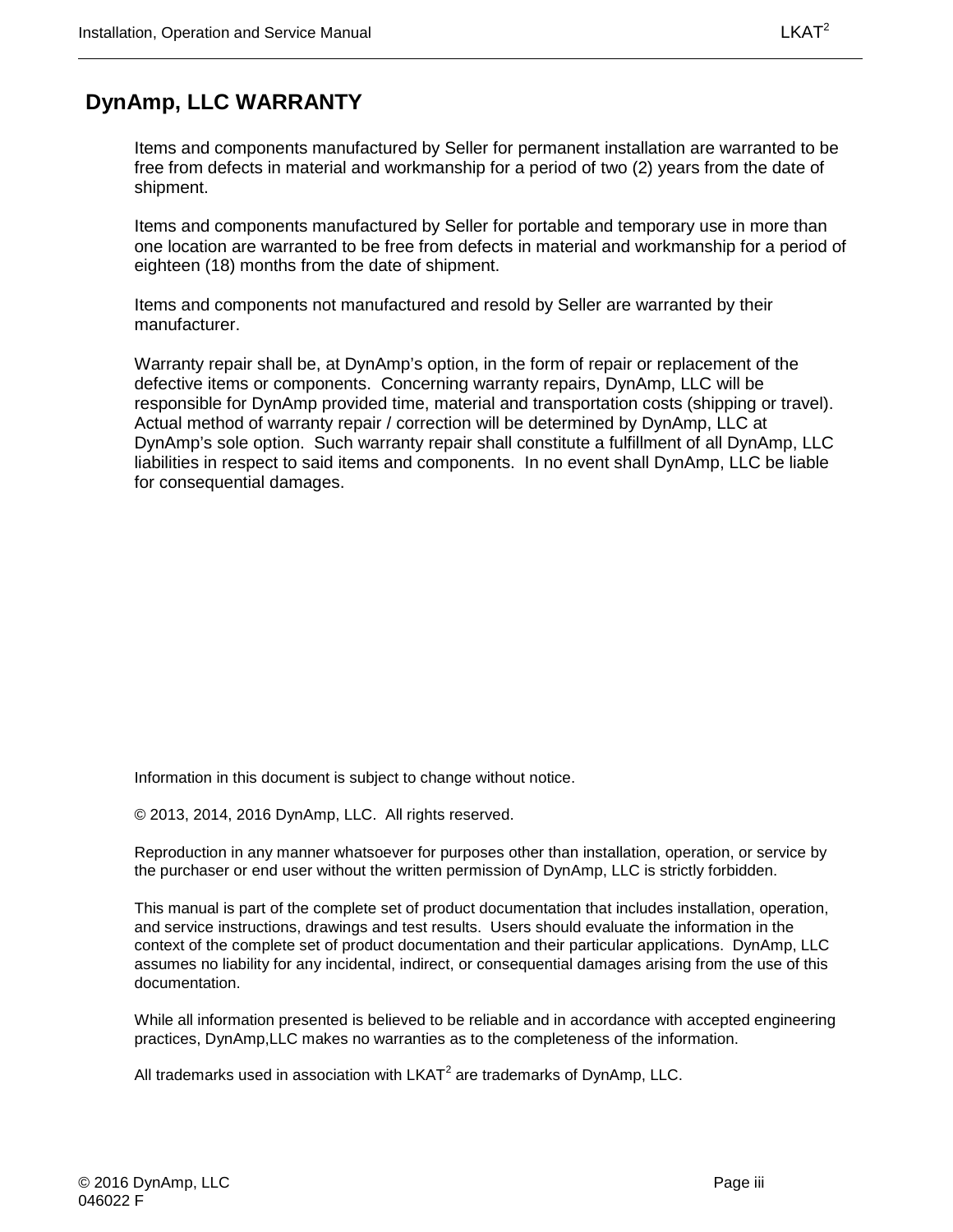**This Page is Intentionally Blank**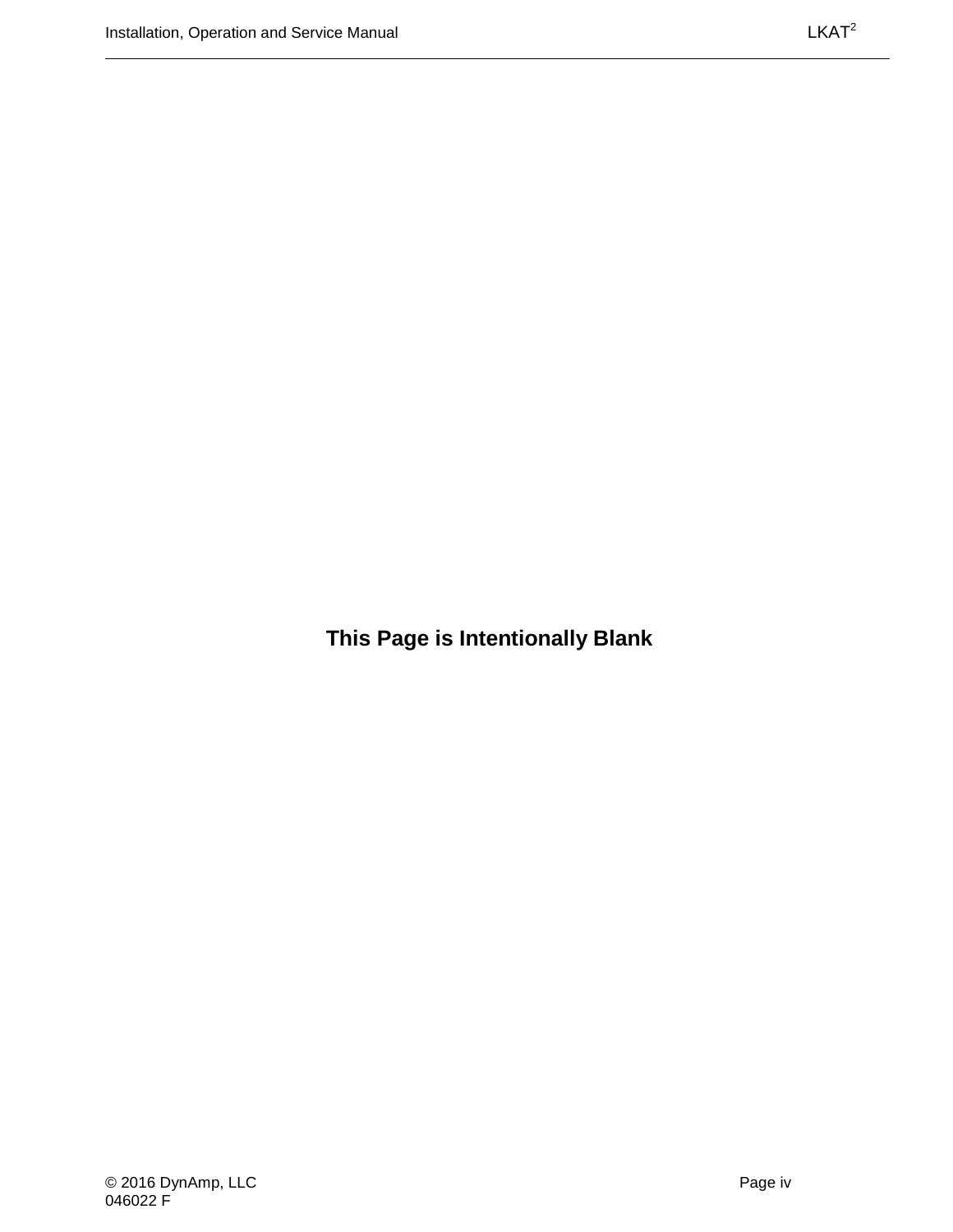

**GENERAL**

All installation, maintenance and service must be performed by qualified technicians who are familiar with the warnings and instructions of this manual.

Use of the equipment in a manner not specified by the manufacturer can impair the protection provided within.

The enclosure cover must remain closed at all times during operation to ensure safety of personnel. The cover may be opened using a screwdriver; however, only authorized personnel or technicians should be allowed to open and service the unit.

Disconnect power to the system before servicing or replacing fuses.

DynAmp, LLC does not assume liability for the customer's failure to comply with the rules and requirements provided in this manual.





**INSTALLATION**

#### **Symbol Identification:**

This equipment is designed to be connected to hazardous electric voltages. Ignoring the installation precautions and warnings can result in severe personal injury or equipment damage.

To avoid the risk of electrical shock or fire, the safety instructions and guidelines in this manual must be followed. The electrical specifications must not be exceeded and the unit must be installed according to directions provided.

This equipment is intended for indoor or outdoor use. It should be mounted in a well-ventilated area, away from high heat, dust, and corrosive atmosphere. The ambient temperature must not exceed specified limits.

For mounting considerations that fall outside the recommended specifications provided in this manual, the factory should be contacted for approval.

This unit is rated for installation category III and pollution degree 2.

General definitions of safety symbols used on equipment and manual.



Caution/Warning: Refer to accompanying documents for instructions.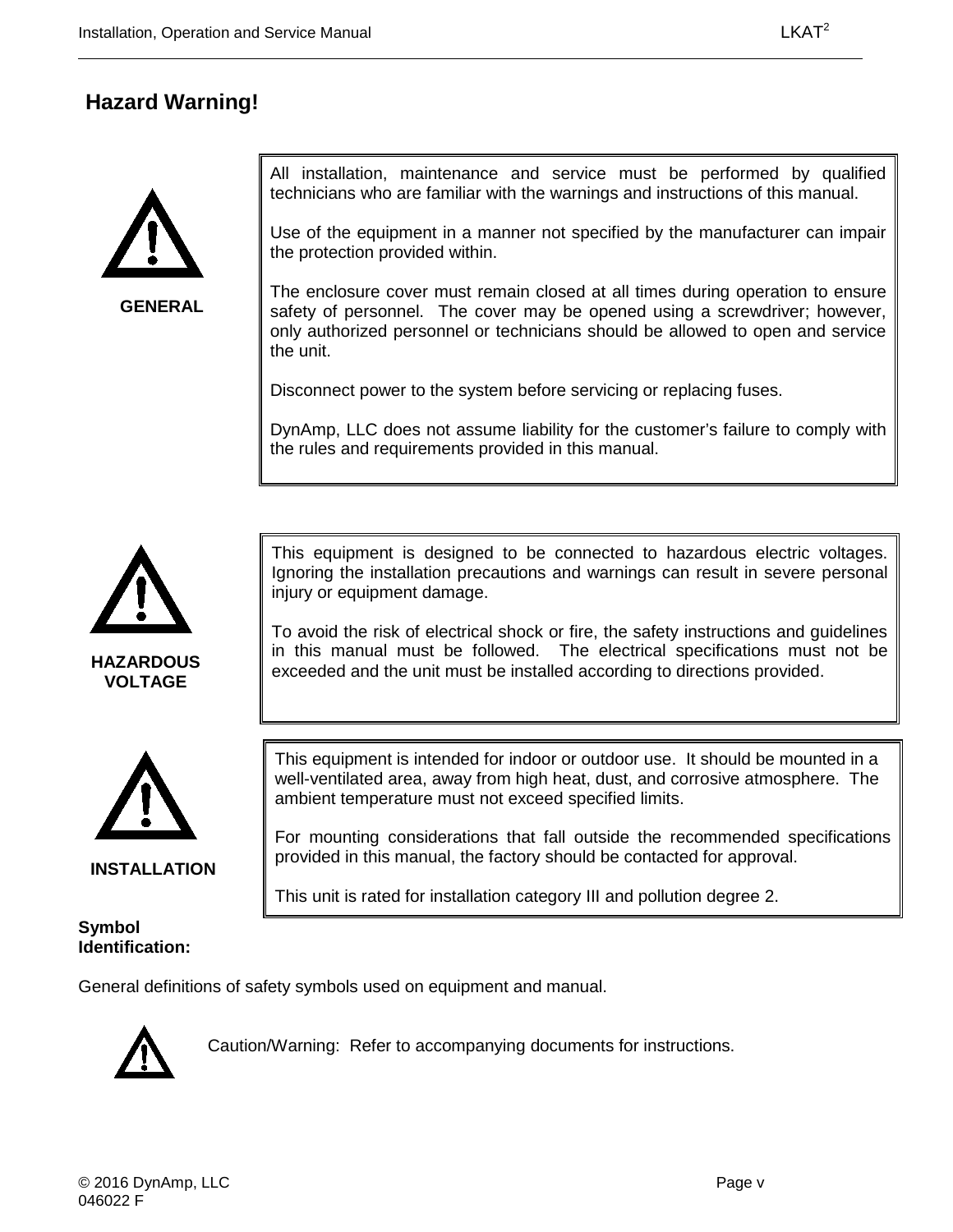## **SAFETY**

The Measuring Head is designed to be installed on high voltage bus bars. All interconnection cables must be safely routed away from bus bars and high voltages. Do not allow any interconnection cable to contact bus bars or high voltages.

Ignoring the installation precautions and warnings can result in severe personal injury or equipment damage. The following are general guidelines to be followed during installation, operation and service of the Metering Unit and Measuring Head.

- All installation, maintenance and service must be performed by qualified technicians who are familiar with the warnings and instructions of this manual.
- Always follow all local and plant safety procedures.
- The enclosure cover must remain closed at all times during operation to ensure safety of personnel. Only authorized personnel or technicians should be allowed to open and service the unit.
- Units are not intrinsically safe. Do not place in explosive atmospheres.
- Disconnect power to the system before replacing fuses. Failure to follow these instructions may result in intermittent operation and premature failure and will void the warranty. Replace fuse with correct type, size and value. Refer to the servicing instructions or spare parts list for more information on replacement fuses. Do not bypass the fuses or modify the electronics.
- Service must be performed by qualified technicians only. If use of an oscilloscope becomes necessary during servicing, the scope must be floating and ungrounded or differential probe(s) must be used. The Metering Unit is isolated from the mains via the power transformers. If a grounded scope is used, a hazardous condition is created since current will flow through the probe to ground.
- Use of the equipment in a manner not specified by the manufacturer can impair the protection provided within.
- If a binding screw is used for the mains earth connection, the binding screw must be size M4 (No. 6) or larger.

DynAmp, LLC does not assume liability for the customer's failure to comply with the rules and requirements provided in this manual.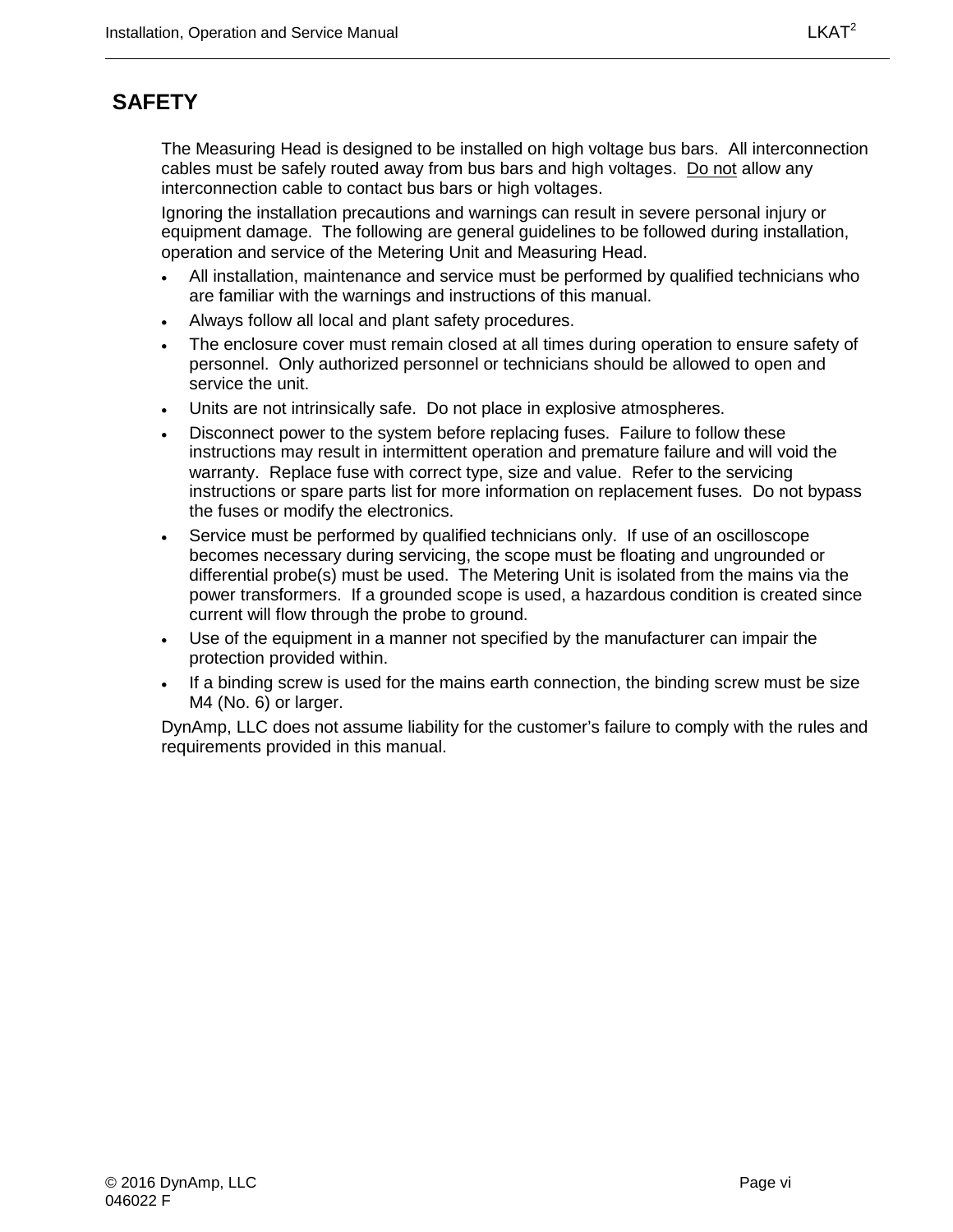## **DynAmp, LLC Customer Support & Service Assistance**

For further assistance, contact DynAmp Customer Support at:

Americas:

Telephone: +1 614.871.6900 Fax: +1 614.871.6910 8:00 AM to 5:00 PM USA Eastern Time From first Sunday in November to second Sunday in March – 13:00 GMT to 22:00 GMT From second Sunday in March to first Sunday in November – 12:00 GMT to 21:00 GMT

After Hours Critical Service Emergency:

Telephone: +1 614.871.6906

5:00 PM to 8:00 AM USA Eastern Time

From first Sunday in November to second Sunday in March – 22:00 GMT to 13:00 GMT From second Sunday in March to first Sunday in November – 21:00 GMT to 12:00 GMT

Central e-mail:

[help@dynamp.com](mailto:help@dynamp.com)

DynAmp web: [www.dynamp.com](http://www.dynamp.com/)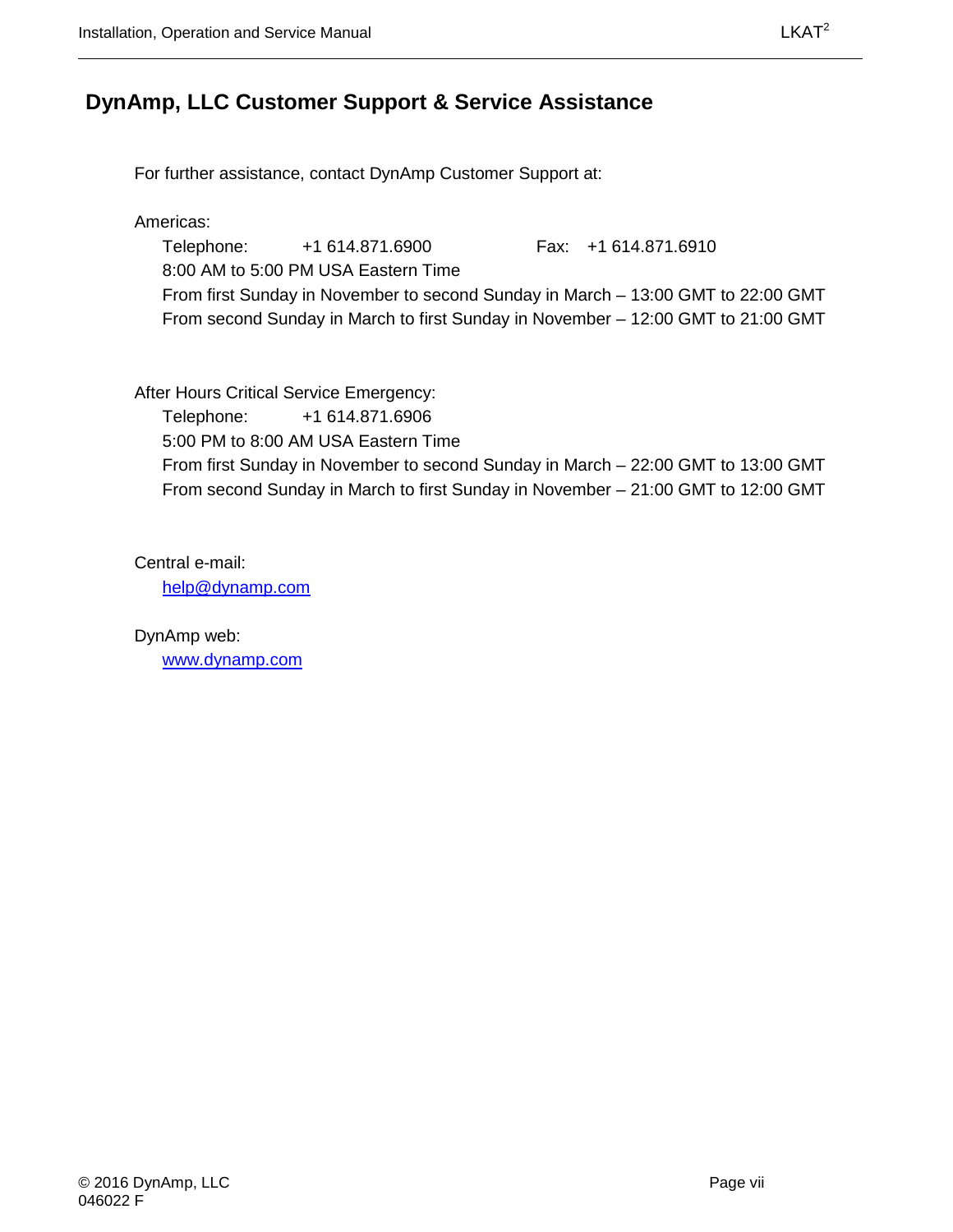**This Page is Intentionally Blank**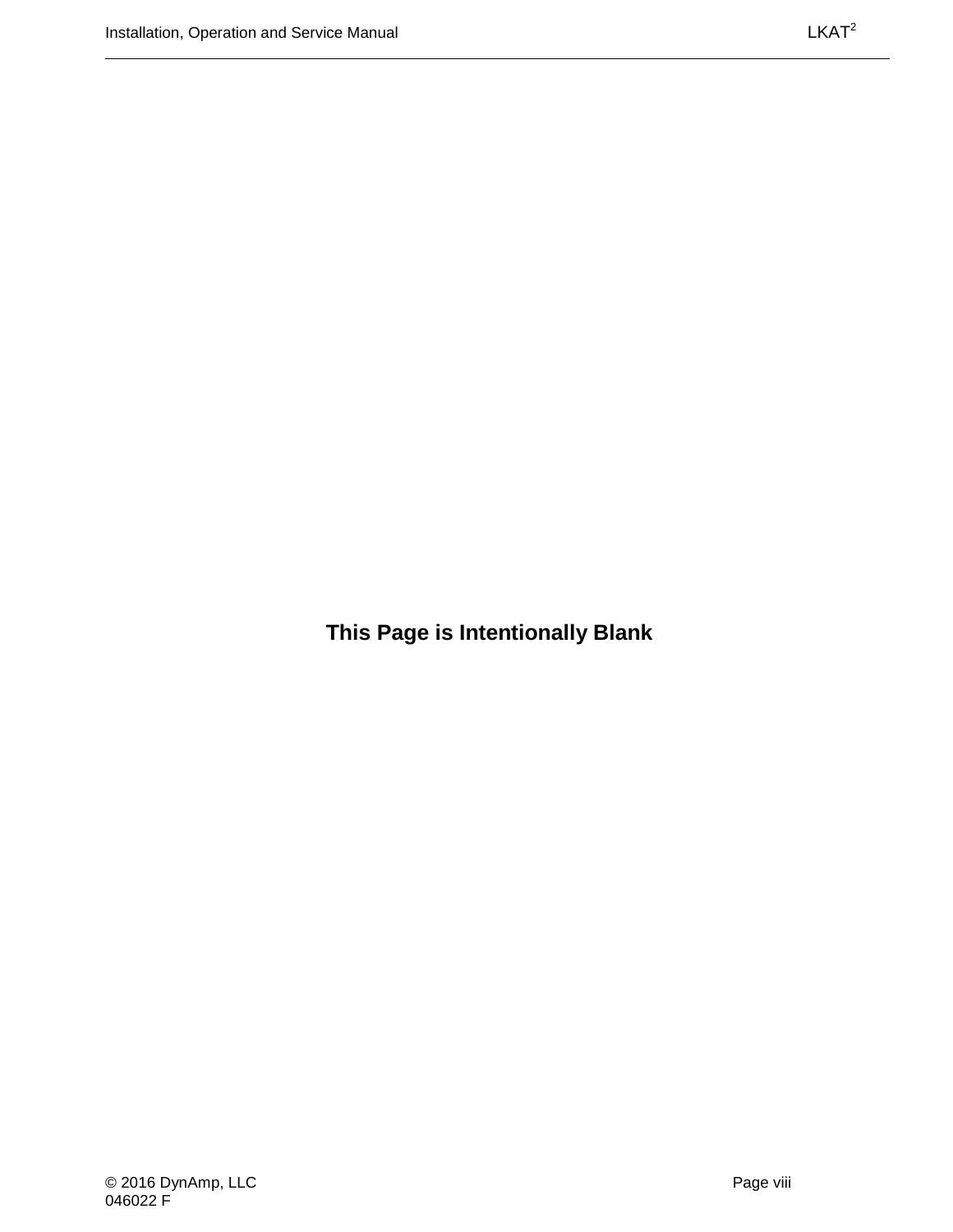## **MANUAL REVISIONS**

| Page                  | Change              | <b>Reason For Revision</b>                                      | Date           |
|-----------------------|---------------------|-----------------------------------------------------------------|----------------|
| all<br>35             | <b>Rev NEW</b><br>A | ECO 3296 - Update Drawing Table                                 | 10/13<br>01/14 |
| 31,32                 | в                   | ECR 1866 - Update 7.2 #2 reference to mounting & Table          | 02/14          |
|                       |                     | 7.1 Spare Parts                                                 |                |
| 13,17.18.2<br>3,25,26 | C                   | ECR 1897 - Update as noted in ECR                               | 04/14          |
| All                   | D                   | CAR 10190 - Refine manual                                       | 06/14          |
| 1, 13, 15, 31         | E                   | ECR 1931 – Update as noted in ECR, Drawing list and<br>drawings | 07/14          |
| 17, 18                | F                   | ECR 2029 - Detail added to Form 1 & 2 showing pin<br>numbers    | 09/16          |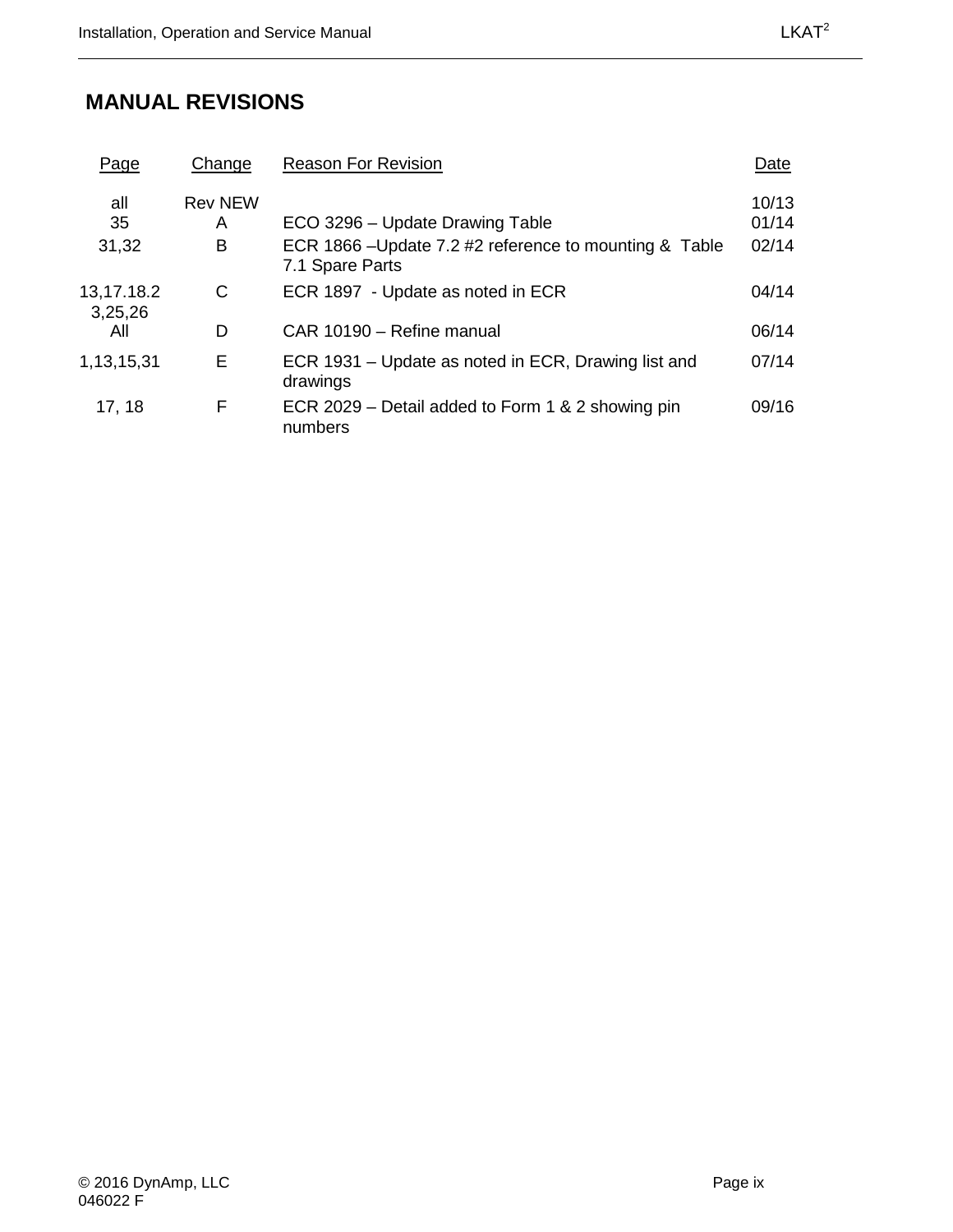**This Page is Intentionally Blank**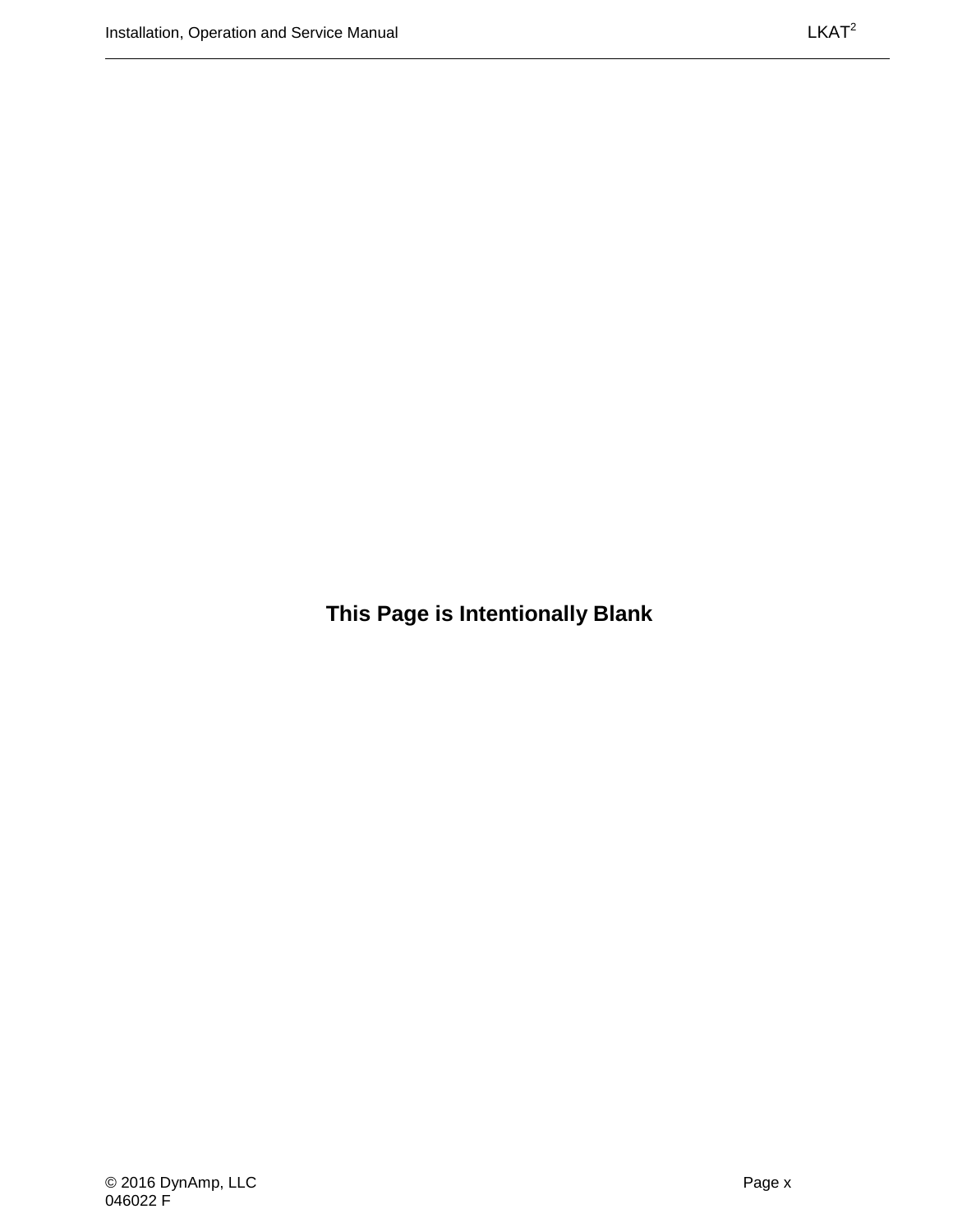## **TABLE OF CONTENTS**

| Paragraph  | Title | Page           |
|------------|-------|----------------|
|            |       |                |
|            |       | $\overline{3}$ |
| 2.1        |       |                |
| 2.2        |       |                |
| 2.3        |       |                |
| 2.4        |       |                |
| 2.5        |       |                |
|            |       |                |
|            |       |                |
| 4.1        |       |                |
| 4.2        |       |                |
| 4.3        |       |                |
| 4.4        |       |                |
| 4.5        |       |                |
| 4.6        |       |                |
|            |       |                |
| 5.1        |       |                |
| 5.2        |       |                |
| 5.3        |       |                |
| 5.4        |       |                |
| 5.5<br>5.6 |       |                |
| 5.7        |       |                |
| 5.8        |       |                |
| 5.9        |       |                |
|            |       |                |
|            |       |                |
|            |       |                |
|            |       |                |
|            |       |                |
| 6.1        |       |                |
| 6.2        |       |                |
| 6.3        |       |                |
|            |       | 31             |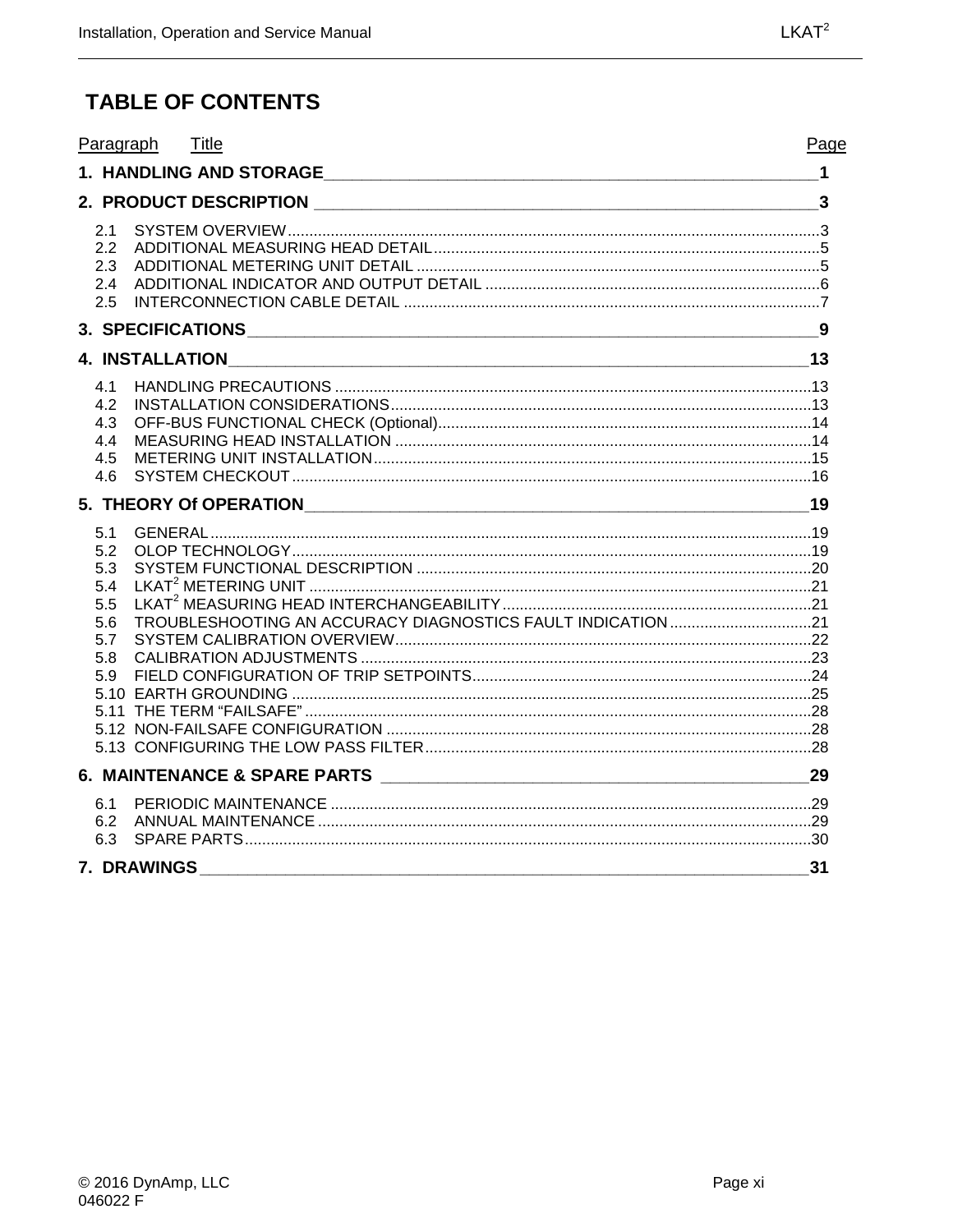#### **FIGURES, FORMS & TABLES**

| Form 1 LKAT2 Diagnostic Measurements Form 1 - Zero Primary Current 17   |  |
|-------------------------------------------------------------------------|--|
| Form 2 LKAT2 Diagnostic Measurements Form 2 - Energized Primary Bus  18 |  |
|                                                                         |  |
|                                                                         |  |
|                                                                         |  |
|                                                                         |  |
|                                                                         |  |
|                                                                         |  |
|                                                                         |  |
|                                                                         |  |
|                                                                         |  |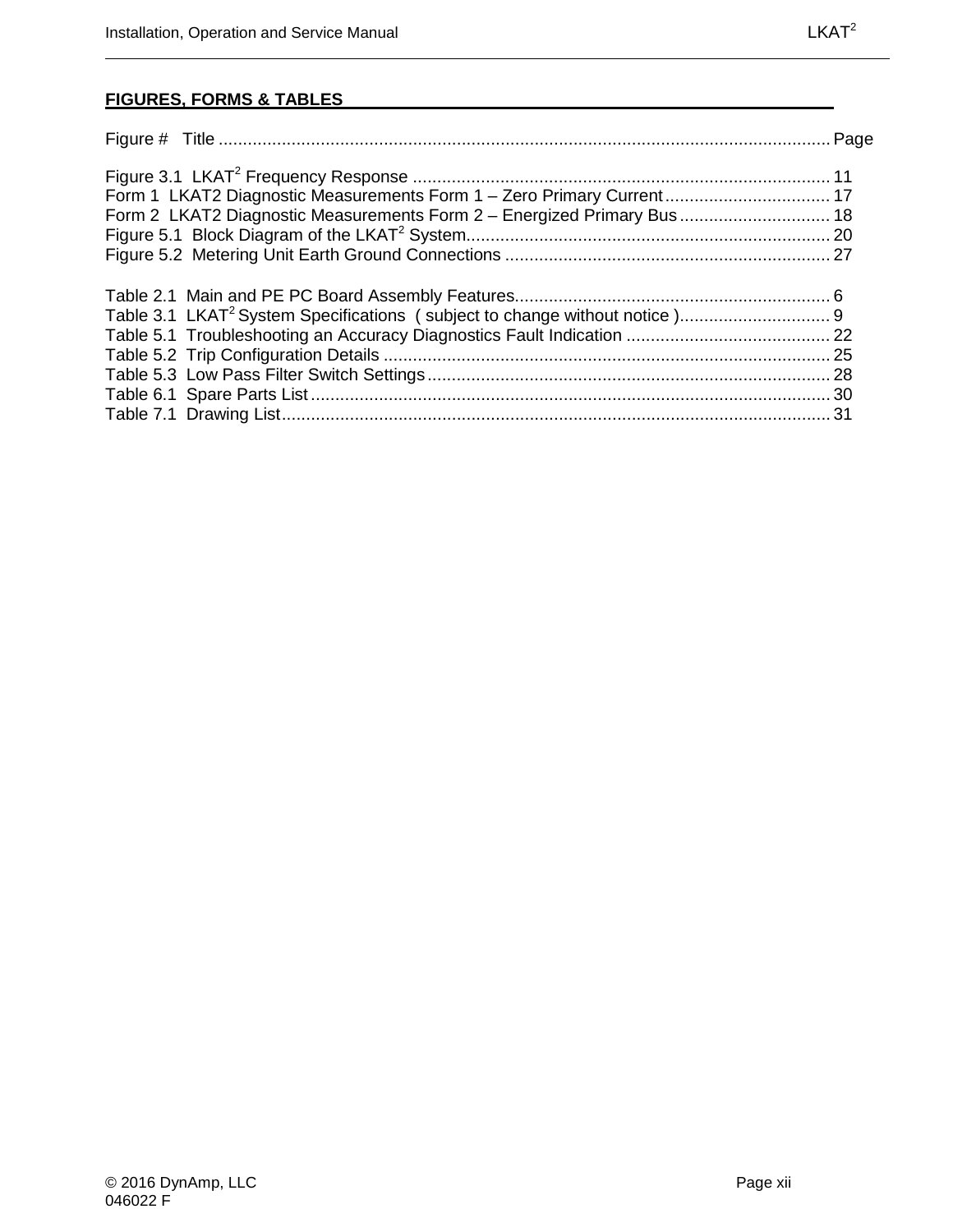## **1. HANDLING AND STORAGE**

DynAmp products are engineered and manufactured for use in industrial environments. However, they contain sensitive electronic and mechanical components which may be damaged and fail if not handled and stored properly. All products must be handled and stored with the same care as any precision measurement instrument. Severe bumps or jolts may damage internal parts and cause malfunction or premature failure. DynAmp products are designed and assembled with conformal coating, shock mounting, and environmental seals, when appropriate or when specified. However, this protection requires that the product must be properly installed and operational before the protection is fully functional. Therefore, adequate protection from humidity, shock, and temperature must be provided during handling and storage prior to installation.

The handling and storage of equipment must be sufficient to meet the storage temperature and humidity specifications of the product and to prevent any condensation or contact with water or any other liquid. The storage location and container or crate must provide adequate protection from precipitation (rain, snow, ice) and direct water contact. Adequate shelter must be provided to prevent the accumulation of precipitation (rain, snow, ice) and water which can lead to the deterioration or failure of shipping containers or crates and cause water ingress. Storage in coastal or industrial areas subject to salt-laden or corrosive air or areas of winddriven sand or other abrasive dust must be adequate to prevent the deterioration or failure of shipping containers or crates and cause ingress. Frequent inspection of storage areas and storage containers or crates is required to ensure proper storage conditions are being maintained.

If the shipping container or crate is opened and/or the equipment is removed for inspection prior to installation, the equipment must be repackaged in the original undamaged container or crate in the same manner as it was shipped to prevent environmental damage or placed in a storage location that meets the required environmental and storage conditions.

General product storage temperature and humidity requirements:

| Storage Temperature: | -40°C to 70°C.                      |
|----------------------|-------------------------------------|
|                      | $-40^{\circ}$ F to 158 $^{\circ}$ F |
| Storage Humidity:    | Maximum 85%, non-condensing         |

DynAmp, LLC does not assume liability for the customer's failure to comply with handling and storage requirements.

For further assistance, contact DynAmp customer support.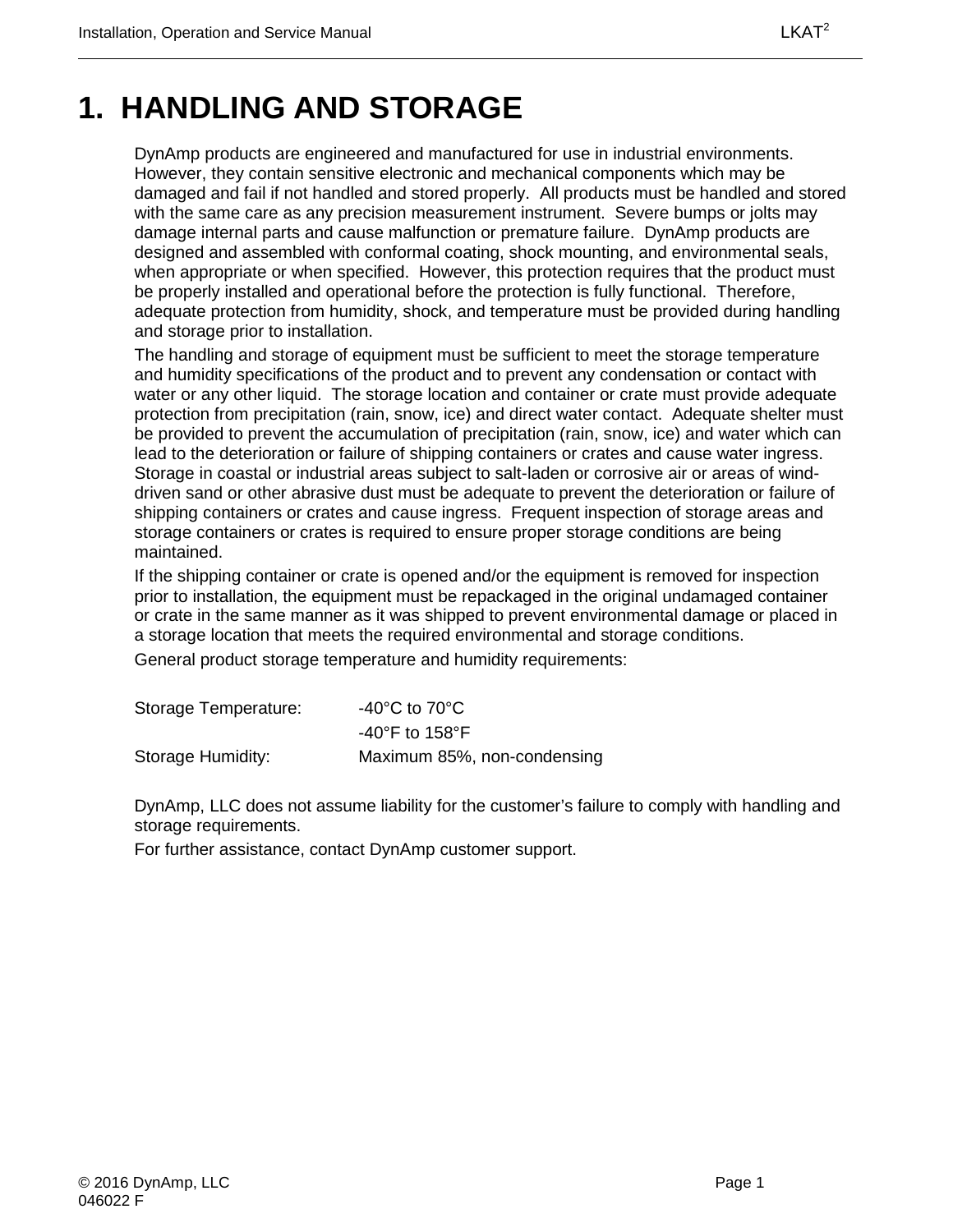**This Page is Intentionally Blank**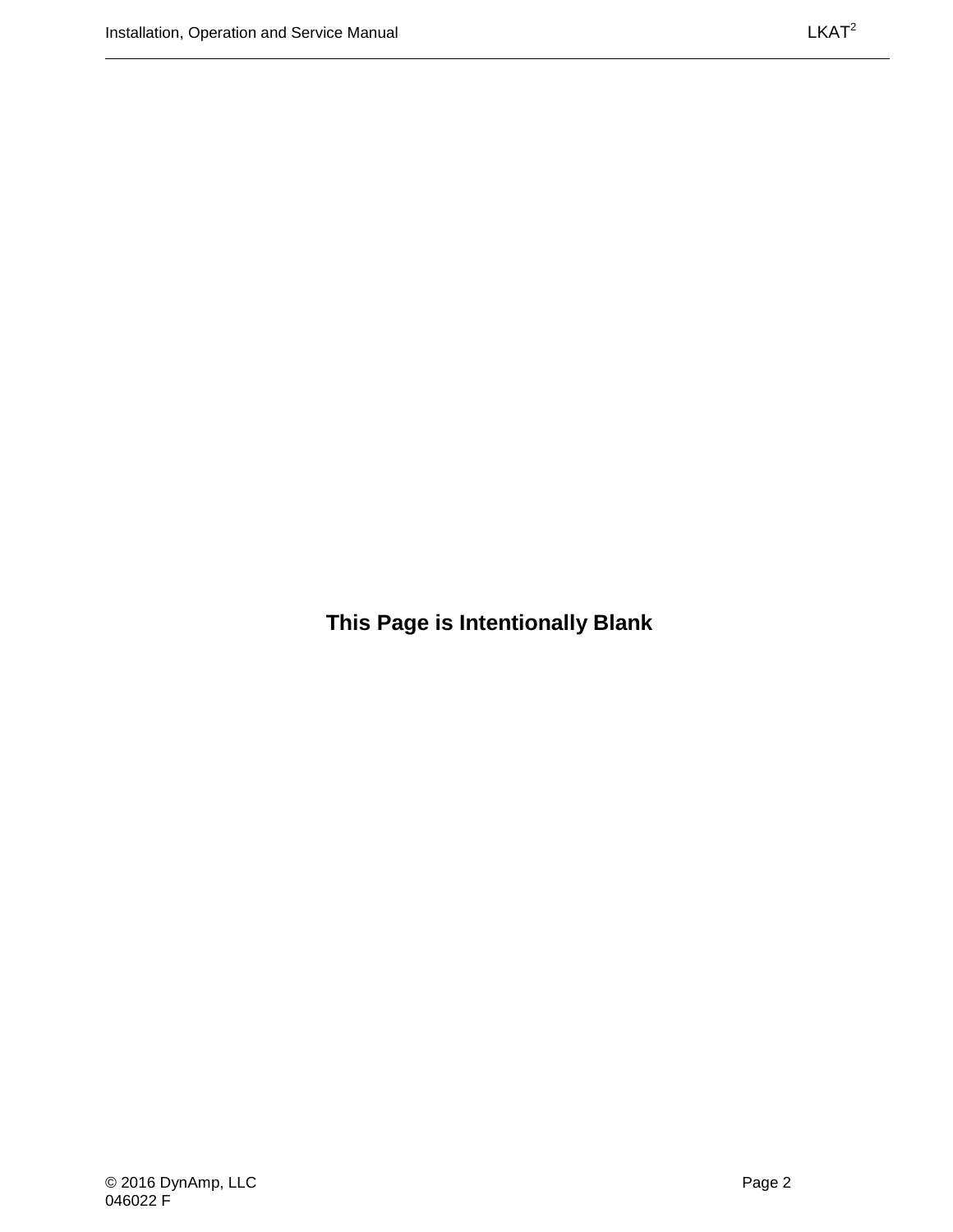## <span id="page-14-0"></span>**2. PRODUCT DESCRIPTION**

## <span id="page-14-1"></span>**2.1 SYSTEM OVERVIEW**

The LKAT**<sup>2</sup>** combines accurate high current measurement with reverse and overcurrent protection in a single rugged and cost effective system.

The next generation of DynAmp's well proven OLOP<sup>™</sup> technology, LKAT<sup>2</sup> offers a new level of accuracy and stability to accurately and reliably measure uni- and bi-directional DC as well as AC bus currents.

The LKAT**<sup>2</sup>** is particularly well suited to measure power rectifier outputs for control and protection purposes in electro-chemical processes such aluminum, chlorine, copper, manganese, titanium, zinc, electroplating, etc.



 **LKAT2 Measuring Head**



**LKAT2 Metering Unit**

#### KEY STANDARD FEATURES

True bi-directional performance. Ideal for difficult magnetic applications. No head position or bus analysis needed.

Extremely compact with excellent environmental specifications for installation flexibility, inside or outside.

Multiple, standard switch selectable measurement output signals including mA, mV and V.

Standard Accuracy Diagnostics "AD" continuously monitors system performance providing both local LED and relay contact output. Optional LKAT**<sup>2</sup>** Protection Extensions, (PE), provides additional functionality for protecting high current rectifiers.

Standard Alarm provides reverse or over-current protection via an LED viewable at the metering electronics and a dry contact relay output.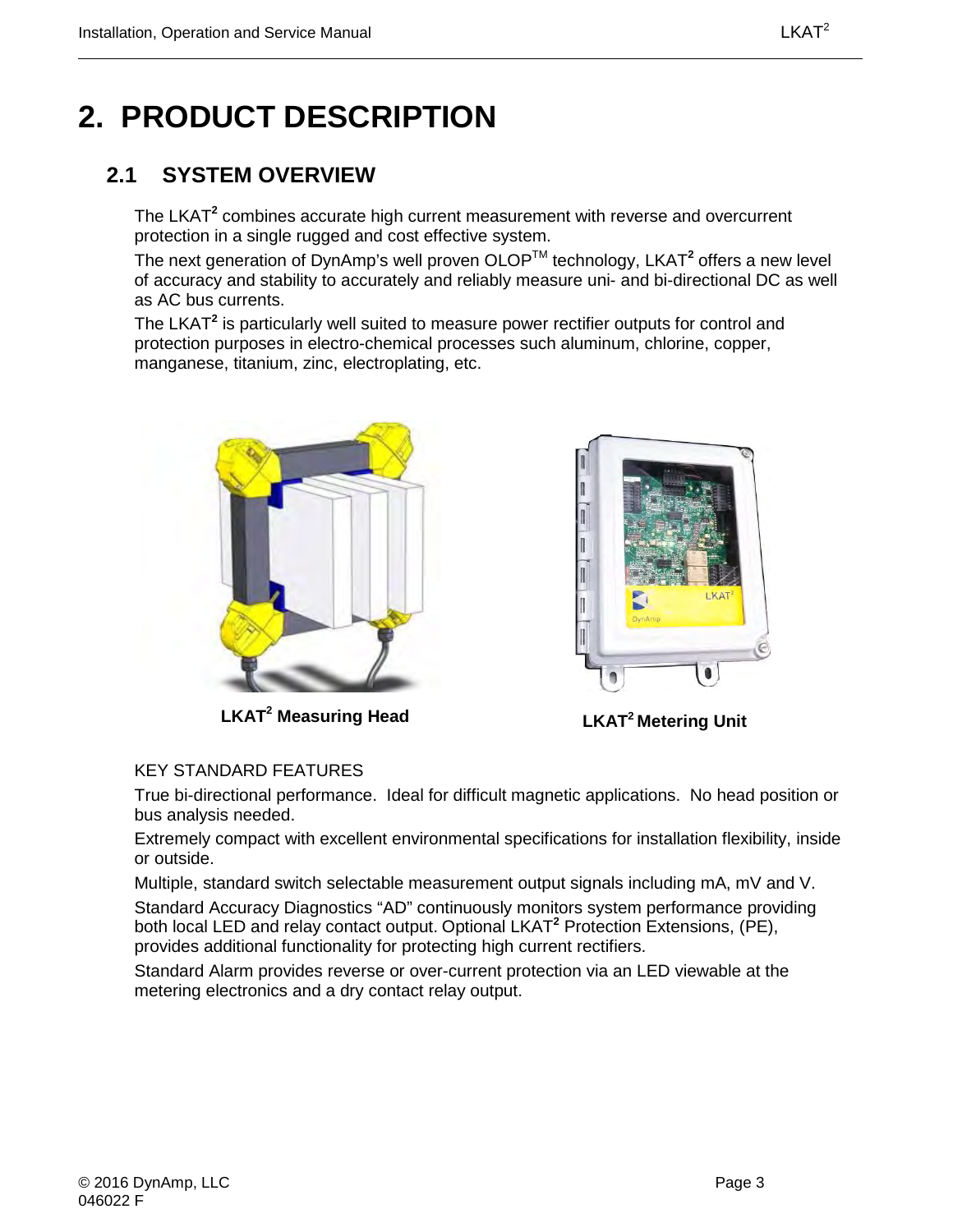Each standard LKAT**<sup>2</sup>** is delivered with the following

- A new, ruggedized two-piece Measuring Head with integrated mounting hardware and bus bar corner (fiberglass angles). Each head half has its own cable for connection to the metering electronics.
- Very compact Metering Electronics with one analog measurement output, one Accuracy Diagnostics system status output and one configurable Alarm output for overcurrent or reverse current protection.
- System output cable
- Power input cable
- Comprehensive Users Manual
- Factory calibration data and graphs
- 2-year warranty for permanent installed systems
- Packaging suitable for air /ground transport

#### **AVAILABLE OPTIONS**

#### • **Protection Extensions ( PE )**

The PE option adds additional functionality for protecting high current rectifiers. This option is either factory configured with a new system or can be added to LKAT<sup>2</sup> Systems already in the field. If added in the field, some field configuration may be required.

Second Freely Scalable Analog Output :

This second analog output is independently scaled and fully isolated from the standard LKAT**<sup>2</sup>** measurement output. In typical applications, it is scaled to provide accurate measurement above the standard rectifier operating range for advanced protection purposes. For example, the primary LKAT**<sup>2</sup>** output may be scaled to 50kA to provide the highest degree of accuracy and resolution for normal rectifier control. The second PE output may be scaled to 75kA to provide the information to intelligently manage overcurrent situations. Using this signal, the rectifier control system could integrate overcurrent operation to allow 5 minutes at 110%, 1 minute at 120%, 10 sec at 140%.

Two Additional Protection Relays :

These relays bring total number of configurable relays to three. Each can be configured to provide reverse or various degrees of overcurrent protection. Like the standard alarm, these two additional PE alarms come with their own, independent local LED indication and relay outputs.

#### • **Digital current display ( 3 1/2 digit )**

This option is mounted behind the clear front door of the metering electronics enclosure to display either DC or RMS AC bus current locally. Please note that this option reduces the maximum metering electronics ambient temperature to 50ºC. This option can also be added to LKAT<sup>2</sup> Systems already in the field.

#### • **Custom Cable Lengths**

Custom Measuring Head cable lengths can be provided but only at time of order. Note that Measuring Head cable lengths cannot be shortened in the field because one end is terminated inside the Measuring Head and the other end is terminated inside a fixed connector.

Custom Signal and Mains cable lengths can be provided. Note that standard Signal and Mains cables can be shortened or replaced with longer cables in the field.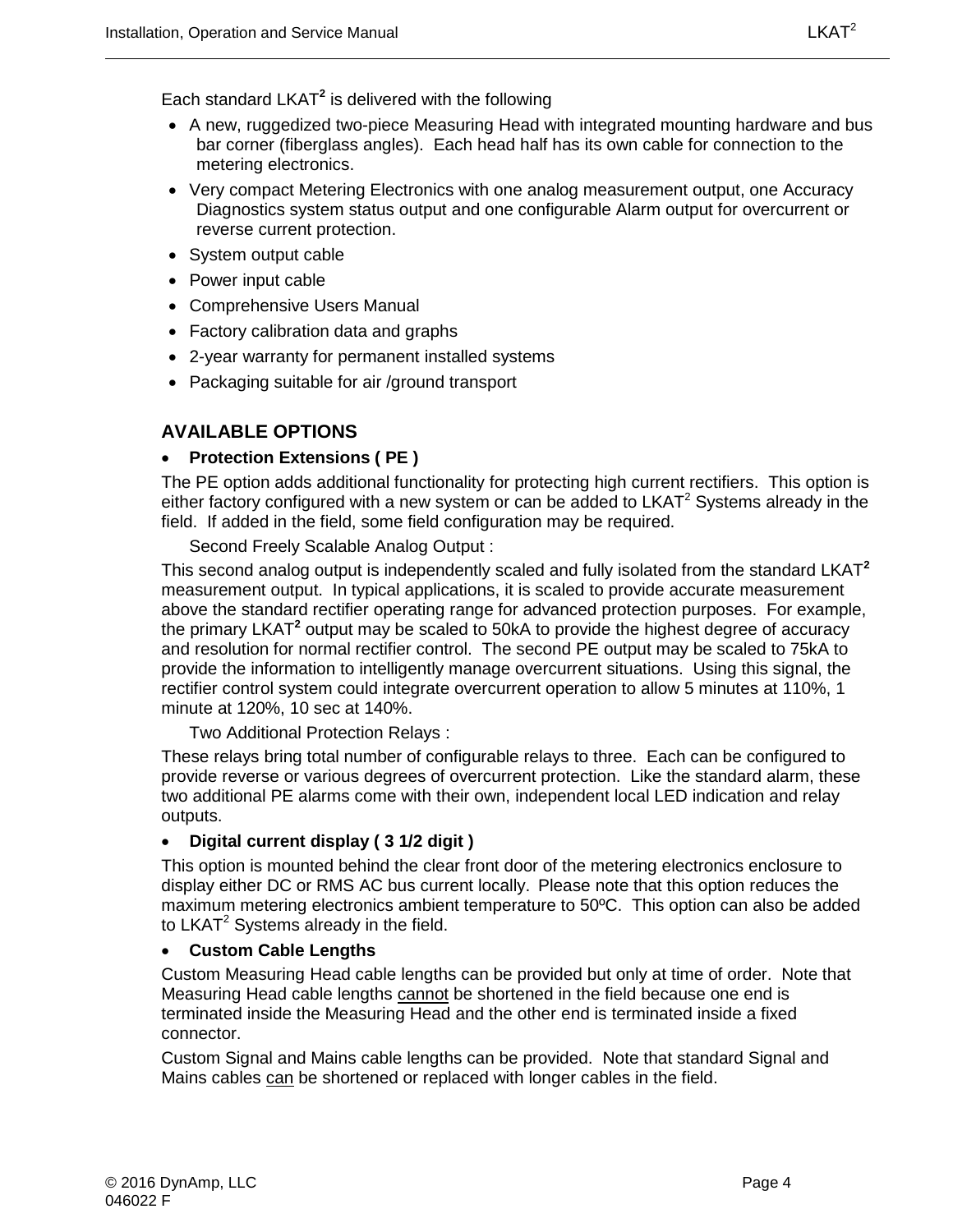#### • **Optional low voltage DC mains**

This allows system to be powered by safety mains supplies or even batteries. This option must be specified at time of order and cannot be retrofitted to existing units.

#### **AVAILABLE ACCESSORIES**

#### • **Summing / Totalizing multiple LKAT systems**

A dedicated external module is available for totalizing/ summing up to 10 LKAT measurement signals. This is typically used to provide a true 'total' current signal when multiple rectifiers ( with individual LKAT systems ) are connected in parallel to provide a higher total current.

#### LKAT-MUT Functional Tester

This hand-held test set allows users to verify system operation and scaling as well as test relay trip points and output signals in the field.

#### • **Extended Warranty**

For permanently installed systems, the standard 2-year warranty can be extended in 2-year increments. This must be ordered less than 6 months after the original LKAT system is shipped.

### <span id="page-16-0"></span>**2.2 ADDITIONAL MEASURING HEAD DETAIL**

LKAT<sup>2</sup> Measuring Heads contain an arrangement of Hall Effect sensor ICs and signal conditioning electronics. The tubular enclosure is constructed of flame retardant plastic with an internal aluminum frame. Insulation from the bus is provided by the homogeneous (sealed) construction of the head. In the event that the head enclosure components become cracked, the bonding fails, or the weather-tight seal is broken in any way, a replacement head must be substituted. The Measuring Head is not designed to be repaired.

LKAT<sup>2</sup> Measuring Heads are mounted on the bus bar using fiberglass angles positioned on the corners of the bus bar and stainless steel bus bar mounting screws threaded into the Measuring Head structure. Mounting hardware is supplied with each system. These screws are adjusted to bus dimensions specified with each order. When properly installed, the mounting hardware maintains the position of the Measuring Head in the event of temperature fluctuation and / or bus vibration.

An interconnection cable assembly is integral to each half of the Measuring Head. Measuring Heads with extra-long interconnection cables are also available - consult the factory for details. Standard Measuring Head cable assemblies are terminated with keyed connectors to ensure correct hookup. The interconnection cables from the Measuring Head are identified as "A" and "B". Connecting head cable "A" to Metering Unit "B" will not result in damage to the head or electronics, but may degrade the calibration accuracy of the system.

## <span id="page-16-1"></span>**2.3 ADDITIONAL METERING UNIT DETAIL**

The Metering Unit electronics are housed in an environmentally rugged enclosure. The enclosure cover must remain closed during normal operation.

The outside of the Metering Unit enclosure includes four receptacles for external connection to the Measuring Head, the Metering Unit measurement signal(s) and relay outputs, and the input of mains power. When properly mated with the associated cable assembly, these connections are also environmentally protected.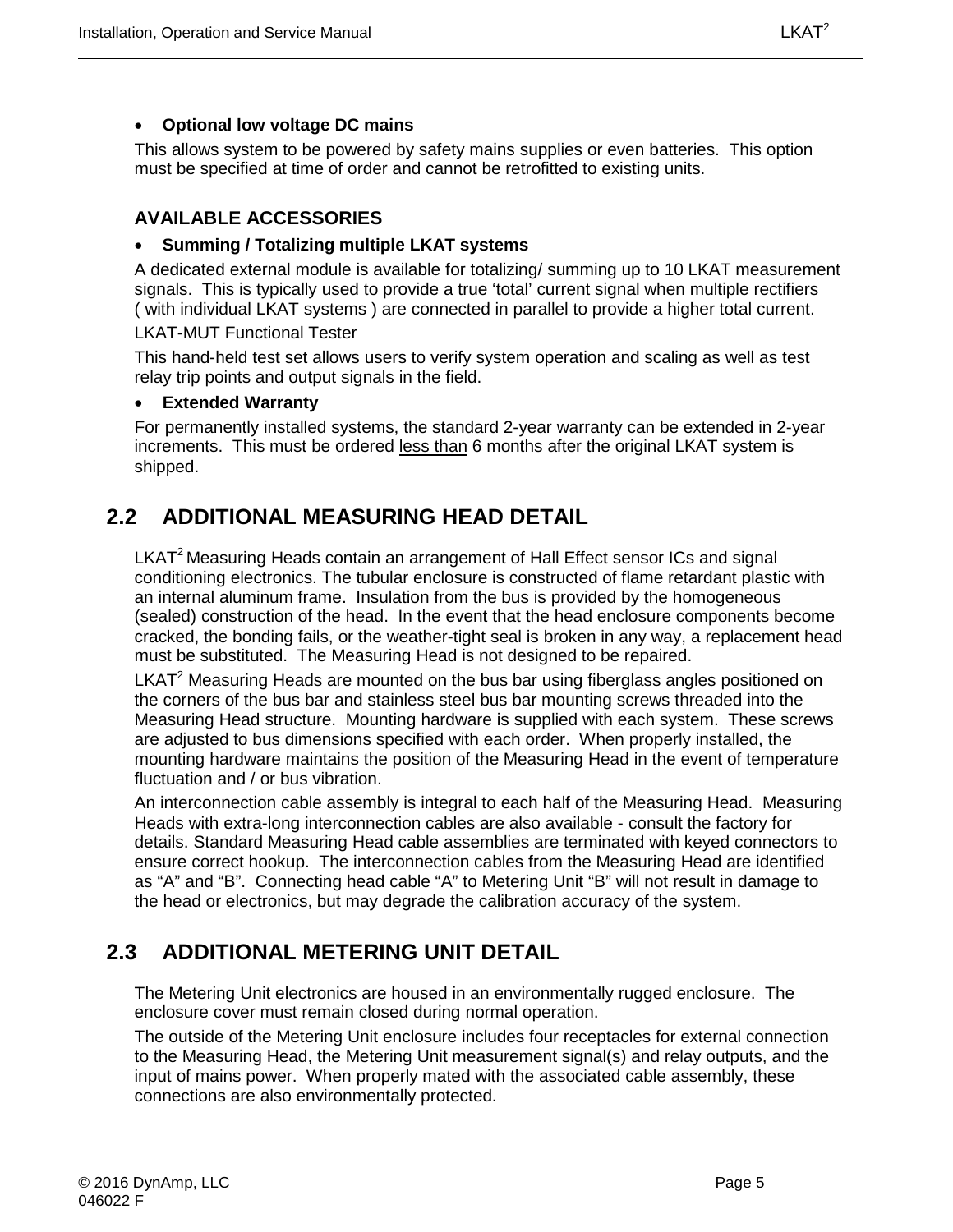Internally, all LKAT<sup>2</sup> Metering Units include both a Power Supply pc board and a Main pc board. These 2 PC boards are mounted to a steel chassis which is then mounted on a steel panel housed in the enclosure. The Metering Unit enclosure door has a window made of clear polycarbonate. This allows the user to view various LED (or LCD) status indicators while the door is closed. For more information, refer to the "Theory of Operation" section of this manual.

There are two optional pc board assemblies that may be added onto the Main pc board in the LKAT<sup>2</sup> Metering Unit:

- The Protection Extensions ( PE ) pc board assembly
- The Display pc board assembly.

One or both of these pc board assemblies may be added to an LKAT<sup>2</sup> Metering Unit in the field. It is not mandatory that they be factory installed and/or calibrated. The optional pc board assemblies may be calibrated on site, using the LKAT<sup>2</sup> Main Output as the reference measurement.

## <span id="page-17-0"></span>**2.4 ADDITIONAL INDICATOR AND OUTPUT DETAIL**

As noted on the specifications page, The LKAT<sup>2</sup> System Metering Unit includes several visual indicators. These include:

- Accuracy Diagnostics (operational status) LEDs: green = OK, red = system problem (see Section - "Theory of Operation").
- Over / Reverse Current Trip status LEDs: green = measured current does not exceed the setpoint, red = measured current exceeds the setpoint.
- (Optional) Illuminated LCD digital display of measured current.

Available via the Metering Unit output cable:

- Isolated signal output proportional to bus current being measured. This output may be configured for various zero and full-scale values.
- Normally open and normally closed relay contacts indicate operational status (same as green and red LEDs).
- Normally open and normally closed relay contacts indicate over / reverse current trip status (same as green and red LEDs)..

The table below lists the features associated with the Main and PE pc board assemblies.

<span id="page-17-1"></span>

| <b>Mail and <math>\mathsf{r} \mathsf{L} \mathsf{r}</math> &amp; Doard Assembly Features</b> |               |                  |  |  |  |  |
|---------------------------------------------------------------------------------------------|---------------|------------------|--|--|--|--|
|                                                                                             | Main PC Board | with PE PC Board |  |  |  |  |
|                                                                                             | Assembly      | Assembly         |  |  |  |  |
| <b>Isolated Output</b>                                                                      |               | +1 for 2 total   |  |  |  |  |
| <b>Operational Status LEDs &amp; Relay Contacts</b>                                         |               | +0 for 1 total   |  |  |  |  |
| Overcurrent / Reverse Trip Status LEDs & Relay<br>Contacts                                  |               | $+2$ for 3 total |  |  |  |  |

**Table 2.1 Main and PE PC Board Assembly Features**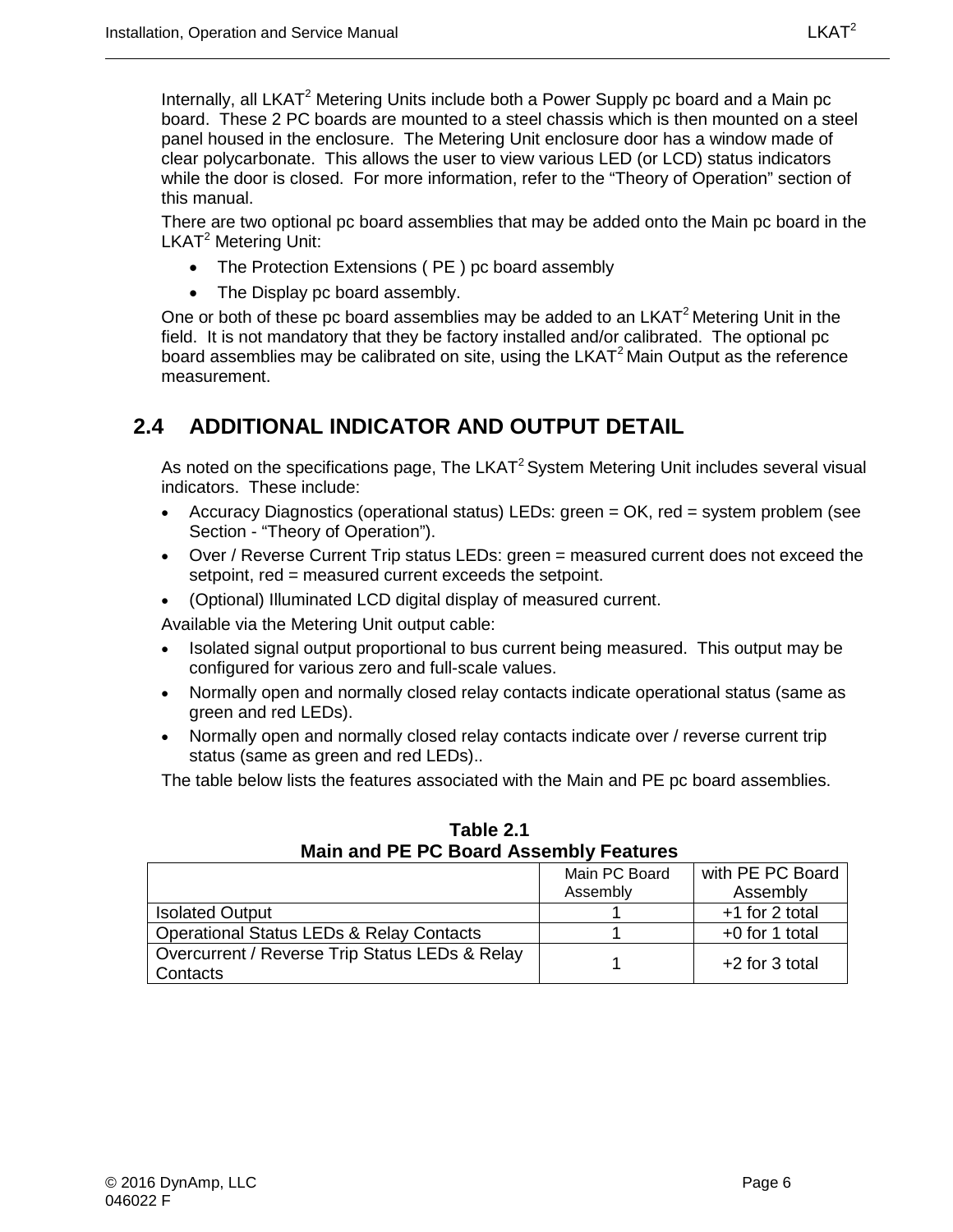Checking field calibration of LKAT<sup>2</sup> Systems requires use of a reference current transducer with calibration accuracy of 0.1% full-scale or better. Contact DynAmp, LLC for calibration of the LKAT<sup>2</sup> System. Refer to "Maintenance and Spare Parts" section for more information.

## <span id="page-18-0"></span>**2.5 INTERCONNECTION CABLE DETAIL**

The LKAT<sup>2</sup> System is supplied with two cable assemblies in addition to those connected to the Measuring Head.

The power input cable assembly. A keyed circular connector terminates one end for connection to the Metering Electronics. The other end is unterminated for connection to the power source by the user during installation.

The system output cable assembly. A keyed circular connector terminates one end for connection to the Metering Electronics. The other end is unterminated for connection to the power source by the user during installation. The system output cable is a 17-conductor type. However, only 8 of the 17 conductors are used when the optional PE pc board assembly is NOT installed. The unused conductors may be trimmed flush to cable jacket. The user connects this cable from the Metering Unit to the appropriate inputs during installation.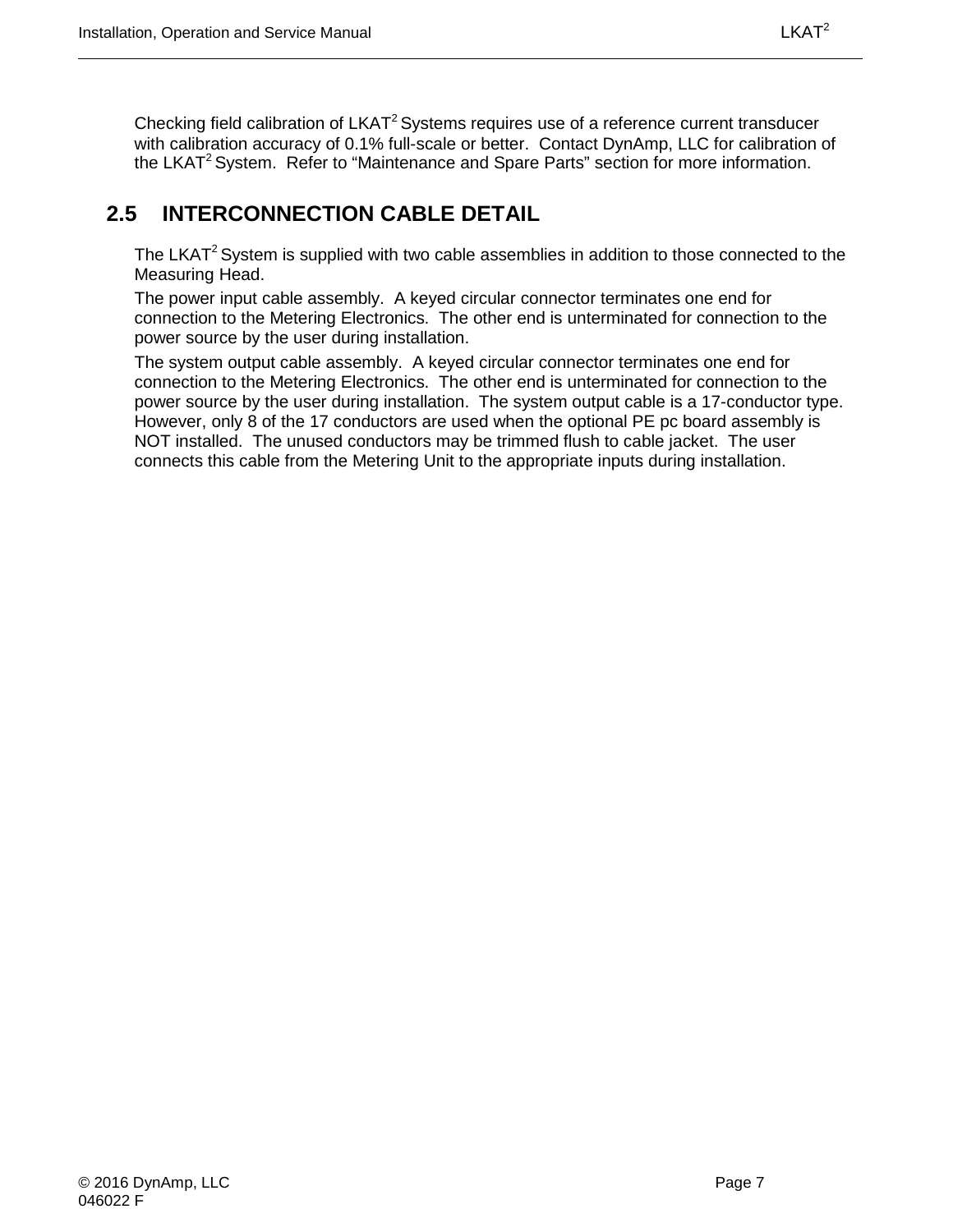**This Page is Intentionally Blank**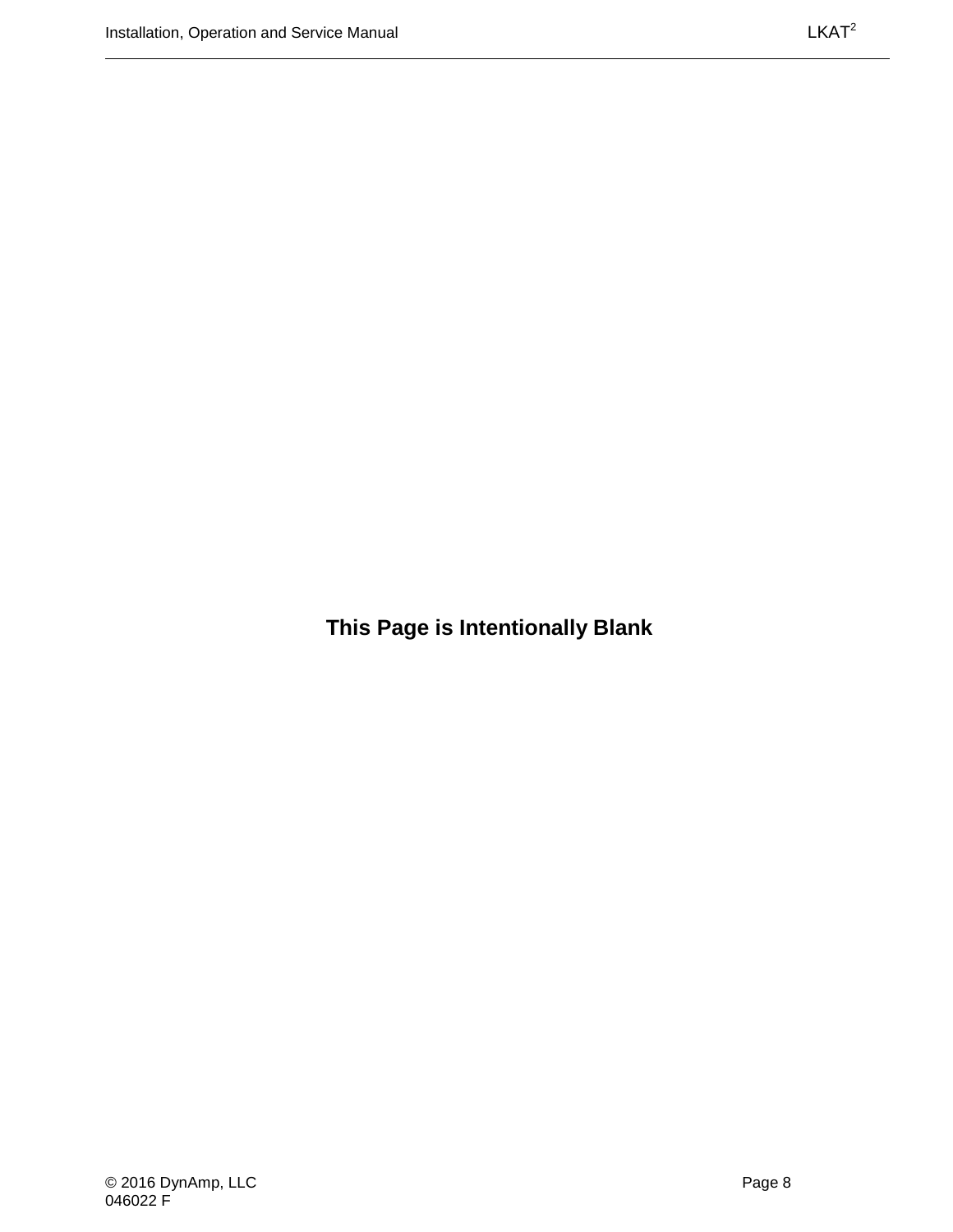## <span id="page-20-0"></span>**3. SPECIFICATIONS**

## **Table 3.1 LKAT2 System Specifications ( subject to change without notice )**

<span id="page-20-1"></span>

| <b>MAIN ANALOG SIGNAL OUTPUT</b>                                                                       |                                                                                                                                                               |  |  |  |
|--------------------------------------------------------------------------------------------------------|---------------------------------------------------------------------------------------------------------------------------------------------------------------|--|--|--|
| Main Output Full-Scale Measuring Range                                                                 | ±5kA to ±150kA (Contact factory for full-scale<br>measuring ranges > 100kA)                                                                                   |  |  |  |
| Signal Output Type (configurable)                                                                      | Zero kA<br>± Full-scale kA                                                                                                                                    |  |  |  |
| mA output max. burden: 10V                                                                             | 0 <sub>m</sub> A<br>$±20mA$ max.                                                                                                                              |  |  |  |
| mA output max. loop/load resistance : $500\Omega$                                                      | $+20$ & -12mA<br>4mA                                                                                                                                          |  |  |  |
| V output min. load resistance: $100k\Omega$                                                            | 0V<br>±1V                                                                                                                                                     |  |  |  |
|                                                                                                        | 0.2V<br>$-0.6V$ to $+1V$                                                                                                                                      |  |  |  |
|                                                                                                        | 0V<br>±10V                                                                                                                                                    |  |  |  |
|                                                                                                        | $-6V$ to $+10V$<br>2V                                                                                                                                         |  |  |  |
| Signal Output Calibration Accuracy *                                                                   | ±0.25% full-scale                                                                                                                                             |  |  |  |
| Linearity Error *                                                                                      | ±0.1% of full-scale                                                                                                                                           |  |  |  |
| Repeatability Error Limits *                                                                           | ±0.1% of full-scale                                                                                                                                           |  |  |  |
| Response Time (t <sub>d</sub> ) *                                                                      | $\leq 50$ µs                                                                                                                                                  |  |  |  |
| di/dt Accurately Followed *                                                                            | 500 A/µs                                                                                                                                                      |  |  |  |
| Frequency Response *                                                                                   | Switch selectable low-pass filter :                                                                                                                           |  |  |  |
|                                                                                                        | No filter / 330hz / 660hz                                                                                                                                     |  |  |  |
|                                                                                                        | (refer to Figure 3.1 for additional info.)                                                                                                                    |  |  |  |
| <b>Temperature Sensitivity</b>                                                                         | ±50ppm/°C or better                                                                                                                                           |  |  |  |
| <b>Mains Voltage Sensitivity</b>                                                                       | ±0.001%/V                                                                                                                                                     |  |  |  |
| * At DynAmp reference conditions : Ambient 25°C ± 2°C (77°F ± 4°F) / Mains 120/240V AC RMS, 60Hz ± 1Hz |                                                                                                                                                               |  |  |  |
| <b>MAIN STATUS INDICATORS</b>                                                                          |                                                                                                                                                               |  |  |  |
| <b>Accuracy Diagnostics</b>                                                                            | Indicates LKAT <sup>2</sup> System proper operation or<br>operational problem                                                                                 |  |  |  |
| <b>Accuracy Diagnostics Status LEDs</b>                                                                | Green LED indicates proper operation<br>Red LED indicates operational problem                                                                                 |  |  |  |
| <b>Accuracy Diagnostics Status Relay Function</b>                                                      | Relay coil de-energizes when operational<br>problem detected or mains power lost.                                                                             |  |  |  |
| Over / Reverse Current Trip Setpoint Qty. (1)                                                          | Factory/field configurable to trip on either<br>over current (+5+100% of full-scale) or<br>reverse current (-5%-100% of full-scale).<br>Setpoint accuracy ±2% |  |  |  |
| Over / Reverse Current Status LEDs                                                                     | Green indicates operation OK - No Trip<br>Red indicates measured current exceeds Trip<br>Setpoint                                                             |  |  |  |
| Over / Reverse Current Status Relay                                                                    | Relay coil de-energizes when measured<br>current exceeds Trip Setpoint or mains power<br>lost.                                                                |  |  |  |
| All Relay Function                                                                                     | Form C: Normally Open and Normally Closed<br>Contacts (non-latching)                                                                                          |  |  |  |
| All Relay Contact Ratings                                                                              | 120/250 VAC: 8A<br>30 VDC: 8A<br>Relay response time 10mS typical                                                                                             |  |  |  |

٦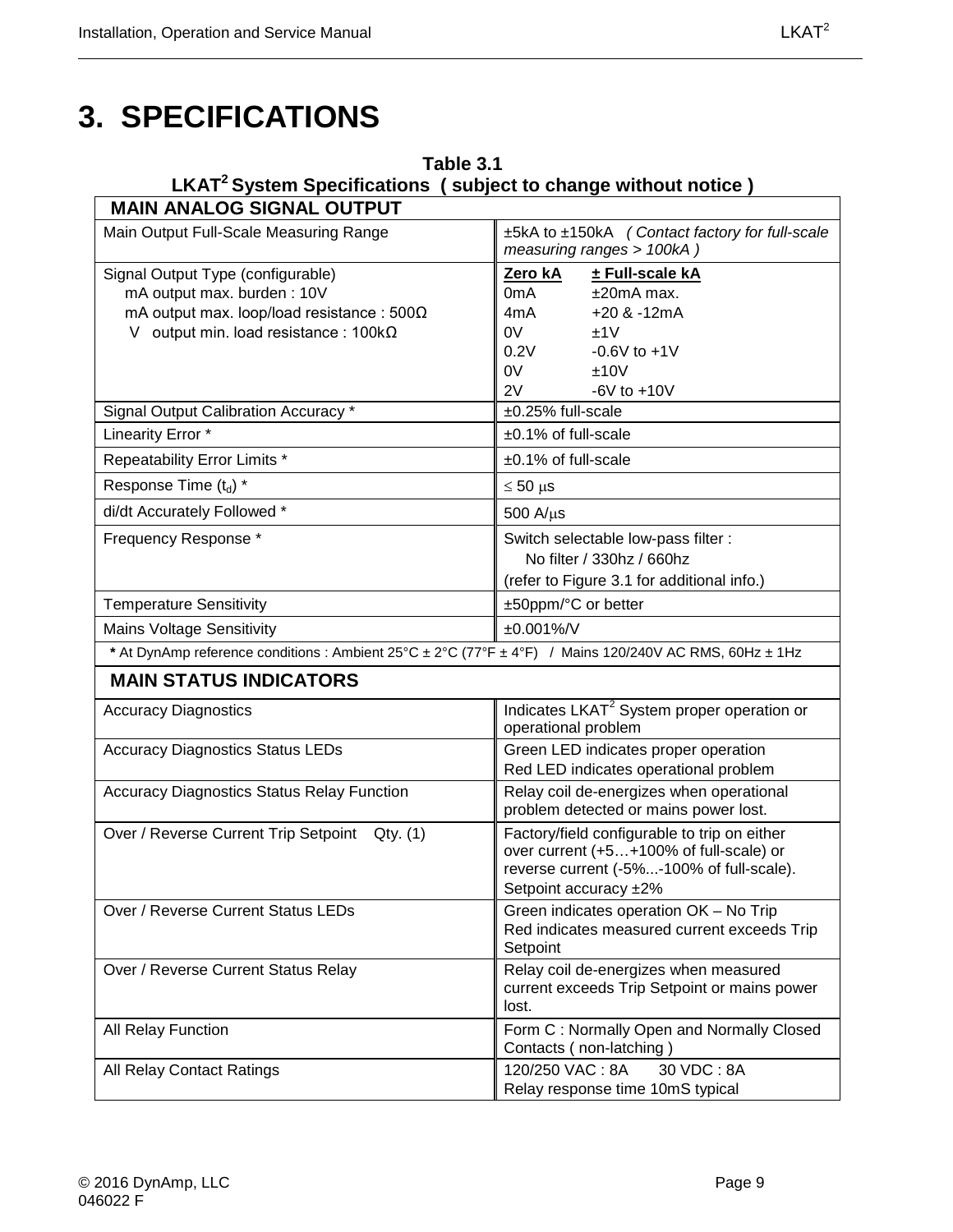| <b>OPTIONAL PROTECTION EXTENSIONS ( PE )</b>                                          |                                                                                                                                |  |  |  |  |
|---------------------------------------------------------------------------------------|--------------------------------------------------------------------------------------------------------------------------------|--|--|--|--|
| PE Full Scale Measuring Range (scaled<br>independently and isolated from main output) | ±5kA to ±200kA (Contact factory for full-scale<br>measuring ranges > 100kA)                                                    |  |  |  |  |
| PE analog output configuration and performance<br>specifications                      | Same as Main output above with all configuration<br>and scaling independent from main output                                   |  |  |  |  |
| PE Over / Reverse Current Trip Setpoints - Qty. (2) -<br>Field configurable           | Function and specification same as Main Over /<br>Reverse above with independent LEDs,<br>configurations, scalings and outputs |  |  |  |  |
| <b>OPTIONAL DISPLAY</b>                                                               |                                                                                                                                |  |  |  |  |
| Digital Display of Bus Current in kA units                                            | 3 1/2 Digit Green LCD ±2% Full-scale                                                                                           |  |  |  |  |
| Displayed Value (configurable)                                                        | DC or True RMS                                                                                                                 |  |  |  |  |
| NOTE: Optional display reduces maximum ambient temperature of metering unit to 50°C   |                                                                                                                                |  |  |  |  |
| <b>GENERAL</b>                                                                        |                                                                                                                                |  |  |  |  |
| Input Power (any voltage within the specified range can                               | 85 to 264 Vac @ 47 to 440 Hz /                                                                                                 |  |  |  |  |
| be connected without any wiring changes)                                              | 110 to 264Vdc.                                                                                                                 |  |  |  |  |
| Burden on Mains (max)                                                                 | 30 VA                                                                                                                          |  |  |  |  |
| Working Voltage: Signal Output to Metering Unit<br>Low Voltage Circuit                | 450Vrms                                                                                                                        |  |  |  |  |
| Working Voltage: Bus to Metering Unit Low Voltage<br>Circuit                          | 1500Vdc                                                                                                                        |  |  |  |  |
| Working Voltage: Mains Supply to Metering Unit<br>Low Voltage Circuit                 | 264Vrms                                                                                                                        |  |  |  |  |
| Working Voltage: Mains Supply to chassis                                              | 264Vrms                                                                                                                        |  |  |  |  |
| Working Voltage: Output to chassis                                                    | 450Vrms                                                                                                                        |  |  |  |  |
| Isolation : Head surface to signal outputs                                            | 6000 Vrms for 1 minute                                                                                                         |  |  |  |  |
| Isolation : Mains supply to signal outputs                                            | 1000Vrms for 1 minute                                                                                                          |  |  |  |  |
| Isolation: Mains or signal output to chassis                                          | 2000Vrms for 1minute                                                                                                           |  |  |  |  |
| <b>Installation Category</b>                                                          | Ш                                                                                                                              |  |  |  |  |
| <b>Pollution Degree</b>                                                               | $\overline{2}$                                                                                                                 |  |  |  |  |
| <b>ENVIRONMENTAL</b>                                                                  |                                                                                                                                |  |  |  |  |
| Operating Ambient Temperature Range of Metering<br>Unit Location                      | -10°C to 60°C<br>(14°F to 140°F)                                                                                               |  |  |  |  |
| Operating Ambient Temperature Range of<br><b>Measuring Head</b>                       | -20 $^{\circ}$ C to 80 $^{\circ}$ C<br>(-4°F to 176°F)                                                                         |  |  |  |  |
| Environmental rating: Measuring Head and cable<br>connection at Head                  | IP <sub>65</sub>                                                                                                               |  |  |  |  |
| Environmental rating: Metering Unit and cable<br>connection at Metering Unit          | IP <sub>65</sub>                                                                                                               |  |  |  |  |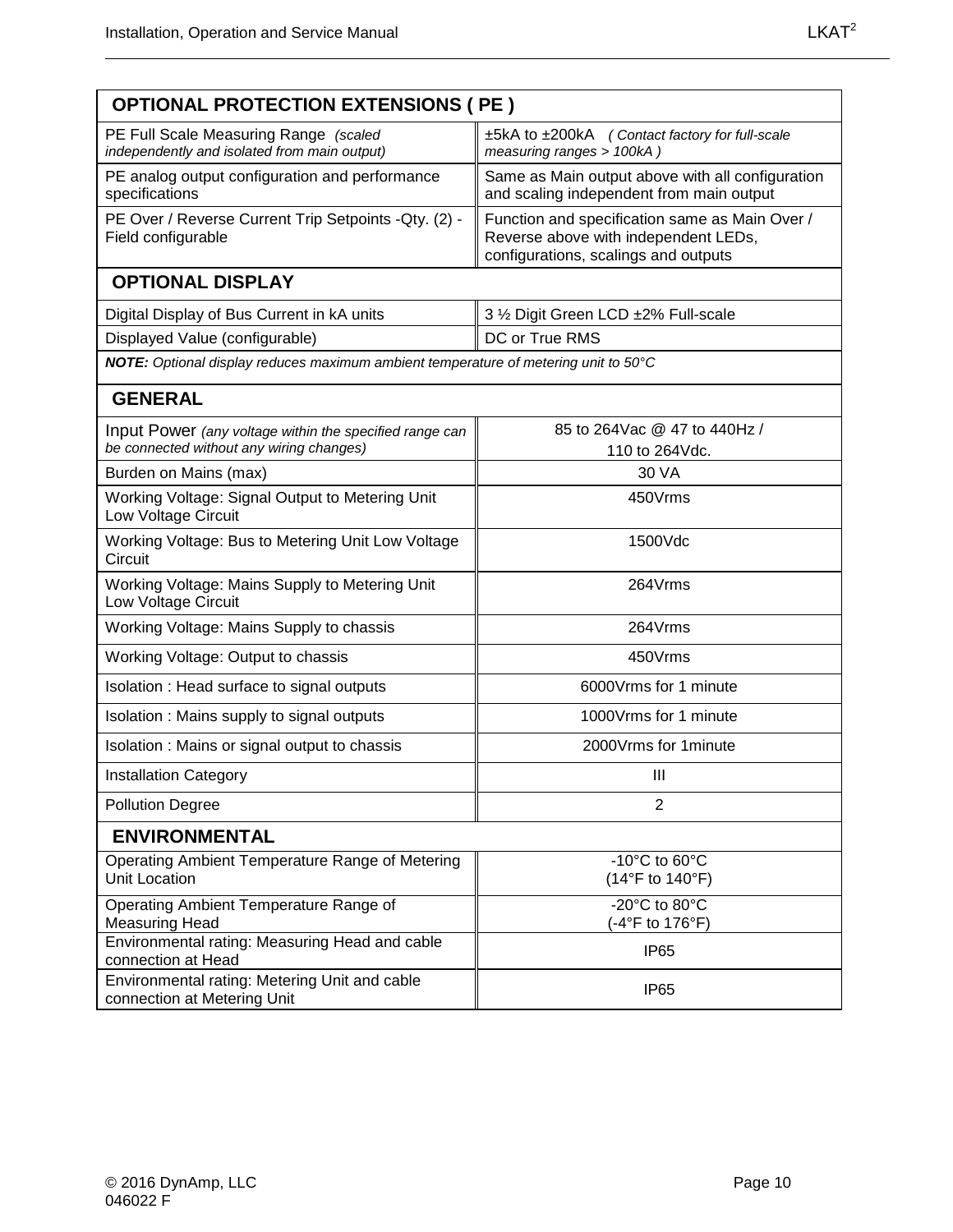| <b>PHYSICAL</b>                                                 |                                                                                |
|-----------------------------------------------------------------|--------------------------------------------------------------------------------|
| <b>Measuring Head Weight</b>                                    | Typically 1 to 6 kg (3 to 13lbs.)                                              |
| Metering Unit Weight (Typical)                                  | Typically 3kg (7lbs.)                                                          |
| Standard Length Head Connection Cables (2)                      | 10 $m(33 ft.)$                                                                 |
| Optional custom lengths may be available up to 50m<br>(164 ft.) | Cable fixed to Measuring Head with connector for<br>Meter Unit on opposite end |
| Standard Length Signal Output Cable (1)                         | 30m (100 ft.)                                                                  |
| Optional custom lengths are available                           | Connector for Metering Unit on one end,<br>unterminated on opposite end        |
| Standard Length Power Input Cable (1)                           | 10m (33 ft.)                                                                   |
| Custom lengths are available                                    | Connector for Meter Unit on one end,<br>unterminated on opposite end           |

**Figure 3.1 LKAT2 Frequency Response**

#### **Normalized LKAT Bandwidth**

<span id="page-22-0"></span>

| F.S. Bus Current (kA)  | 5 to 50 | 60 | 71   | 80   | 90   | l OC |
|------------------------|---------|----|------|------|------|------|
| Corner Frequency (kHz) | 2.248   |    | .606 | .405 | .249 |      |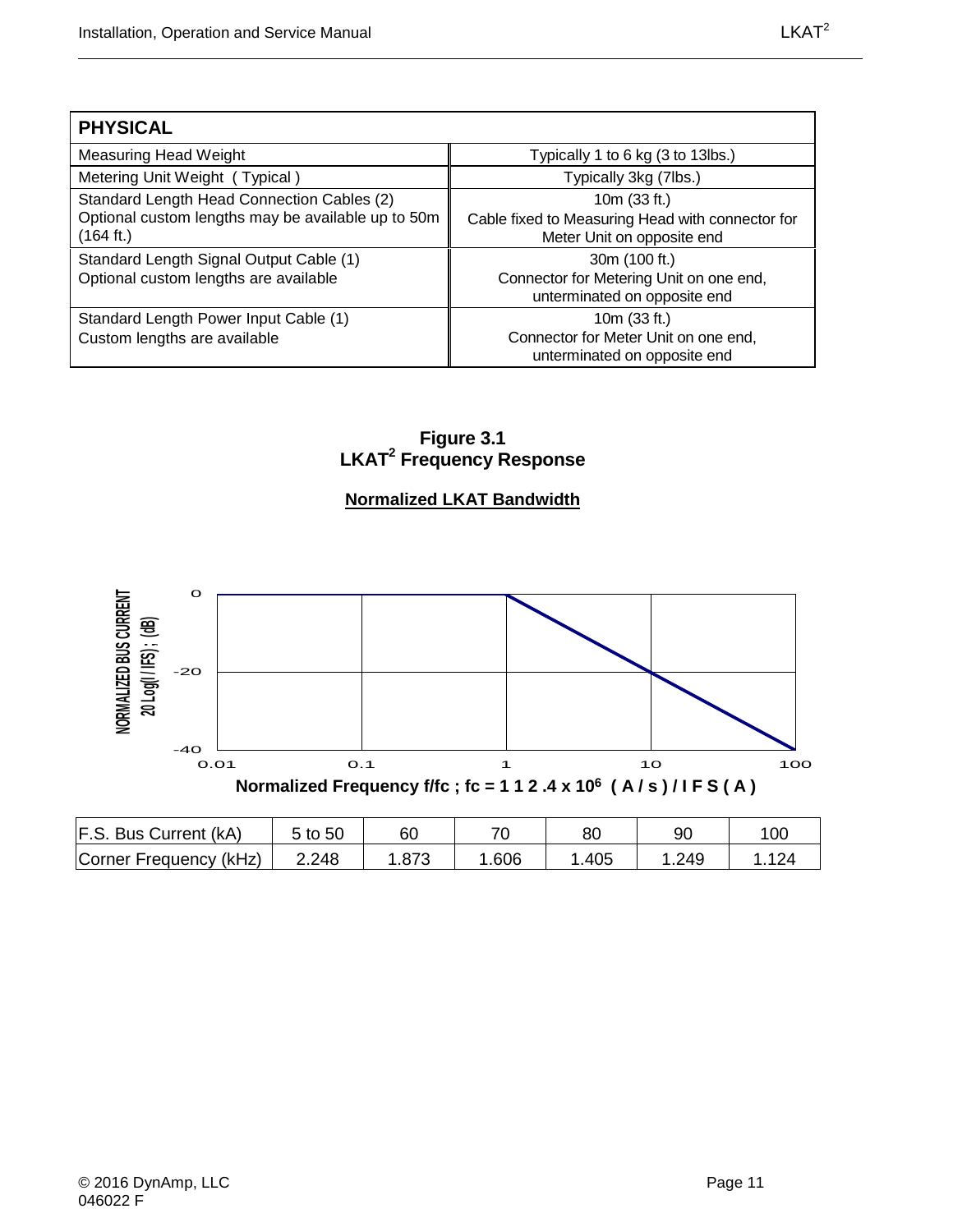**This Page is Intentionally Blank**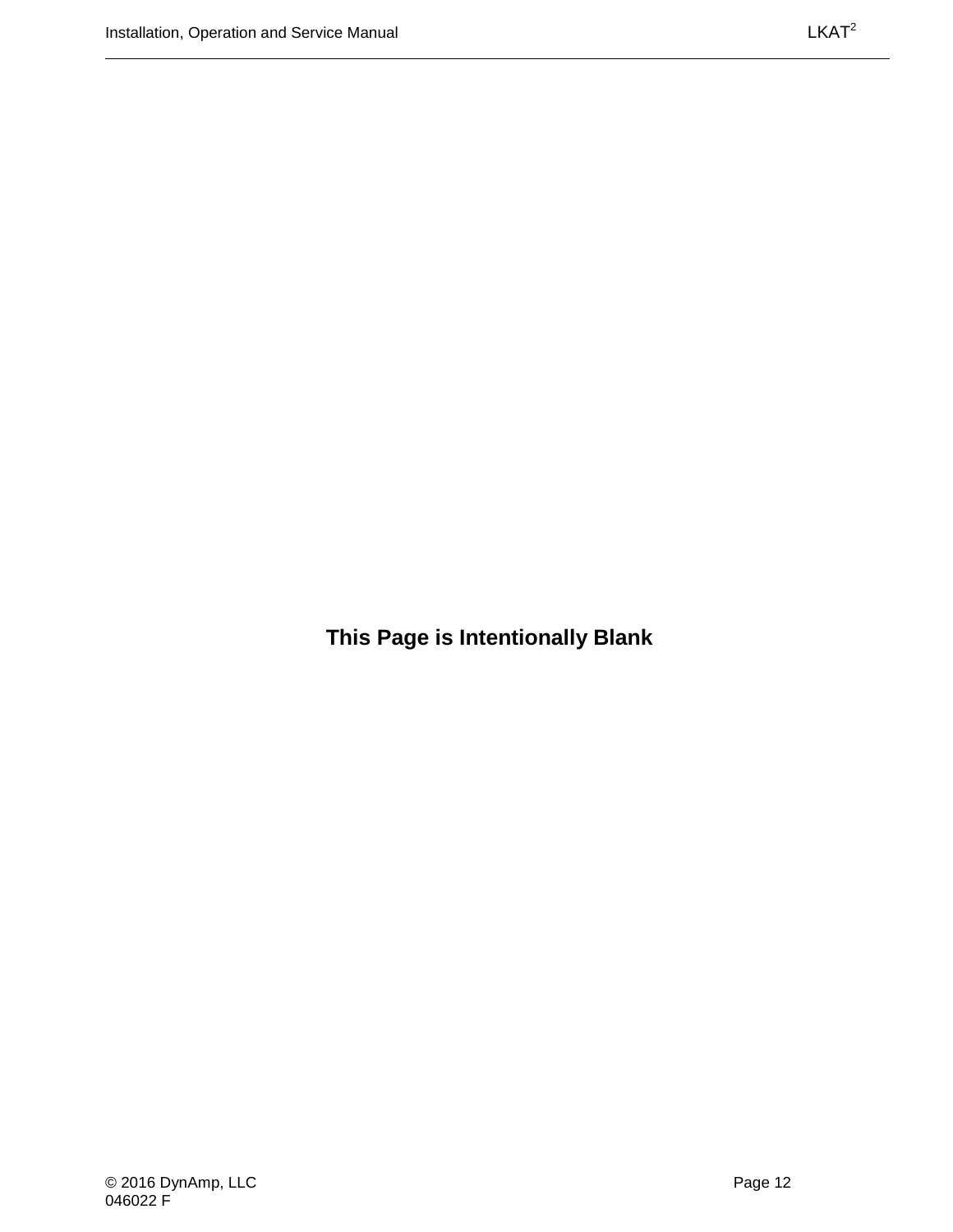## <span id="page-24-0"></span>**4. INSTALLATION**

## <span id="page-24-1"></span>**4.1 HANDLING PRECAUTIONS**

LKAT<sup>2</sup> Systems should be handled with the same care as any precision measuring instrument. Severe jolts or bumps to the Measuring Head or Metering Unit may cause movement of internal parts, and possibly a malfunction. **Personnel involved in the installation should be familiar with the technical terms, warnings, and instructions in this manual, and all plant safety rules, and be able to follow these.**

The complete system should be inspected for shipping damage at the earliest opportunity. Visible damage must be reported to the carrier immediately. Concealed damage (not evident until the system is operated) must be reported to DynAmp, LLC immediately.

## <span id="page-24-2"></span>**4.2 INSTALLATION CONSIDERATIONS**

Read the following before mounting the head:

- 1. The Measuring Head is designed to be installed on high voltage bus bars. All interconnection cables must be safely routed away from bus bars and high voltages. Do not allow any interconnection cable to contact bus bars or high voltages. Ignoring the installation precautions and warnings can result in severe personal injury or equipment damage.
- 2. Always follow all local and plant safety procedures when the unit is to be installed on a live bus.
- 3. Choose a mounting location for the head where the ambient air temperature does not exceed the specified temperature limits. The LKAT<sup>2</sup> Measuring Head may be located indoors or outdoors, but should be kept away from extreme heat and solvents. Head installations in direct sunlight are not recommended, as excessive temperature rise could result in measurement error or damage to the head enclosure. If the head is to be installed in an especially harsh environment, please contact the factory to discuss special requirements.
- 4. No part of the head or Metering Unit should be submerged under water.
- 5. The head must be installed with proper polarity. An arrow indicates the direction that conventional bus current must flow through the aperture (+) to (-). No damage will occur if the head is reversed, but the system output will indicate current flow in the reverse direction.
- 6. Measuring Heads are shipped in matched halves. Make sure that the same serial number is present on the both halves of the Measuring Head and the Metering Unit. The two head halves should mate squarely and evenly without forcing or twisting.
- 7. The Measuring Head is not grounded; however, the head cables should be disconnected from the Metering Unit prior to installation or maintenance to minimize the possibility of electrical shock. When properly connected, the power input cable will ground the LKAT<sup>2</sup> Metering Unit chassis and panel. Refer to drawings at the end of this manual and connection detail in "Earth Grounding".
- 8. Measuring Heads are shipped with mounting hardware. The mounting screws may require adjustment for appropriate position and holding force on the bus. Refer to Outline & Mounting  $-$  LKAT<sup>2</sup> Measuring Head drawing.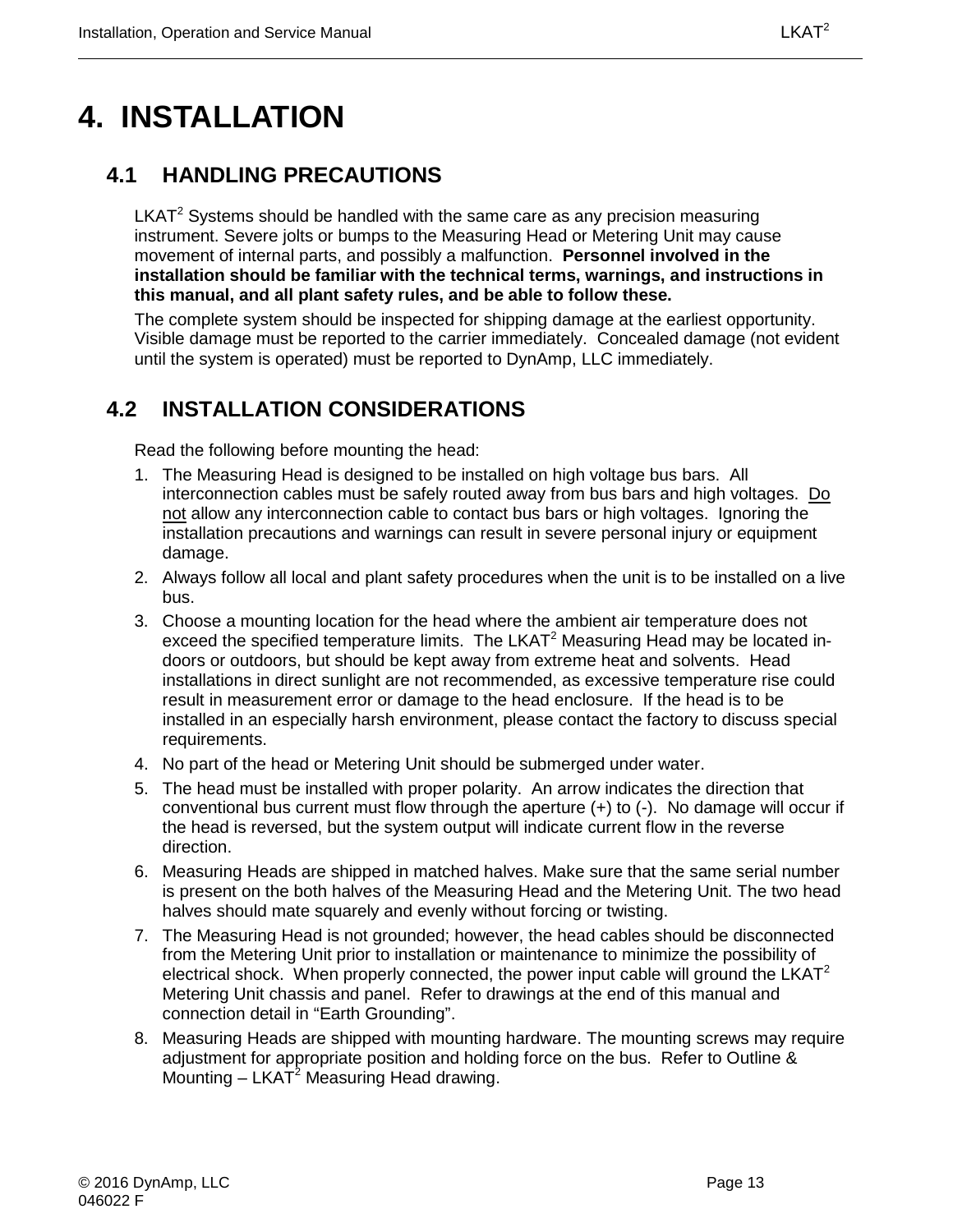Whenever possible, the head should be installed on the longest straight run of the bus that is available in an area free of other bus structures. The status accuracy diagnostics LEDs and relay contacts indicate proper operation in a given head location.

### <span id="page-25-0"></span>**4.3 OFF-BUS FUNCTIONAL CHECK (OPTIONAL)**

After unpacking the LKAT<sup>2</sup> System (but prior to installation), the following functional check of the system is recommended:

- 1. Locate a convenient temporary power source for the LKAT<sup>2</sup> System. This may or may not be in the location where the system will be installed. The power source must be in the range 85 to 264Vac @ 47 to 440Hz, or 110 to 264Vdc. The system draws a maximum of 30 volt-amperes.
- 2. Refer to the drawing "Wiring Diagram, LKAT<sup>2</sup> System" included at the end of this manual. Attach a suitable connector to the unterminated end of the input power cable assembly for connection to the power source to be used for this check.
- 3. Connect the Measuring Head cables A & B to the Metering Unit.
- 4. Connect the power input cable assembly to the Metering Unit and energize the unit.
- 5. Observe the LEDs on the Main pc board assembly. If the LEDs light green, the system is functioning properly. If LED (Accuracy Diagnostics "AD") lights red, skip to "Troubleshooting an Accuracy Diagnostics Fault Indication" in the "Theory of Operation" section of this manual. If LED (Trip 1) lights red, make measurements and complete the form "LKAT<sup>2</sup> Diagnostic Measurements Form  $-$  Zero Primary Current" and contact the factory.

Refer to Form 1 – Zero Primary Current. Allow the system one hour to stabilize prior to making measurements. Make measurements and record data shown on the form. File the completed test form for future reference. It is OK to make these measurements away from location where the LKAT<sup>2</sup> System will be installed, but this should be noted on the form.

### <span id="page-25-1"></span>**4.4 MEASURING HEAD INSTALLATION**

The head halves are mated together around the bus. The Measuring Head is comprised of two "L" shaped halves. Each half is identified with a serial number which must match followed by an "A" or "B". One interconnection cable exits from each corner box on each half. The two halves are held together by four locking screws which are installed after the head is securely positioned around the bus bar.

When the Measuring Head is installed on a running ("horizontal") bus, the head interconnection cable assemblies should exit the corner enclosures on bottom side of the bus bar. This reduces chances of ingress by pollutants and minimizes heating of the head electronics by the bus.

For rising ("vertical") busses, the head interconnection cables may be located on any side of the bus, depending on mechanical and thermal considerations. Avoid mounting boxes above vertical bus. The head should be mounted so conventional (+) to (-) current flows in the direction of the arrow on the Measuring Head.

The following tools and materials are required for installation:

| 3/16" hex wrench (included with Measuring Head)                    |
|--------------------------------------------------------------------|
| Drill, drill bits, mounting hardware, screwdrivers, wrenches, etc. |
| Cable puller, cable ties, ladder, etc.                             |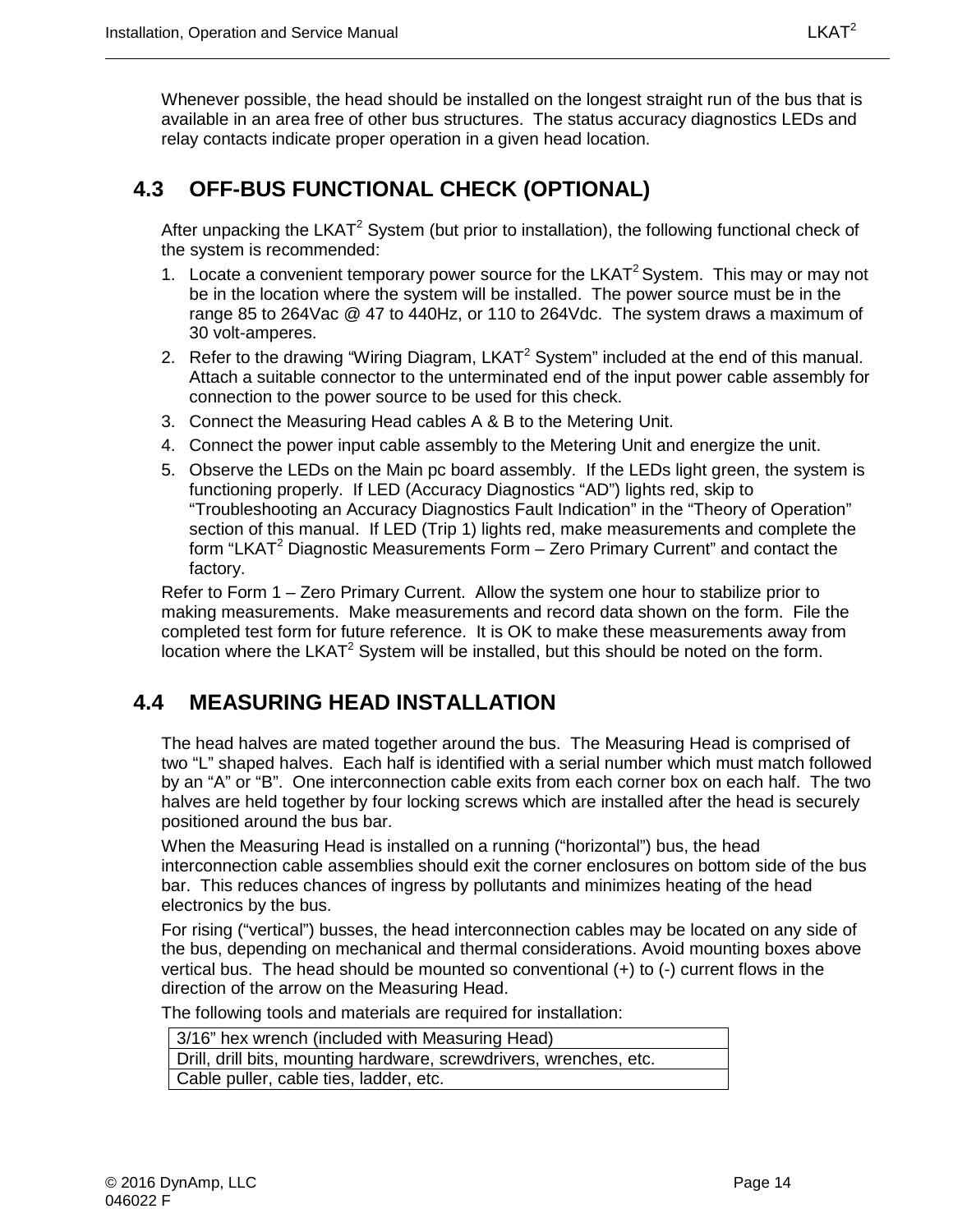

The following is the recommended sequence for installing the Measuring Head:

- 1. Refer to the Outline and Mounting drawing for the Measuring Head at the end of this manual.
- 2. Determine the position where the Measuring Head will be installed. Bus bar(s) should be free from grease and dust for the best adhesion of the LKAT 90° mounting angles to the bus bar(s).
- 3. Connect the head cable assemblies to the Metering Unit.
- 4. Remove the backing from the adhesive foam strips on the mounting angles. Align the mounting angles in position on the corners of the bus bar in the desired location.
- 5. Position the two "L-shaped" head halves around the bus and the mounting angles. Mate the two halves, pressing them together until the tubes bottom out on the elbows.
- 6. Install the four locking screws on the outside of the square tubes adjacent to the place where the head halves split apart. Do not over tighten the locking screws. Refer to Outline & Mounting  $-$  LKAT<sup>2</sup> Measuring Head drawing.
- 7. Tighten the bus mounting screws a few turns at a time in a circular pattern around the aperture of the head, on the front side, then on back side of the head. For most applications, the head should be centered on the bus bar. The bus mounting screws should press against the foam tape on the mounting angle surface on the outside of the bus bar. Refer to Outline & Mounting  $-$  LKAT<sup>2</sup> Measuring Head drawing.
- 8. Route the head interconnection cables away from the bus and other high voltages.
- 9. Connect the power cable assembly to appropriate power source and LKAT<sup>2</sup> Metering Unit.

## <span id="page-26-0"></span>**4.5 METERING UNIT INSTALLATION**

The location of the Metering Unit should be determined by the following factors:

- 1. Ambient air temperature must stay in the specified range at all times.
- 2. The location should not be exposed to direct sunlight.
- 3. The location should be within reach of the head cables supplied with the system. Standard head cable length is 33 feet (10 meters). Extra-long head cables may also be ordered for special applications.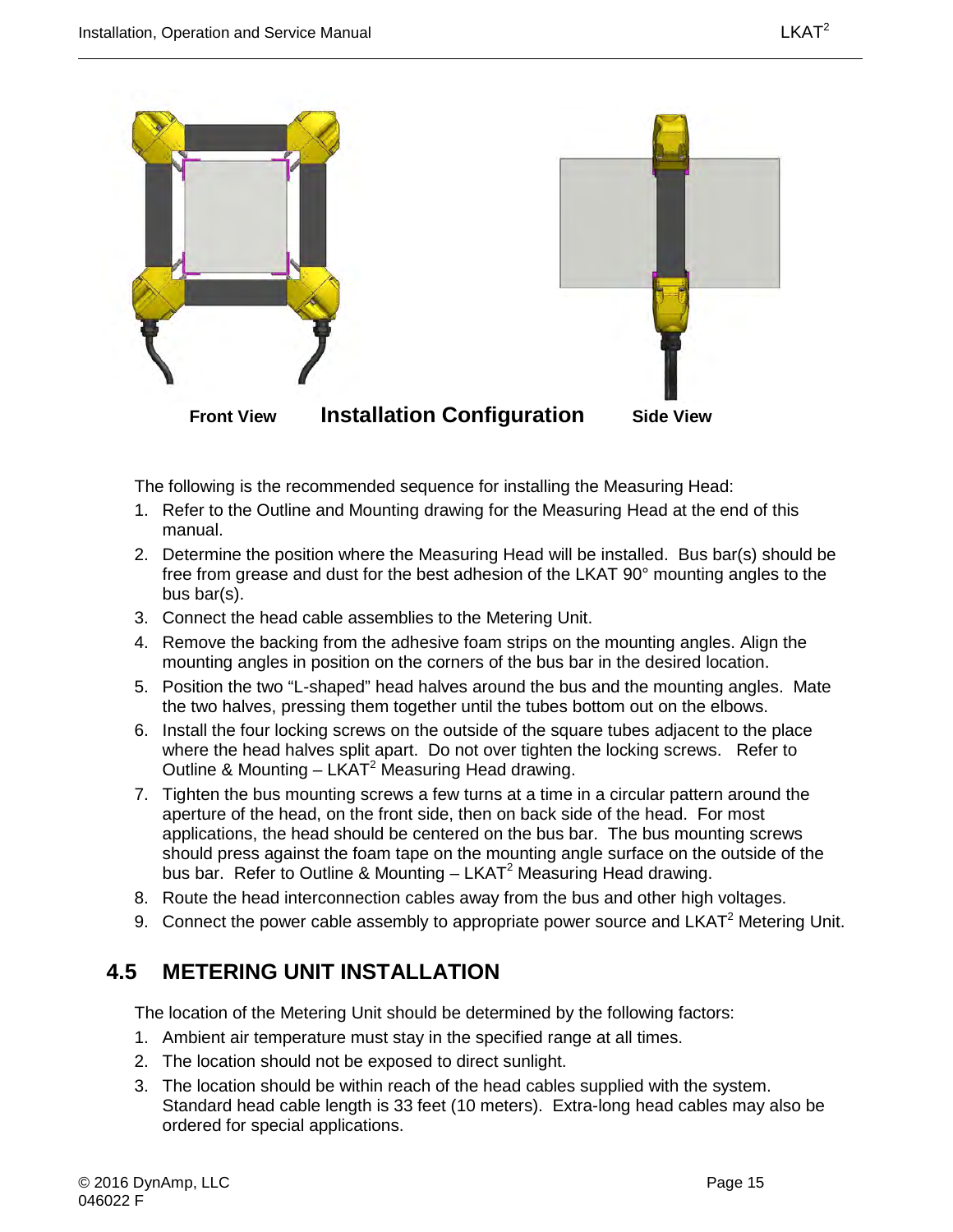4. Route interconnection cables away from bus and other high voltages.

Refer to Metering Unit Outline & Mounting drawing at the end of this manual. Anchor the cabinet in the desired location after ensuring adequate cable reach.

Refer to the LKAT<sup>2</sup> System Wiring Diagram. The output cable assembly consists of 20AWG shielded twisted pair cable (8 pairs) with 17 (one contact position in output connector is unused) position circular connector on one end, and stripped, tinned wires on the other end. The twisted wire pairs are jacketed with black and white PVC. Each pair has the pair number imprinted on the jacket. Connect the output cable assembly wires to the appropriate points in the process electronics system.

A 3-conductor power cable is supplied with the system.

## <span id="page-27-0"></span>**4.6 SYSTEM CHECKOUT**

Recheck all wiring connections against the drawings to ensure proper installation. Energize the LKAT<sup>2</sup> System. Confirm that the green status LEDs are illuminated. If accuracy diagnostic LED lights red, skip to "Troubleshooting an Accuracy Diagnostics Fault Indication" in the "Theory of Operation" section of this manual

With the bus energized, the Metering Unit digital display (optional) should indicate the primary current (in kA units). The current loop should produce a maximum output signal at nominal system full-scale bus current, for any bias offset (for example +4mA).

Photocopy the appropriate LKAT<sup>2</sup> Diagnostic Measurements Forms. Form 1 is for diagnostic measurements at zero bus current (with the Measuring Head on or off the bus). Form 2 is for diagnostic measurements with the Measuring Head installed on the bus with the bus energized. Follow the directions to measure and record necessary information.

#### NOTE :

- These forms are intended to help keep accurate records of  $LKAT^2$  functional tests.
- This information may prove valuable in the event of a malfunction.
- These measurements do not constitute system calibration.
- Space is provided for the recording of three sets of readings.
- Voltages may vary slightly with temperature extremes.
- System performance will typically remain within nominal specifications when measured levels fall within the acceptable limits shown on the forms.
- Levels must be measured and recorded under test conditions shown on the forms.
- The Metering Unit cover must be open during system checkout, as all measurements are made inside Metering Unit on Main pc board terminal blocks. The cover should remain firmly closed during normal operation.

**Always** complete these forms in full **before** contacting the factory.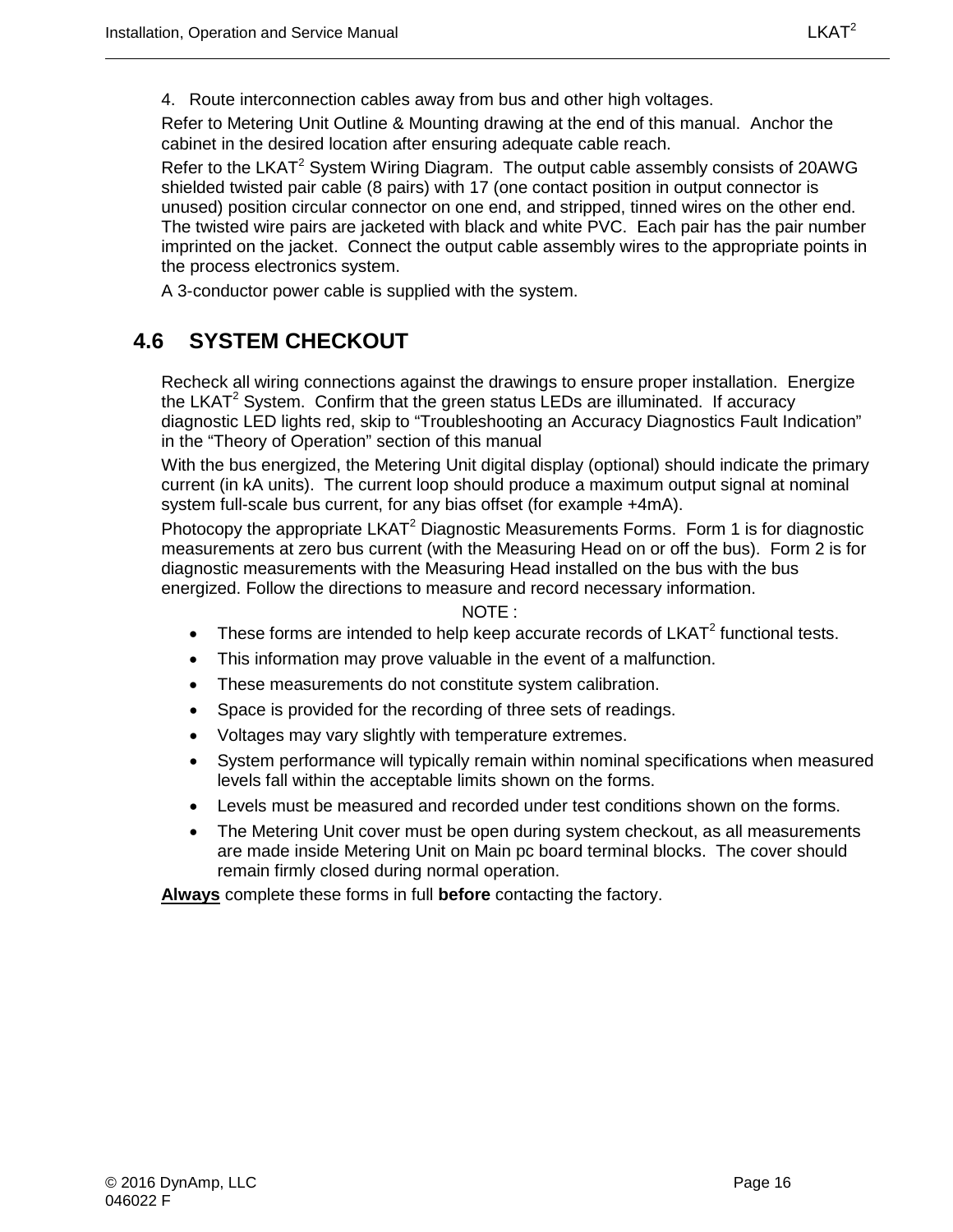#### **Form 1 LKAT2 Diagnostic Measurements Form 1 – Zero Primary Current**

#### <span id="page-28-0"></span>Instructions:

- 1.) Ensure that the Metering Unit is energized and both head halves are mated and connected to the Metering Unit.
- 2.) Ensure that head is off bus, or that bus is de-energized.
- 3.) Measure and record the information below (make additional copies of this form as needed).
- 4.) Record Serial Numbers

#### **TEST CONDITIONS:**

#### **ZERO PRIMARY CURRENT (Head may or may not be installed on bus);**

#### **LKAT<sup>2</sup> SYSTEM must be ENERGIZED for AT LEAST ONE HOUR.**

| <b>MEASURE</b>                                              | $(+)$ DMM<br>at | $(-)$ DMM<br>at | <b>ACCEPTABLE</b><br><b>RANGE</b> | <b>DATE</b> | <b>DATE</b> | <b>DATE</b> |
|-------------------------------------------------------------|-----------------|-----------------|-----------------------------------|-------------|-------------|-------------|
| $+V_{\text{Hall}}$<br>Supply-A                              | $P4-1$          | P4-3            | $+12V$<br>$(\pm 0.5V)$            |             |             |             |
| $+V_{\text{Hall}}$<br>Supply-A                              | P4-2            | P4-3            | $+12V$<br>$(\pm 0.5V)$            |             |             |             |
| $+15V$<br>supply                                            | $P4-4$          | P4-5            | $+15V$<br>$(\pm 0.5V)$            |             |             |             |
| $-15V$<br>supply                                            | P4-6            | P4-5            | $-15V$<br>$(\pm 0.5V)$            |             |             |             |
| Input<br>A1                                                 | $P1-1$          | $P1-2$          | 0V<br>$(\pm 5mV)$                 |             |             |             |
| Input<br>A2                                                 | $P1-3$          | $P1-2$          | 0V<br>$(\pm 5mV)$                 |             |             |             |
| Input<br><b>B1</b>                                          | $P2-1$          | $P2-2$          | 0V<br>$(\pm 5mV)$                 |             |             |             |
| Input<br><b>B2</b>                                          | P2-3            | $P2-2$          | 0V<br>$(\pm 5mV)$                 |             |             |             |
| Output<br>Current<br>Loop<br>Burden at<br><b>Full-Scale</b> | P3-1            | P3-2            | 10.2V<br>max                      |             |             |             |

Serial Numbers :

Metering Unit

Measuring Head

 $A$  Half :

 $B$  Half :

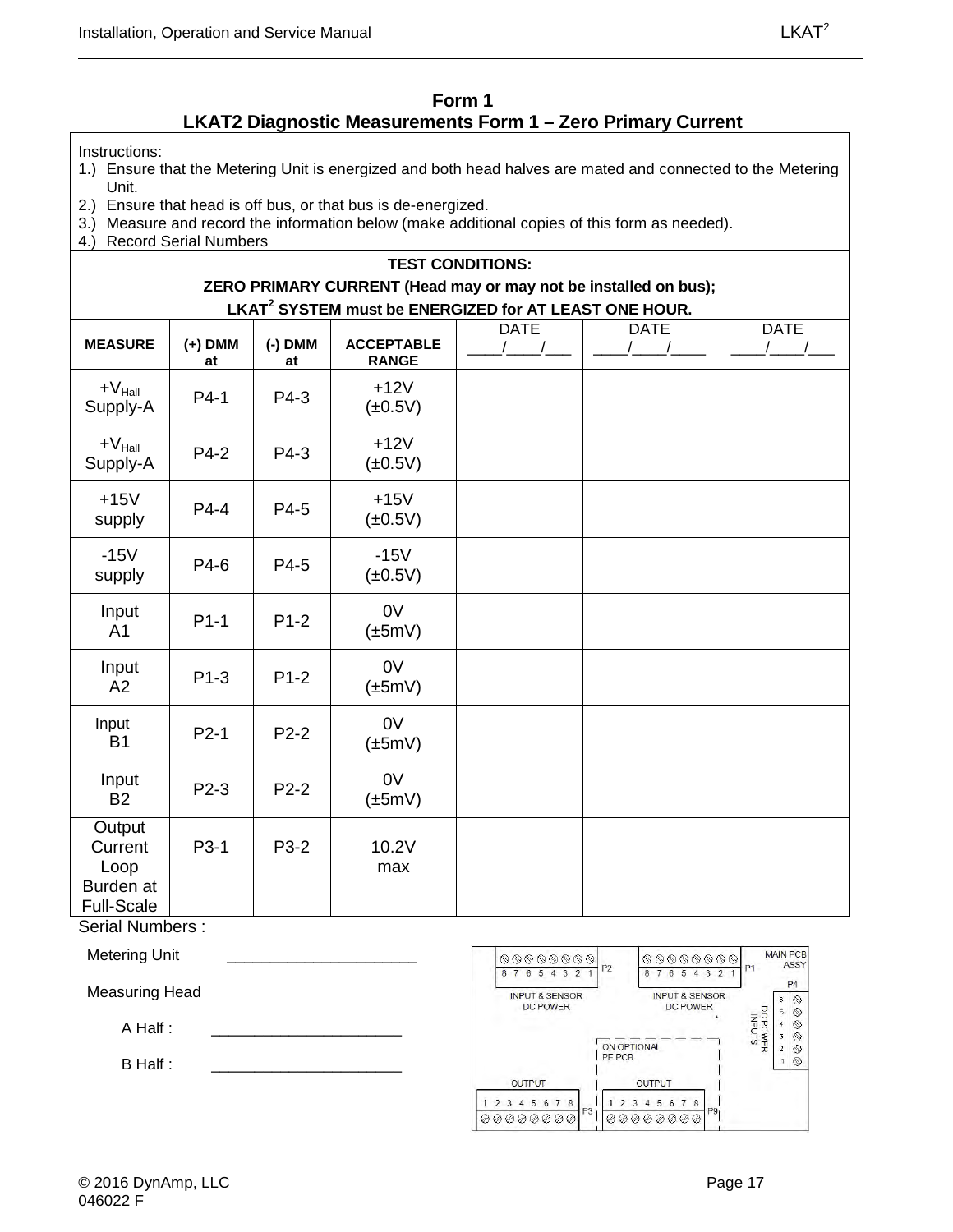#### **Form 2 LKAT2 Diagnostic Measurements Form 2 – Energized Primary Bus**

#### <span id="page-29-0"></span>Instructions:

- 1.) Assure that the Metering Unit is energized and both head halves are mated and connected to the Metering Unit.
- 2.) Assure that head is on bus and that bus is energized.
- 3.) Measure and record the information below (make additional copies of this form as needed).
- 4.) Record Serial Numbers and Current Loop Burden Resistance (Ohms)

#### **TEST CONDITIONS: ENERGIZED PRIMARY BUS**

| LKAT <sup>2</sup> SYSTEM must be ENERGIZED for AT LEAST ONE HOUR.            |                 |                 |                                                                                                                                                                                                                                                                                                                                                                                                                    |                                                                                                                                                                                                                                                                                                                                                                                                          |                                                                                                                                                                                       |                                                   |                           |  |
|------------------------------------------------------------------------------|-----------------|-----------------|--------------------------------------------------------------------------------------------------------------------------------------------------------------------------------------------------------------------------------------------------------------------------------------------------------------------------------------------------------------------------------------------------------------------|----------------------------------------------------------------------------------------------------------------------------------------------------------------------------------------------------------------------------------------------------------------------------------------------------------------------------------------------------------------------------------------------------------|---------------------------------------------------------------------------------------------------------------------------------------------------------------------------------------|---------------------------------------------------|---------------------------|--|
| <b>MEASURE</b>                                                               | $(+)$ DMM<br>at | $(-)$ DMM<br>at | <b>ACCEPTABLE</b><br><b>RANGE</b>                                                                                                                                                                                                                                                                                                                                                                                  | <b>DATE</b><br>$\sqrt{1}$                                                                                                                                                                                                                                                                                                                                                                                | <b>DATE</b><br>$\sqrt{ }$                                                                                                                                                             |                                                   | <b>DATE</b><br>$\sqrt{1}$ |  |
| $+V_{\text{Hall}}$<br>Supply-A                                               | $P4-1$          | P4-3            | $+12V$<br>$(\pm 0.5V)$                                                                                                                                                                                                                                                                                                                                                                                             |                                                                                                                                                                                                                                                                                                                                                                                                          |                                                                                                                                                                                       |                                                   |                           |  |
| $+V_{\text{Hall}}$<br>Supply-A                                               | P4-2            | P4-3            | $+12V$<br>$(\pm 0.5V)$                                                                                                                                                                                                                                                                                                                                                                                             |                                                                                                                                                                                                                                                                                                                                                                                                          |                                                                                                                                                                                       |                                                   |                           |  |
| $+15V$<br>supply                                                             | P4-4            | P4-5            | $+15V$<br>$(\pm 0.5V)$                                                                                                                                                                                                                                                                                                                                                                                             |                                                                                                                                                                                                                                                                                                                                                                                                          |                                                                                                                                                                                       |                                                   |                           |  |
| $-15V$<br>supply                                                             | P4-6            | P4-5            | $-15V$<br>$(\pm 0.5V)$                                                                                                                                                                                                                                                                                                                                                                                             |                                                                                                                                                                                                                                                                                                                                                                                                          |                                                                                                                                                                                       |                                                   |                           |  |
| <b>Input</b><br>A1                                                           | $P1-1$          | $P1-2$          | Within<br>±25mV of<br><b>Input A2</b>                                                                                                                                                                                                                                                                                                                                                                              |                                                                                                                                                                                                                                                                                                                                                                                                          |                                                                                                                                                                                       |                                                   |                           |  |
| <b>Input</b><br>A2                                                           | $P1-3$          | $P1-2$          | Within<br>±25mV of<br>Input A1                                                                                                                                                                                                                                                                                                                                                                                     |                                                                                                                                                                                                                                                                                                                                                                                                          |                                                                                                                                                                                       |                                                   |                           |  |
| Input<br><b>B1</b>                                                           | $P2-1$          | P2-2            | Within<br>±25mV of<br>Input B <sub>2</sub>                                                                                                                                                                                                                                                                                                                                                                         |                                                                                                                                                                                                                                                                                                                                                                                                          |                                                                                                                                                                                       |                                                   |                           |  |
| Input<br><b>B2</b>                                                           | P2-3            | $P2-2$          | Within<br>±25mV of<br>Input B1                                                                                                                                                                                                                                                                                                                                                                                     |                                                                                                                                                                                                                                                                                                                                                                                                          |                                                                                                                                                                                       |                                                   |                           |  |
| Output<br>Current<br>Loop<br>Burden at<br>Full-<br>Scale                     | P3-1            | P3-2            | 10.2V<br>max                                                                                                                                                                                                                                                                                                                                                                                                       |                                                                                                                                                                                                                                                                                                                                                                                                          |                                                                                                                                                                                       |                                                   |                           |  |
| Serial Numbers :<br><b>Metering Unit</b><br><b>Measuring Head</b><br>A Half: |                 |                 | $\begin{picture}(160,170) \put(0,0){\line(1,0){100}} \put(10,0){\line(1,0){100}} \put(10,0){\line(1,0){100}} \put(10,0){\line(1,0){100}} \put(10,0){\line(1,0){100}} \put(10,0){\line(1,0){100}} \put(10,0){\line(1,0){100}} \put(10,0){\line(1,0){100}} \put(10,0){\line(1,0){100}} \put(10,0){\line(1,0){100}} \put(10,0){\line(1,0){100$<br>P <sub>2</sub><br>87654321<br><b>INPUT &amp; SENSOR</b><br>DC POWER | $\begin{picture}(160,10) \put(0,0){\line(1,0){10}} \put(10,0){\line(1,0){10}} \put(10,0){\line(1,0){10}} \put(10,0){\line(1,0){10}} \put(10,0){\line(1,0){10}} \put(10,0){\line(1,0){10}} \put(10,0){\line(1,0){10}} \put(10,0){\line(1,0){10}} \put(10,0){\line(1,0){10}} \put(10,0){\line(1,0){10}} \put(10,0){\line(1,0){10}} \put(10,0){\line($<br>87654321<br><b>INPUT &amp; SENSOR</b><br>DC POWER | <b>MAIN PCB</b><br><b>ASSY</b><br>P <sub>1</sub><br>P <sub>4</sub><br>◎<br>$\mathbf 6$<br>DC POWER<br>INPUTS<br>$5\,$<br>◎<br>$\overline{A}$<br>Ø<br>$\mathfrak{Z}$<br>$\circledcirc$ |                                                   |                           |  |
| B Half:<br>Current Loop Burden Resistance<br>(Ohms)                          |                 |                 |                                                                                                                                                                                                                                                                                                                                                                                                                    | ON OPTIONAL<br>PE PCB<br><b>OUTPUT</b>                                                                                                                                                                                                                                                                                                                                                                   | OUTPUT                                                                                                                                                                                | $\sqrt{2}$<br>$\circledcirc$<br>Ø<br>$\mathbf{1}$ |                           |  |
|                                                                              |                 |                 |                                                                                                                                                                                                                                                                                                                                                                                                                    |                                                                                                                                                                                                                                                                                                                                                                                                          | 2 3 4 5 6 7 8<br>00000000                                                                                                                                                             | 1 2 3 4 5 6 7<br>P9 <sub>1</sub><br>00000000      |                           |  |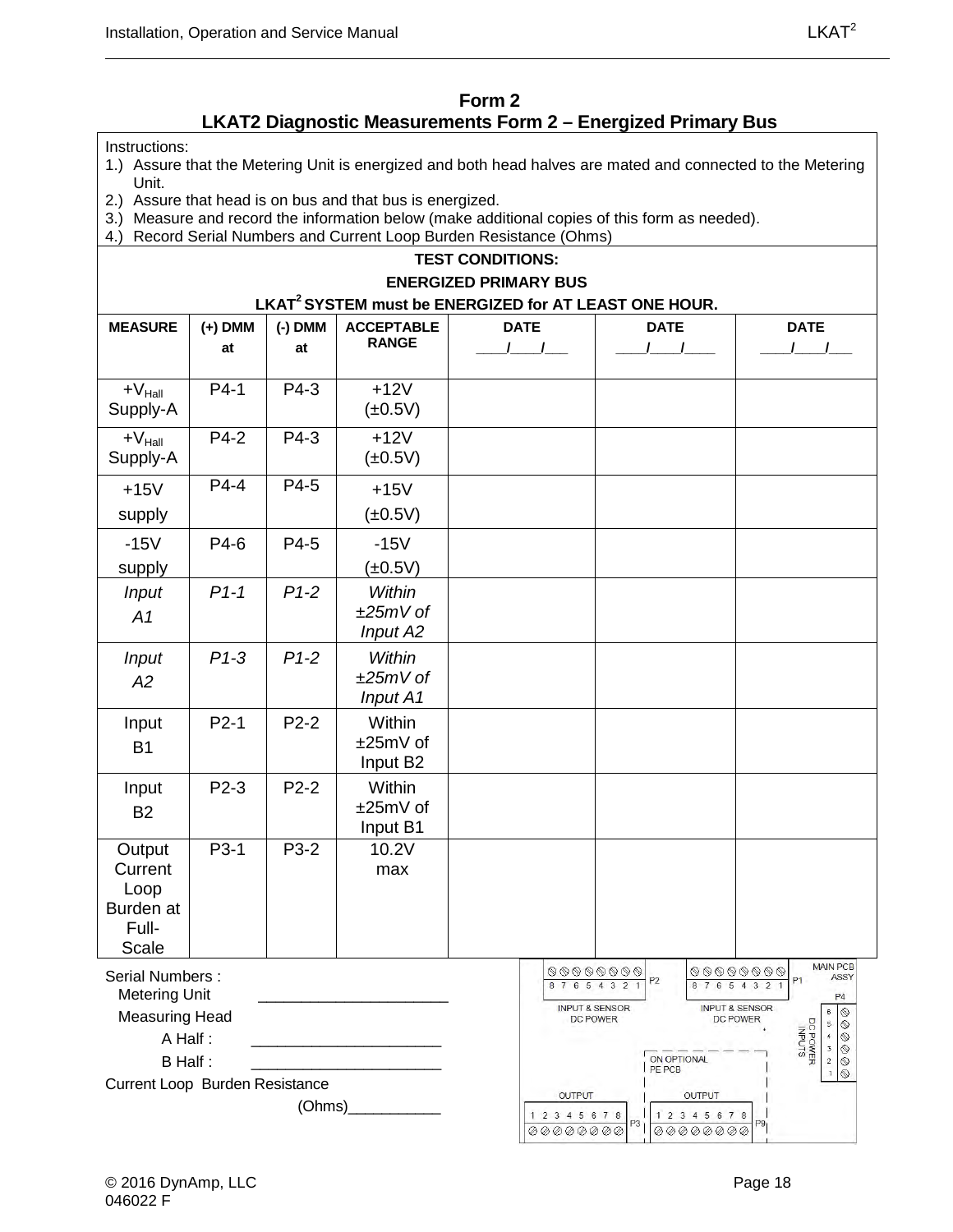## <span id="page-30-0"></span>**5. THEORY OF OPERATION**

## <span id="page-30-1"></span>**5.1 GENERAL**

The LKAT<sup>2</sup> System uses open-loop, open-path (OLOP) technology to convert the magnetic field associated with a current carrying conductor into an isolated milliampere current loop output. This output is scaled to be proportional to the primary conductor current. In addition, a local digital display of the primary bus current (in kiloAmperes) is visible when the optional RMS Display pc board is added to Metering Unit.

Each Measuring Head is a sealed unit and is not designed for repair in the field. However, a working knowledge of the LKAT<sup>2</sup> System theory of operation will help facilitate timely and accurate diagnosis in the event of problems.

## <span id="page-30-2"></span> **5.2 OLOP TECHNOLOGY**

The term "open-loop" means that the magnetic circuit does not generate an opposing magnetic field to null the field produced by the primary conductor inside the Measuring Head. The term "open-path" indicates that the sensor is an air-core design, without magnetic core material.

The LKAT<sup>2</sup> System operation is based on Ampere's Law, which states: "the line integral of B (magnetic flux density) around any closed path is equal to  $\mu_0$  (permeability multiplied by current)". In practical terms, this means that integrating a closed path around a primary conductor will yield a value proportional to the net primary current.

This integration is implemented using a specific array of Hall Effect ICs. The LKAT<sup>2</sup> System effectively minimizes errors typically present in other open-loop sensors: zero drift, thermal drift, position sensitivity, and susceptibility to external magnetic fields. The absence of a magnetic core practically eliminates errors due to saturation, hysteresis, and core set (remanance) commonly associated with ferrite material.

A generalized block diagram of the LKAT<sup>2</sup> System is shown in Figure 5.1.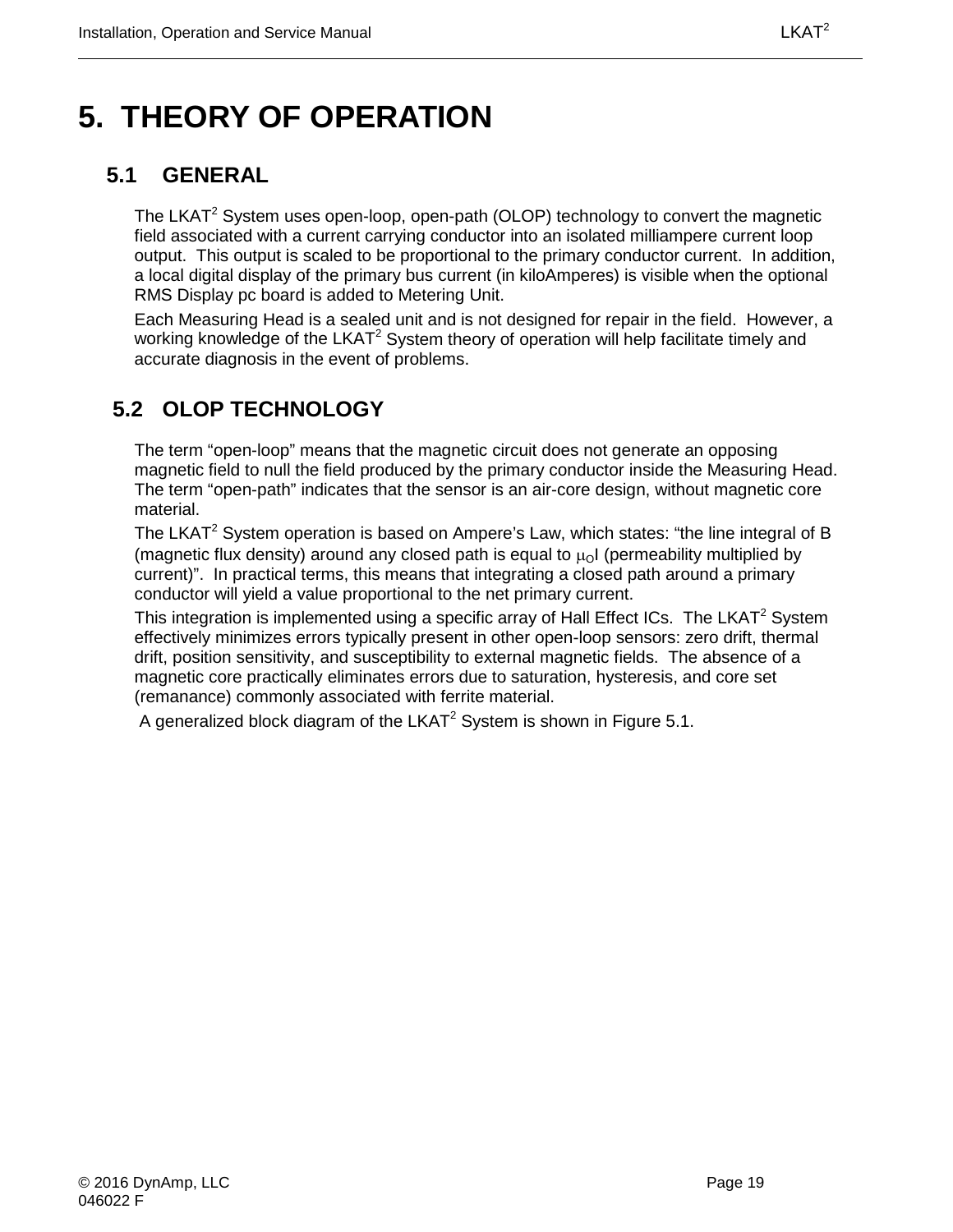

**Figure 5.1 Block Diagram of the LKAT2 System**

## <span id="page-31-1"></span><span id="page-31-0"></span>**5.3 SYSTEM FUNCTIONAL DESCRIPTION**

The flux density associated with the primary current is sensed by arrays of Hall ICs in the Measuring Head. The outputs of these devices are summed and filtered, then transmitted to the Metering Unit where these signals are dc biased and scaled. The Accuracy Diagnostics status LEDs and relay contacts are driven by a signal input that compares the various Hall groups with voltage setpoints. When the Hall group signal exceeds the reference, the green LED will go out and the red LED will illuminate. The relay coil will de-energize under the same conditions. The Trip Setpoint LEDs and relay contacts operate in a similar manner.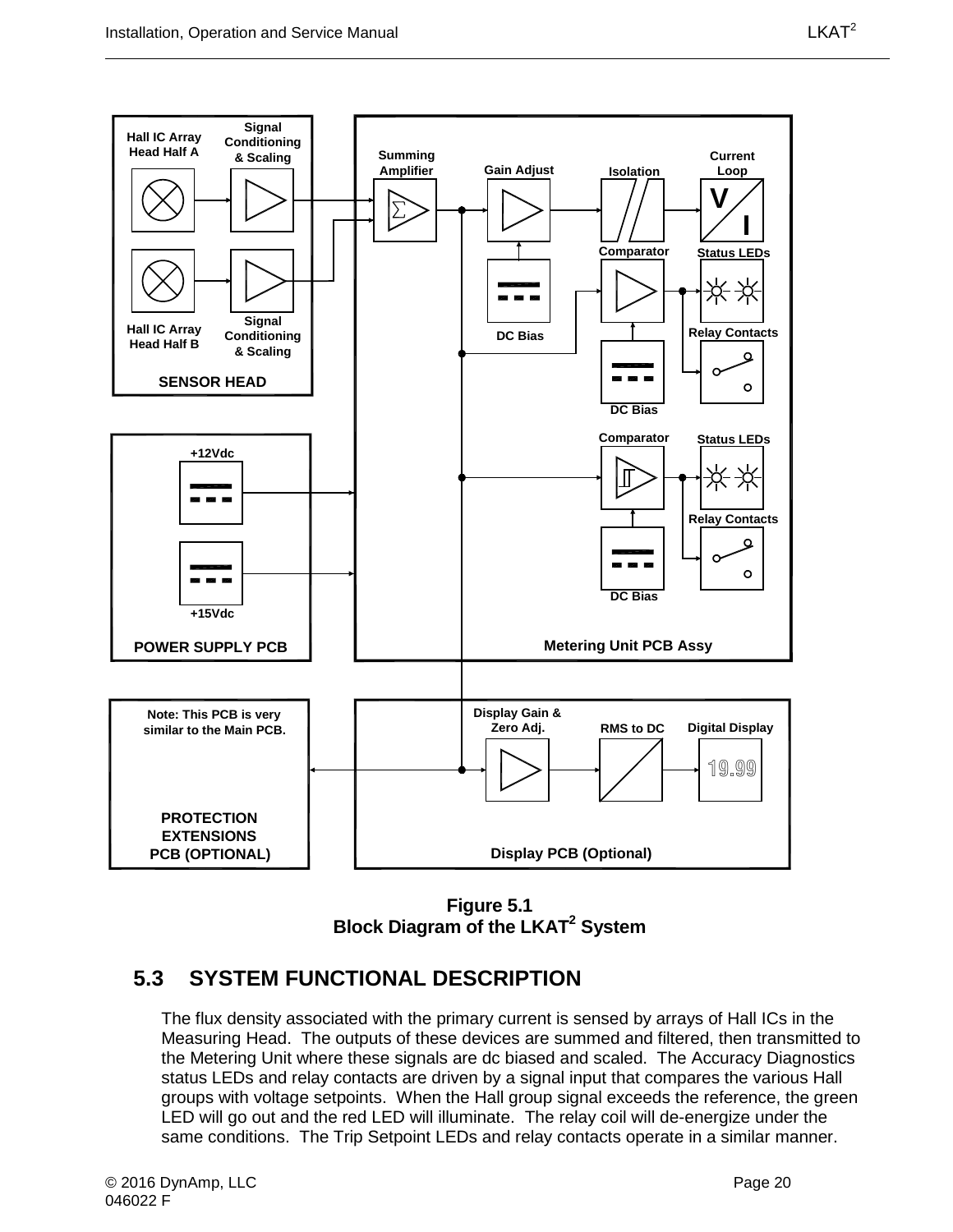Main PCB LED is a RED / GREEN the Accuracy Diagnostics status LED. This LED indicator and Main PCB relay CR2 contacts may be used to monitor the following conditions:

- Measuring Head imbalance
- Power supply failure
- Measuring Head disconnected
- Sensor electronics failure
- Other circuit failures causing loss of measurement accuracy

Occurrence of one or more of the conditions above will deenergize CR2 relay coil, changing the state of the contacts and changing the LED indication from green to red. Refer to the section "Troubleshooting an Accuracy Diagnostics Fault Indication" in this section for more information about determining the cause and eliminating a fault condition.

## <span id="page-32-0"></span>**5.4 LKAT2 METERING UNIT**

Refer to drawings in the back of this manual. The LKAT<sup>2</sup> Metering Unit consists of a universal input power supply and Main pc board mounted together on a steel U-chassis. Input, output, and power connections are made via pc board edge connector plugs.

Input power connects to the Power Supply pc board assembly. The power supply pc board includes a slo-blo type fuse, in-rush and overcurrent protection, as well as MOV overvoltage clamping. The power supply provides outputs of  $\pm$ 15Vdc and  $+12$ Vdc required by the system electronics. These outputs connect to the Main pc board assembly via a short wire harness. Connections to the Measuring Head are made via the Main pc board assembly.

## <span id="page-32-1"></span>**5.5 LKAT2 MEASURING HEAD INTERCHANGEABILITY**

DO NOT connect LKAT Classic or LKAT Plus – doing so will damage the Measuring Head. LKAT<sup>2</sup> Measuring Heads of various sizes will operate properly when connected to the LKAT<sup>2</sup> Metering Unit. However, the LKAT<sup>2</sup> System is *factory calibrated as a system*. As a result, optimal measurement accuracy is achieved when the Metering Unit is connected to the head it was calibrated with, and installed on the size bus bar it was designed for.

### <span id="page-32-2"></span>**5.6 TROUBLESHOOTING AN ACCURACY DIAGNOSTICS FAULT INDICATION**

A problem may be detected when the LKAT<sup>2</sup> System is energized with A and B head cables connected to the Metering Unit. When the Main PCB AD status LED illuminates RED and / or Main PCB CR2 status relay coil changes state, a possible fault condition has been detected. This is true whether or not the Measuring Head is installed on the bus. The following table is intended to help the user determine and eliminate the cause of the fault.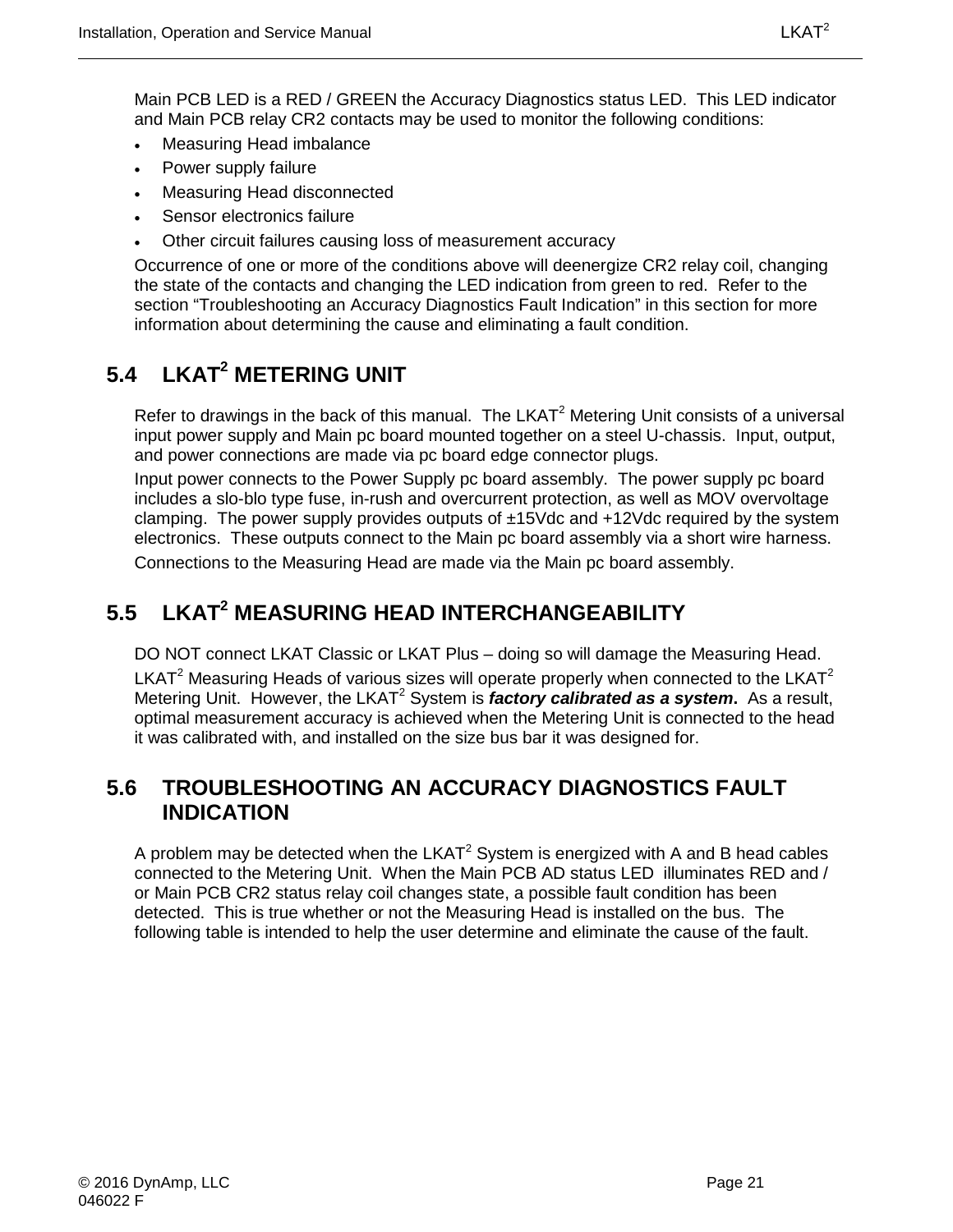<span id="page-33-1"></span>

| Houbleshooting an Accuracy Diagnosites Fault Indication |                 |                                   |                       |                         |                                      |                                                                                                                      |
|---------------------------------------------------------|-----------------|-----------------------------------|-----------------------|-------------------------|--------------------------------------|----------------------------------------------------------------------------------------------------------------------|
| Main<br>Green LED                                       | Main<br>Red LED | Contact<br>-3 to P3-5<br>ကု<br>ည် | $\overline{6}$<br>SUS | OFF<br>SUS              | Possible problem                     | Action / Check                                                                                                       |
| ON                                                      | <b>OFF</b>      | Open                              | X                     | X                       | System operating                     | DC measurements (optional)                                                                                           |
| <b>OFF</b>                                              | <b>OFF</b>      | Closed                            | X                     | X                       | No input power                       | Verify input power connection                                                                                        |
| <b>OFF</b>                                              | <b>OFF</b>      | Closed                            | X                     | X                       | DC power supply                      | Verify DC power on main pcb                                                                                          |
| <b>OFF</b>                                              | ON              | Closed                            | $\mathsf{X}$          | $\overline{\mathsf{X}}$ | Head halves<br>disconnected          | Verify head interconnections at Metering<br>Unit                                                                     |
| <b>OFF</b>                                              | <b>ON</b>       | Closed                            | X                     |                         | Head imbalance                       | Adjust position of head for green ON, red<br><b>OFF</b>                                                              |
| <b>OFF</b>                                              | <b>ON</b>       | Closed                            | X                     | $\sf X$                 | <b>Measuring Head</b><br>malfunction | Measure head input signals at zero bus<br>current; output should be < 5mVdc;<br>substitute known good Measuring Head |
| <b>OFF</b>                                              | ON              | Closed                            | X                     | X                       | Other problem                        | Contact factory                                                                                                      |

**Table 5.1 Troubleshooting an Accuracy Diagnostics Fault Indication** 

## <span id="page-33-0"></span> **5.7 SYSTEM CALIBRATION OVERVIEW**

DynAmp does not specify exact required intervals of calibration for its products.

The end user of the product is responsible for identifying the appropriate interval between calibrations. The intervals should be determined based on the following factors:

- Requirements of a Quality Management System
- Accuracy and permissible limits of errors
- Purpose and usage
- Experience with similar products
- Stability of the product
- Past history
- Other characteristics of the product

Reference: "ISO/IEC 17025:2005, General requirements for the competence of testing and calibration laboratories" and Laboratory Accreditation Bureau "Guidance for Documenting and Implementing ISO/IEC 17025:2005 and Laboratory Guidance."

As a guideline, DynAmp recommends a 24-month interval of calibration for all permanently installed products and a 12-month interval of calibration for all products used in portable applications.

Calibration may be performed as:

- Field Calibration (On Process Bus)
- Field Calibration (On Test Bus)
- Factory Calibration

#### **IMPORTANT NOTE**

DynAmp, LLC assumes no responsibility for the accuracy of LKAT<sup>2</sup> Systems calibrated by any person other than a DynAmp, LLC Technician.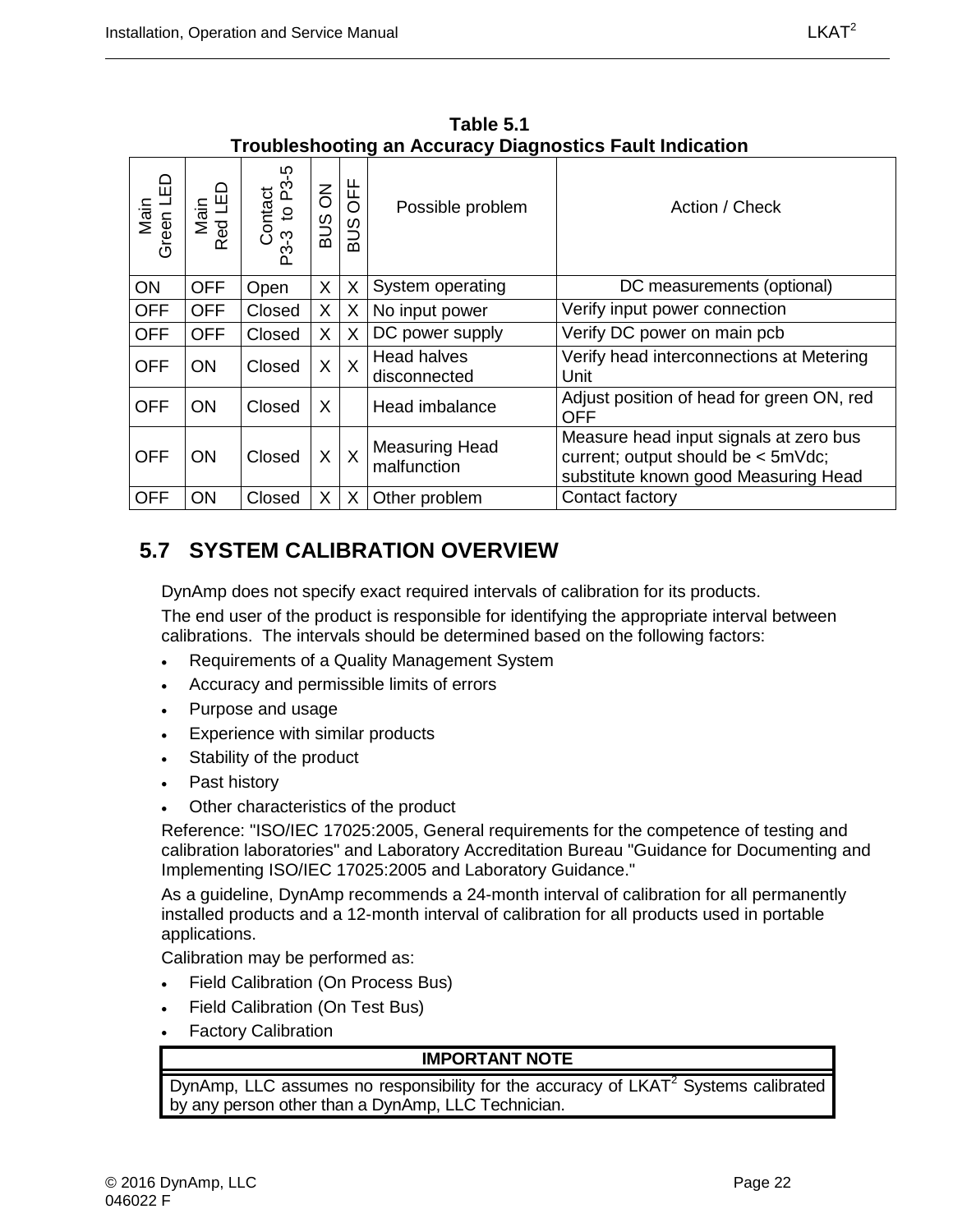Generally, system calibration compares the output of the device under test ("DUT") to a reference.

The best calibration method is to return  $LKAT<sup>2</sup>$  Systems to the factory for calibration on a test bus in a very controlled environment with extremely stable and accurately measured current. This requires that the LKAT<sup>2</sup> Measuring Head be removed from process bus. The head and associated Metering Unit must be returned together, and should have the same serial number. The signal output and input power cable assemblies do not need to be returned for factory calibration. Specific details of factory calibration are beyond the scope of this manual.

Field calibration is possible using a 0.1% accurate current measurement system, such as the DynAmp LKP, LKCO or Opti-Cal as a reference. Due to significantly larger size and mass, it may be difficult to install a comparably rated LKP Measuring Head in on the same bus as the LKAT<sup>2</sup>. An existing LKCO or DynAmp's portable Opti-Cal system is better suited for this purpose.

Field calibration accuracy depends on the stability of the test bus current, the accuracy of the reference current measurement system and ammeters, as well as the linearity of the  $LKAT<sup>2</sup>$ System.

## <span id="page-34-0"></span>**5.8 CALIBRATION ADJUSTMENTS**

#### **IMPORTANT NOTE**

To avoid injury and/or electrical shock, personnel performing calibration must review and observe all hazard warnings and safety precautions stated throughout this product manual.

LKAT<sup>2</sup> System calibration adjustments are summarized below.

All Bias and Zero adjustments are made at zero bus current.

All Scaling and Gain adjustments are typically made at full-scale current.

Refer to pc board assembly drawings at the end of this manual for location of switches and potentiometers, as well as tables listing proper switch settings. Except for step 1) below, each table is shown on the appropriate pc board assembly drawing.

Forms 1 and 2 are used to check and record system power supply and channel voltages.

Main PCB – Current Loop Output

- Output Bias (coarse) : SW2C…SW2F
- Output Type : SW6
- Output Gain (coarse) : SW3
- Output Bias (fine) : Trimpot
- Output Gain (fine): Trimpot

Main PCB – Trip 1 Setpoint

- Trip 1 Protection Polarity : SW2A and SW2B
- Trip 1 Setpoint : Trimpots (medium) and (fine)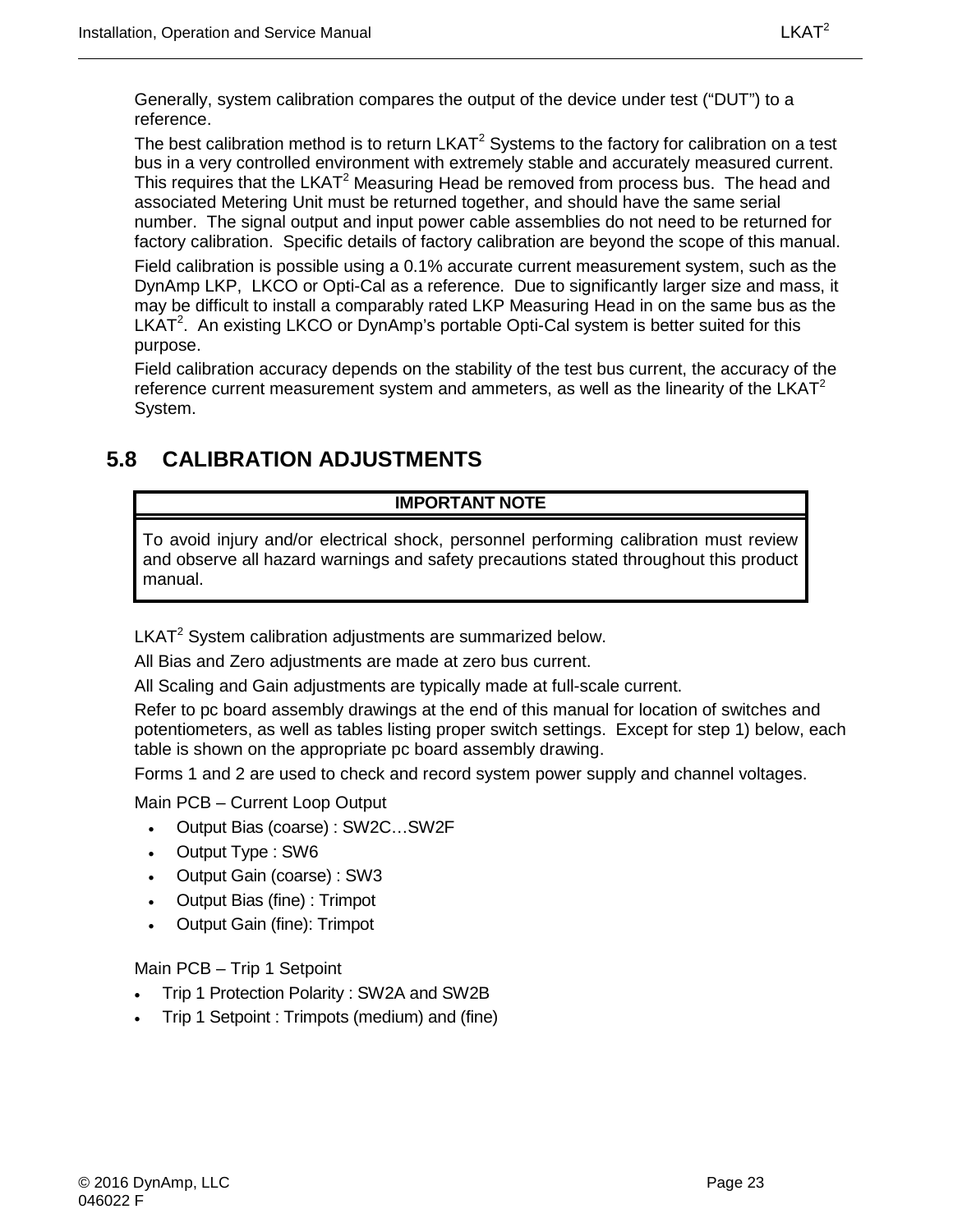Optional PE PCB – Current Loop Output

- Output Bias (coarse) : SW4
- Output Type : SW5
- Output Gain (coarse) : SW1 and SW2
- Output Bias (fine) : Trimpot
- Output Gain (fine) : Trimpot

Optional PE PCB – Trip 2 & 3 Setpoints

- Trip 2 Protection Polarity : SW3
- Trip 2 Setpoint : R33 (medium) and R46 (fine)
- Trip 3 Protection Polarity : SW3
- Trip 3 Setpoint : R34 (medium) and R47 (fine)

Optional RMS Display PCB – Display

- Decimal Point position
- DPM Mode
- RMS Signal Conditioning Options : SW1F, G, & H (SW1-6, 7, & 8)
- Input Scale Factor : SW1E (SW1-5)
- Input Attenuation : SW1A, B, C, & D (SW1-1, 2, 3, & 4)
- DPM Gain (fine) : R12

#### **NOTE**

The Optional PE and/or RMS Display pc board assemblies may be added, configured and calibrated in the field. In this case, the Main pc board assembly output signal is used as the reference output signal with the  $LKAT<sup>2</sup>$  System measuring normal bus current.

#### **LKAT Metering Unit Tester**

### **( LKAT MUT )**

The LKAT MUT is a portable tester that can be used with a standard digital multi-meter to check LKAT system trip set points without removing the LKAT Measuring Head. The LKAT MUT provides a signal to the LKAT Metering Unit electronics to simulate an alarm condition. The connectors included with the LKAT MUT allow the tester to be connected directly to the LKAT Metering Unit electronics to verify scaling, proper operation, or change of the LKAT trip set points. More information on the LKAT MUT can be found at www.dynamp.com or by contacting DynAmp.



## <span id="page-35-0"></span>**5.9 FIELD CONFIGURATION OF TRIP SETPOINTS**

Trip setpoints may be re-configured on site for any level between 5% and 100% of full-scale. The trip polarity may also be re-configured on site. However, the Accuracy Diagnostics trip setpoint should not be adjusted without consulting the factory.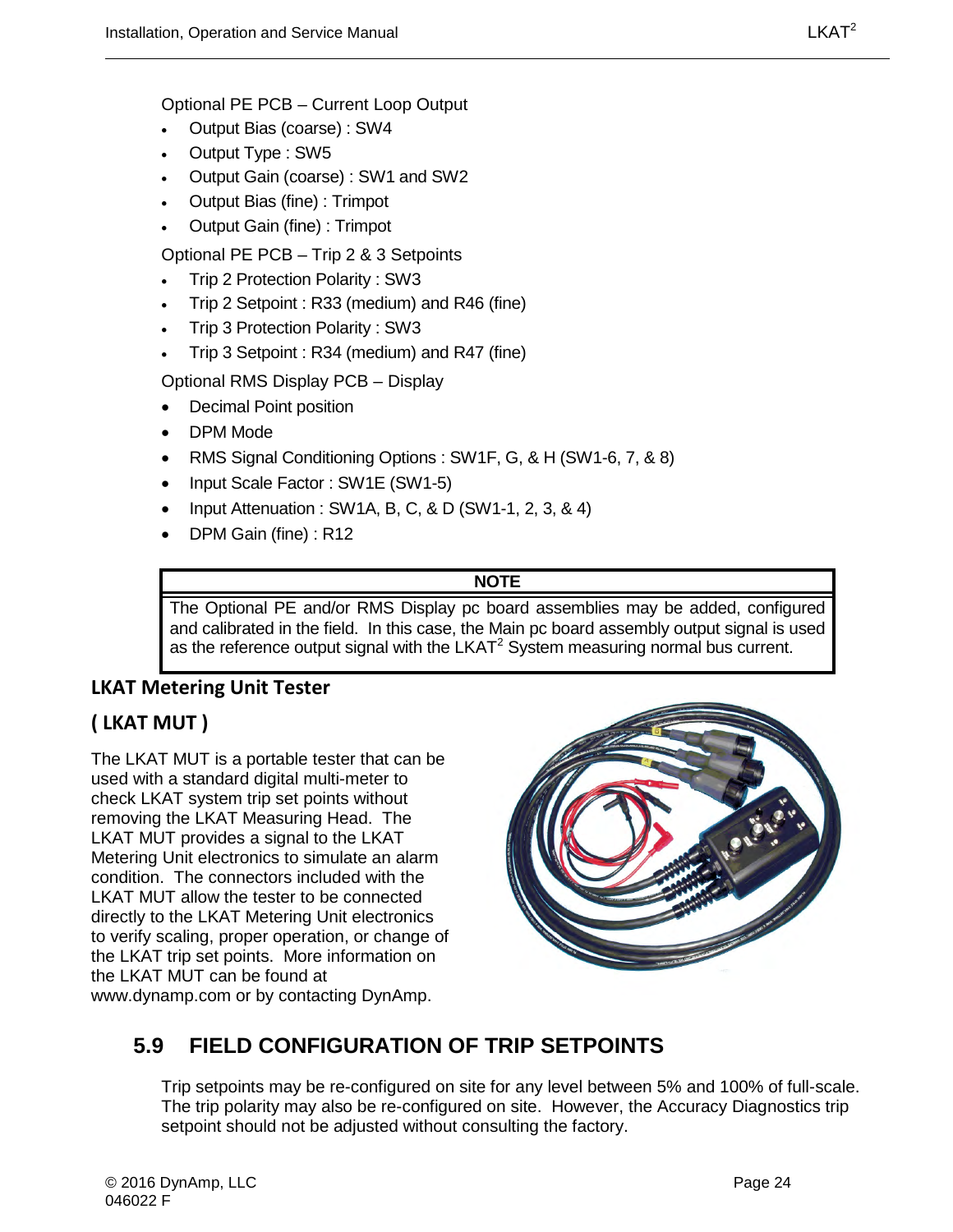Refer to assembly drawings for the Main pc board and PE pc board (optional) included at the end of this manual. To change trip polarity adjust SW2A and SW2B according to the table on the assembly drawing.

The trip setpoint is proportional to the current where the trip will occur: "Trip Current" – from Metering Unit nameplate.

The easiest method to check or change trip setpoints is to use the DynAmp LKAT MUT system which is specifically designed to simplify this process as well as verify proper operation afterwards.

To configure the trip setpoint without the LKAT MUT or complete test stand, the following method can be used.

Refer to Table 5.2, "Trip Configuration Details". Measure the existing setpoint voltage ( $V_{\text{STP}}$ ); use the equation below to calculate the new setpoint voltage. Adjust coarse and fine potentiometers to produce calculated New  $V<sub>STPT</sub>$ .

|                    | Old $VSTPT$                                                |            |                    |                               |
|--------------------|------------------------------------------------------------|------------|--------------------|-------------------------------|
| New $V_{\rm STPT}$ | Old Trip Current                                           |            |                    | New Trip Current              |
| Example:           | Old $VSTPT$<br>Old Trip Current<br><b>New Trip Current</b> | $=$<br>$=$ | 7V<br>70kA<br>80kA |                               |
|                    | 7V<br>X<br>70kA                                            |            |                    | 80kA = $8V$ (New $V_{STPT}$ ) |

#### **Table 5.2 Trip Configuration Details**

<span id="page-36-1"></span>

|                                                                                             | ີ                   |                          |                        |  |
|---------------------------------------------------------------------------------------------|---------------------|--------------------------|------------------------|--|
| <b>Trip Circuit</b>                                                                         | $V_{STPT}$ Location | Medium Adjust<br>Trimpot | Fine Adjust<br>Trimpot |  |
|                                                                                             | TP6                 | R91                      | <b>R98</b>             |  |
| (Main)                                                                                      | (Main)              |                          |                        |  |
| 2                                                                                           | TP2                 | R33                      | R46                    |  |
| (PE)*                                                                                       | $(PE)^*$            |                          |                        |  |
| 3                                                                                           | TP3                 | R34                      | R47                    |  |
| $(PE)^*$                                                                                    | $(PE)^*$            |                          |                        |  |
| Use TP0 for zero volt reference (circuit common) for voltage measurements for trip setpoint |                     |                          |                        |  |

Use TP0 for zero volt reference (circuit common) for voltage measurements for trip setpoint configuration.

\* Optional

#### **NOTE**

The LKAT $2$  is supplied with factory configured trip setpoints configured as specified in the LKAT<sup>2</sup> Worksheet at the time of order. If the trip setpoints are reconfigured in the field, the customer must realize that the trip setpoints shown on the LKAT<sup>2</sup> Metering Unit nameplate will no longer be correct. In this case, DynAmp suggests that the nameplate be changed to reflect the new trip setpoint (following reconfiguration).

## <span id="page-36-0"></span>**5.10 EARTH GROUNDING**

Many local electrical codes require non-conducting metal parts of electronic equipment to be connected to Earth Ground for safety reasons. This connection is intended to prevent electrical shock if the Input Mains Line voltage is accidently connected to normally nonconducting metal parts of the equipment. In a failure where the chassis is accidently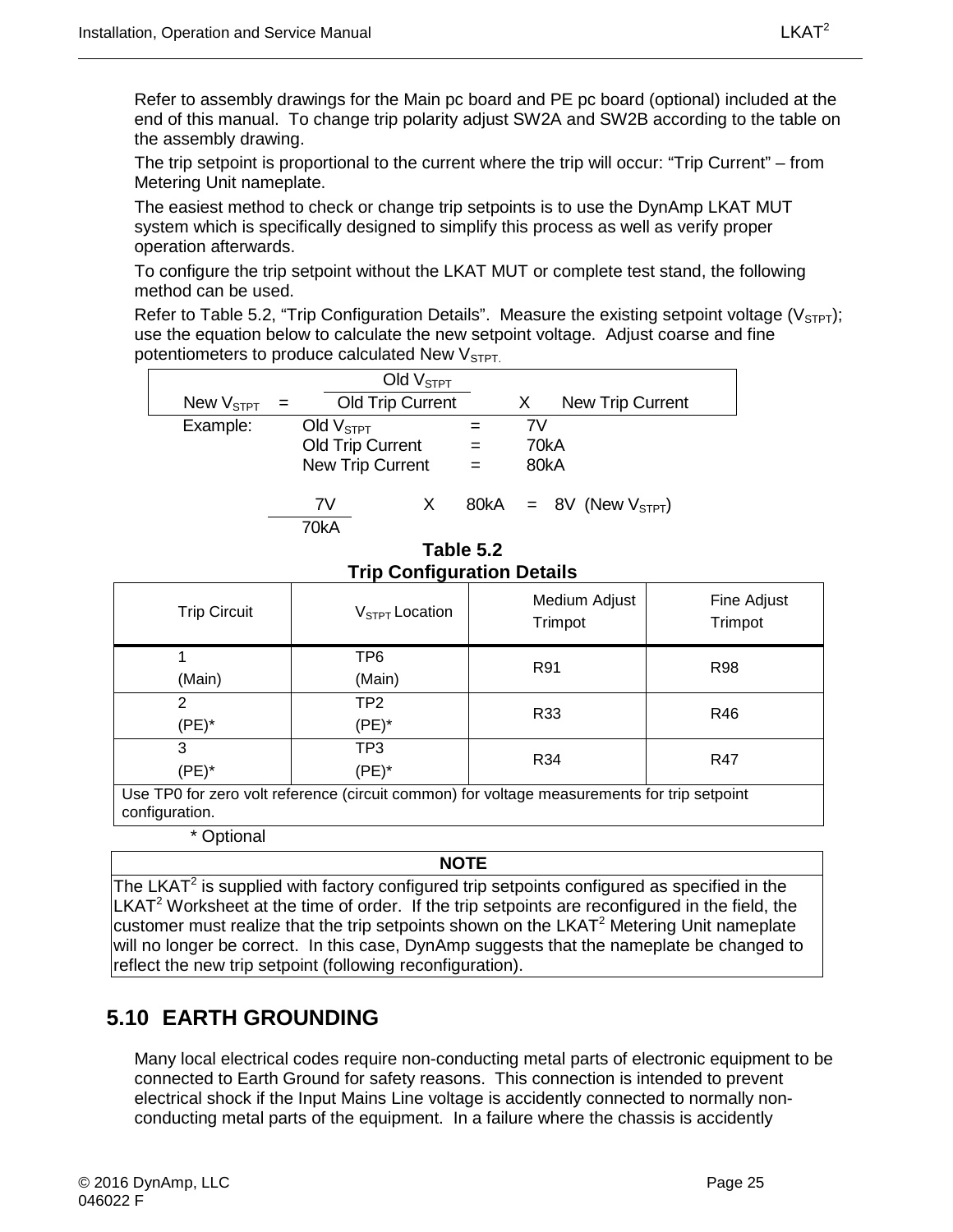connected to Mains Line voltage, current will flow via the connection to Earth. This in turn will trip the protective circuitry on the Mains Line.

Here is a detailed description of the Earth Ground connection path (See Figure 5.2):

- 1. The BLK and WHT wires of the Input Power Cable Assembly are connected by the customer to Mains Power. The GRN wire may or may not be connected to Earth Ground, depending on the local electrical code where the LKAT equipment is installed.
- 2. CONN4F is the connector end of the Input Power Cable Assembly. CONN4F contacts are connected BLK = Contact "A" (LINE or +VDC), WHT = Contact "C" (NEUTRAL or - VDC) and GRN = Contact "E" (Earth Ground).
- 3. CONN4F mates with the front side of CONN4M flanged connector on the Metering Unit Enclosure.
- 4. On the back side of CONN4M, its contacts terminate one end of the Input Power Harness.
- 5. Plug P5 terminates the other end of the Input Power Harness. P5-4 is the Earth Ground conductor
- 6. Plug P5 mates with Receptacle P5 on the Power Supply PC Board Assembly.
- 7. Receptacle P5 is soldered to copper foil traces on the Power Supply PC Board Assembly.
- 8. The copper trace connected to P5-4 makes electrical contact with the steel standoff inserts of the steel PCB mounting bracket.
- 9. The PCB mounting bracket makes electrical contact to the Metering Unit steel panel via the (4) steel mounting screws used to secure the PCB mounting bracket to the panel.

#### **IMPORTANT NOTE**

There is no electrical connection from any part of the LKAT Main PCB or its optional daughter PCBs to Earth / Chassis ground or the steel PCB mounting bracket or panel. The use or nonuse of the Earth Ground provision does not have any impact on the performance of the LKAT system.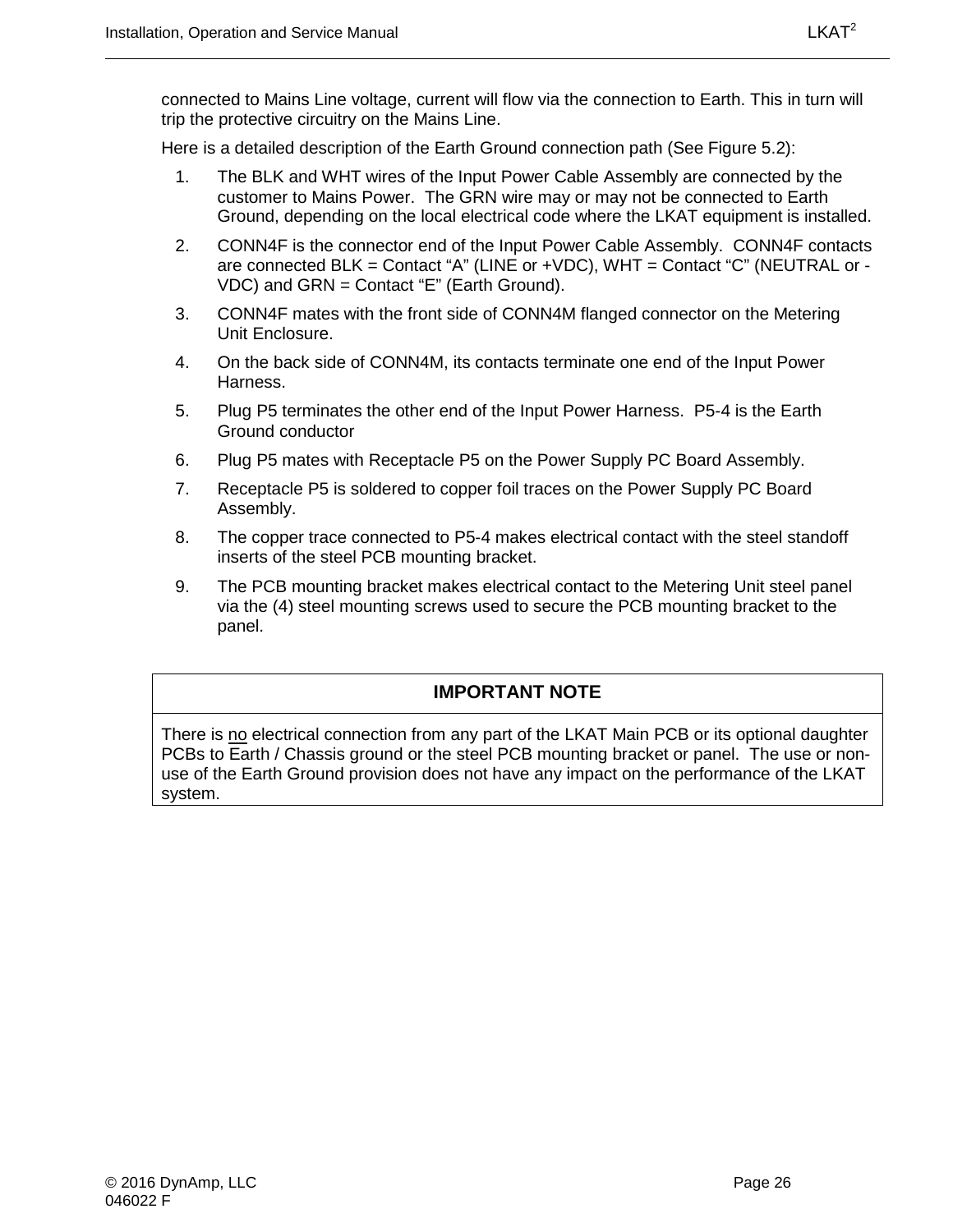

<span id="page-38-0"></span>**Figure 5.2 Metering Unit Earth Ground Connections**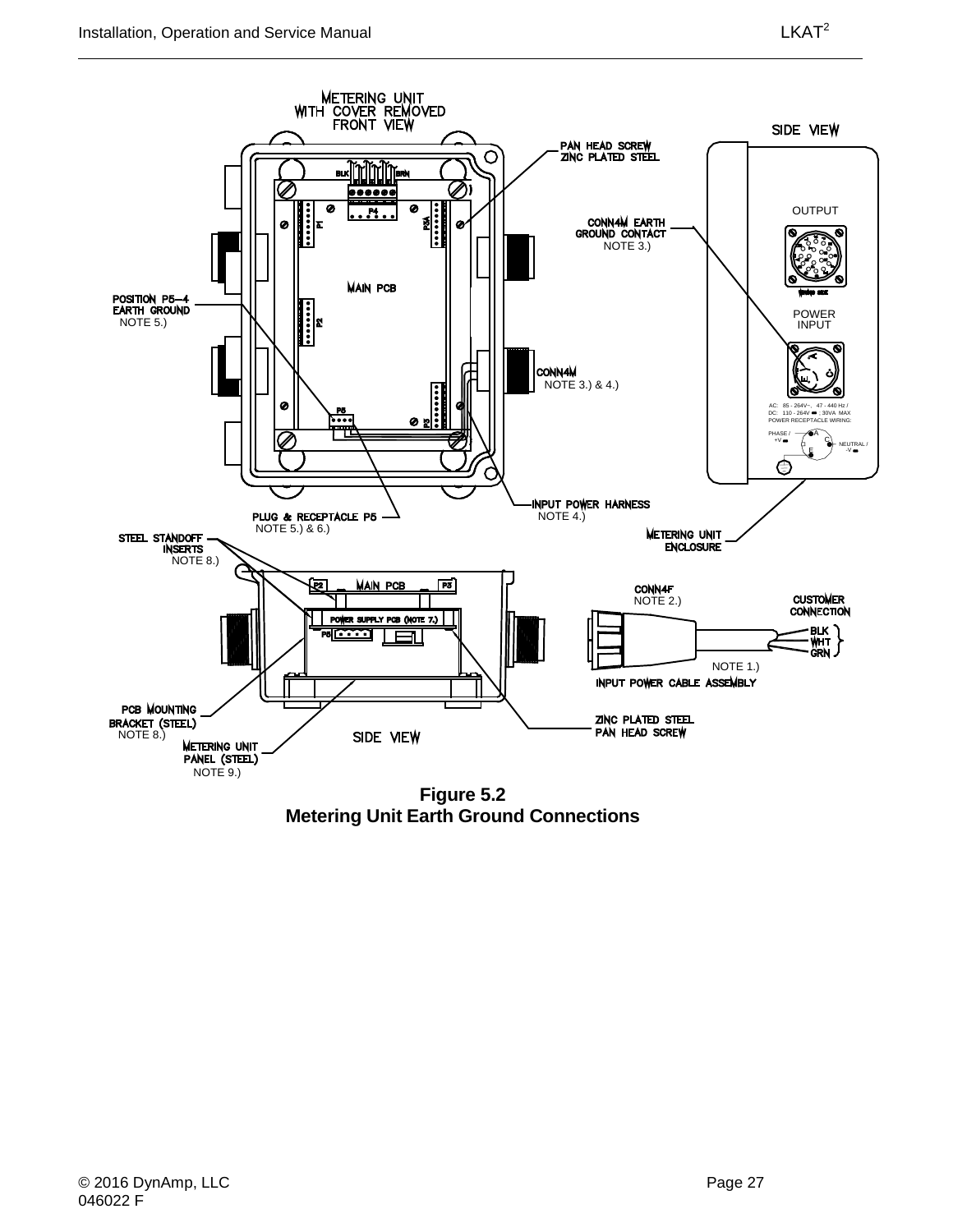## <span id="page-39-0"></span>**5.11 THE TERM "FAILSAFE"**

The LKAT<sup>2</sup> System is failsafe as factory configured. When the system is energized, all relay coils are energized and all contacts change state; that is, open contacts close and closed contacts open. During any alarm condition, relay coils de-energize, which changes the state of the relay contacts.

In the failsafe configuration, loss of input power to the  $LKAT<sup>2</sup>$  Metering Unit de-energizes the alarm relay coils. This causes the relay contacts to change state and indicate an alarm condition.

## <span id="page-39-1"></span>**5.12 NON-FAILSAFE CONFIGURATION**

For some applications, the user requires the alarms to be "non-failsafe". That is, the system should not produce an alarm when there is loss of input power. Alarm conditions other than loss of input power must continue to result in an alarm.

To convert the LKAT<sup>2</sup> System to non-failsafe operation requires modification of the Main pc board assembly. Refer to the Main pc board assembly drawing at the end this manual. For non-failsafe operation remove R179 zero ohm resistor (jumper) and install R177 zero ohm resistor (jumper).

## <span id="page-39-2"></span>**5.13 CONFIGURING THE LOW PASS FILTER**

The LKAT<sup>2</sup> System includes a two pole configurable low pass filter. This filter may be enabled without affecting the scaling of the output in the pass band. The frequency response of the LKAT<sup>2</sup> without the low pass filter activated is shown in Figure 3.1.

Refer to the Main pc board assembly drawing at the end this manual. To configure the low pass filter, set switches as shown in the table below.

<span id="page-39-3"></span>

| <b>SW1 position</b>   |     |     |     |     |
|-----------------------|-----|-----|-----|-----|
| No low pass filtering | OFF | OFF | OFF | ΟN  |
| 330 Hz cutoff         | OFF | OFF | ΟN  | OFF |
| 660 Hz cutoff         | ΟN  | ΟN  | ЭN  | OFF |

**Table 5.3 Low Pass Filter Switch Settings**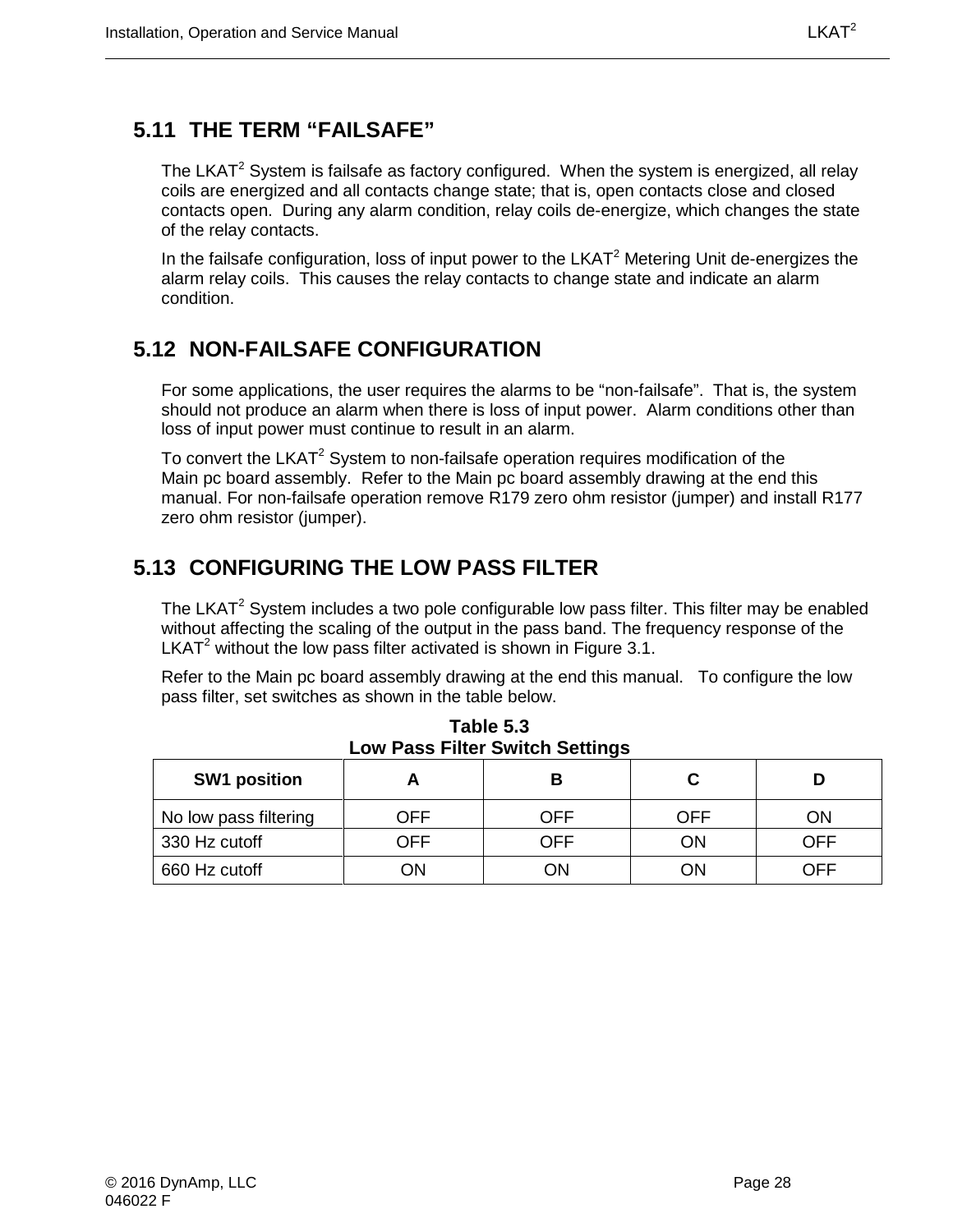## <span id="page-40-0"></span>**6. MAINTENANCE & SPARE PARTS**

## <span id="page-40-1"></span>**6.1 PERIODIC MAINTENANCE**

As is true with any electronic system, proper maintenance will tend to prolong the service life. DynAmp, LLC recommends the following program be performed at the recommended interval to prevent or detect damage to the  $LKAT<sup>2</sup>$  System and to ensure reliable performance. Always use appropriate measures to correct any problems found. Following the suggested maintenance schedule may assist in early diagnosis of problem(s) to minimize repairs and down time.

#### **IMPORTANT NOTE:**

If Main pc board LED (AD Status LED) is illuminated RED and / or the status relay coil deenergizes, a fault condition may exist in the LKAT $<sup>2</sup>$  electronics. When this occurs, the</sup> system may require immediate attention. Refer to "Troubleshooting an Accuracy Diagnostics Fault Indication", in the "Theory of Operation" section of this manual.

## <span id="page-40-2"></span>**6.2 ANNUAL MAINTENANCE**

Refer to the "Calibration" section of this manual for calibration intervals.

If possible, perform the steps described in section titled "System Checkout" in the "Installation" section of this manual at least once per year to verify performance of the LKAT<sup>2</sup> System. This may help to prevent or detect damage to the system and to ensure reliable performance. Use appropriate measures to correct any problems found. If  $LKAT<sup>2</sup>$  System equipment is exposed to outdoor temperatures, DynAmp, LLC recommends these steps be performed during the hottest time of the year.

In addition, the following steps should be performed once each year as part of annual maintenance:

- 1. Visually inspect Measuring Head and interconnection cable for evidence of severe overheating, cracks, separation of bonded surfaces, or excessive corrosion. Record any suspect conditions.
- 2. Inspect the Measuring Head mounting screws and adjust as needed.
- 3. Visually inspect Metering Unit for evidence of severe overheating, corrosion, or condensation. Record any suspect conditions and take appropriate action.
- 4. Clean as necessary; remove any oil or grease with a mild detergent. Do not use abrasives or strong chemical solvents as they may damage the cables or erase the silkscreen markings from the Metering Unit.
- 5. Disconnect power to the system before servicing or replacing fuses.

## **CAUTION**

To avoid the risk of shock and electrocution, always disconnect all cable assemblies before performing any cleaning on the Metering Unit.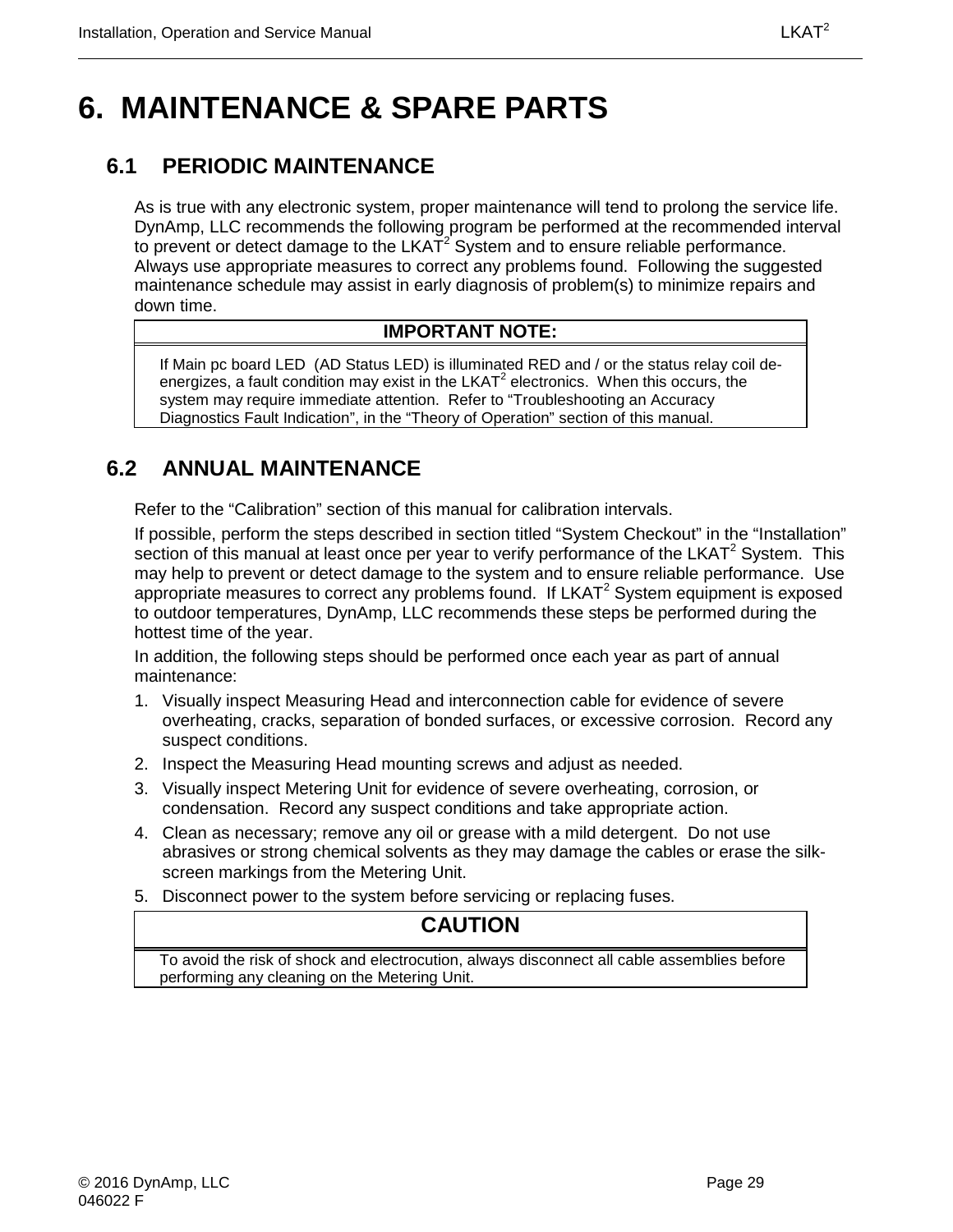## <span id="page-41-0"></span>**6.3 SPARE PARTS**

The following table lists the minimum recommended quantities for spare parts for the  $LKAT^2$ System. As spares are used, replacements should be ordered. Since continuous operation of high-current measurement systems is often critical, stocking spare parts should be given high priority.

Some cable assemblies for the  $LKAT^2$  System include circular connectors. Others use solder cup connectors assembled with adhesive-lined shrink tubing covering the connector shell. If connector(s) are severed from the associated cable assembly, field installable replacement connectors may be purchased. These connectors may also be installed after routing head interconnection cables in conduit. Over-molded replacement cable assemblies may be purchased for the power input and output cables. Head cable connector(s) must be replaced by field installable type(s), or with a new head. Refer to Spare Parts List Table 6.1

The LKAT<sup>2</sup> System Measuring Heads require special repair procedures and materials. However, the heads are very reliable and should require little or no repair over its service life. Please refer to the nearest authorized DynAmp, LLC service center for information on repairs.

Disconnect power to the system before servicing or replacing fuses.

<span id="page-41-1"></span>

| <b>Spare Parts List</b>                            |                 |                                       |
|----------------------------------------------------|-----------------|---------------------------------------|
| <b>DESCRIPTION</b>                                 | <b>ITEM NO.</b> | <b>RECOMMENDED</b><br><b>QUANTITY</b> |
| Fuses, 2A 250V Slo-Blo 5mm x 20mm                  | 43054           | $5$ (each)                            |
| Angle, LKAT <sup>2</sup> Mounting 100mm            | 46039           | 8 (each)                              |
| Screw, LKAT <sup>2</sup> mounting SHCS 1/4-20 X 3" | 46028           | $2$ (each)                            |

#### **Table 6.1 Spare Parts List**

| <b>Spare System</b><br><b>Complete System</b><br>(Head & Metering Unit calibrated as system) | $\star$ | TBD |
|----------------------------------------------------------------------------------------------|---------|-----|
| <b>Metering Unit</b>                                                                         | 45746   | TBD |
| <b>Measuring Head</b>                                                                        | $***$   | TBD |

\* Item number same as original system<br>\*\* Contact DynAmp LLC

Contact DynAmp, LLC

.